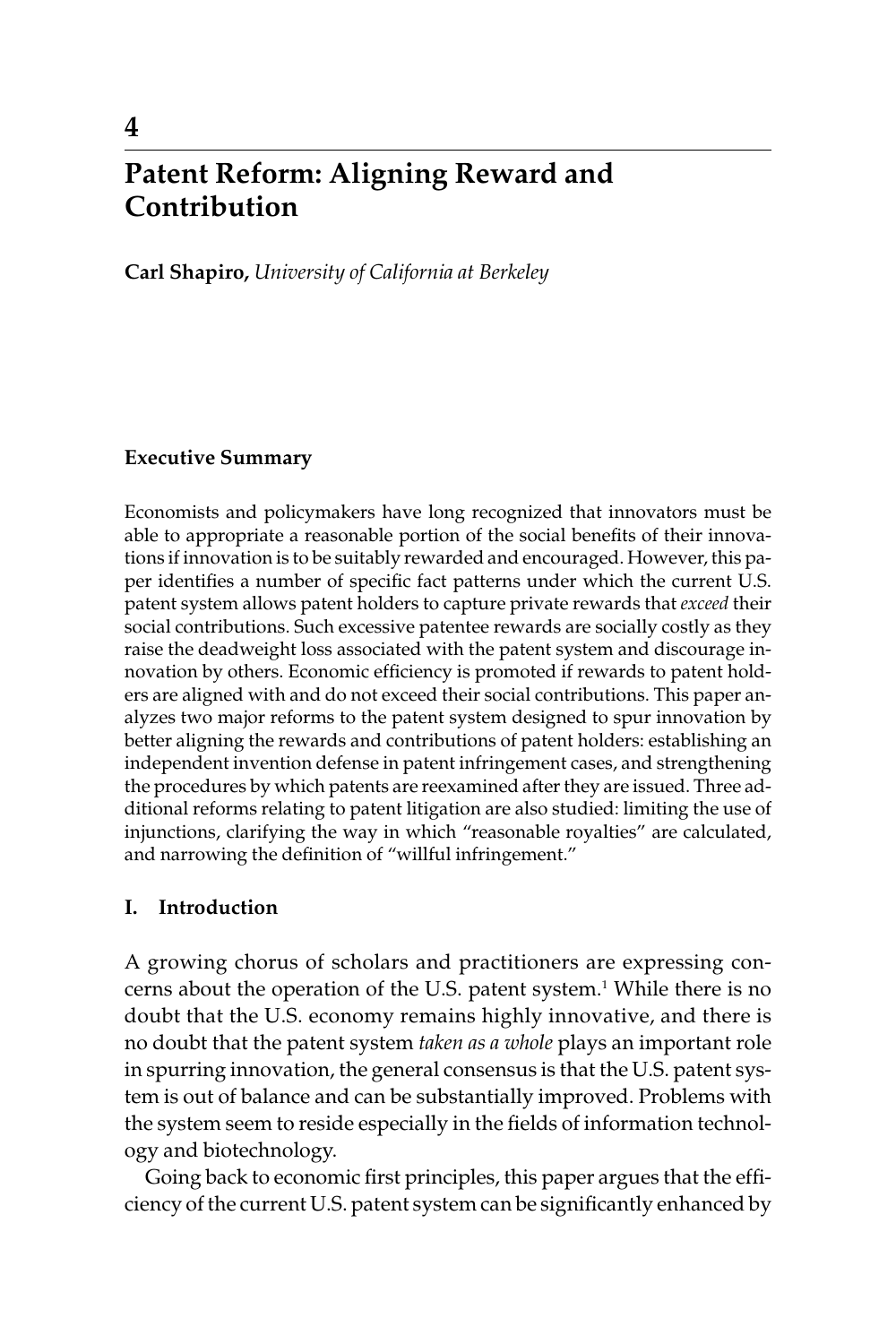reforming the system in two major ways. First, an independent invention defense could be established in patent infringement cases. Under such a defense, a party accused of patent infringement can avoid liability if it can establish that it independently invented the patented technology. Second, a much more effective procedure could be established for reexamining selected patents after they are issued by the U.S. Patent and Trademark Office (PTO). The central goal of this paper is to illuminate the strong economic logic behind patent reform proposals along these lines, without delving deeply into the specifics of how they would be implemented in practice. Additional reforms are also addressed.

The core problem with the current U.S. patent system explored here is that, in certain identifiable circumstances, the patent system predictably provides excessive rewards to patent holders. The term "excessive rewards" is defined here to mean rewards that exceed the patentee's actual contribution to economic welfare. Excessive rewards are not benign as they come at the expense of other parties. In the short term, excessive rewards cause deadweight loss by raising the cost of goods and services supplied by technology users who pay excessive royalties or incur other costs to avoid liability for patent infringement. Even more important, in the long term, excessive rewards to some patentees reduce economic efficiency by discouraging innovation by other parties whose costs are elevated or whose options are restricted.

This central problem has multiple manifestations, which are reflected in a number of seemingly disparate criticisms commonly made of the system, including the following:

• Patents are regularly issued covering technologies that should, in fact, be considered "obvious."2

• Patents are commonly issued by the PTO for technologies that are not, in fact, "novel," due in part to the difficulties of finding prior art during the PTO examination process.3

• Patent applicants often obtain patents with overly broad claims, including claims explicitly drafted in continuation applications to capture products introduced into the market after the patent application was initially filed.<sup>4</sup>

• The owner of a patent covering one feature in a complex product can use the threat of an injunction as a powerful weapon when bargaining over royalties with parties accused of infringement.5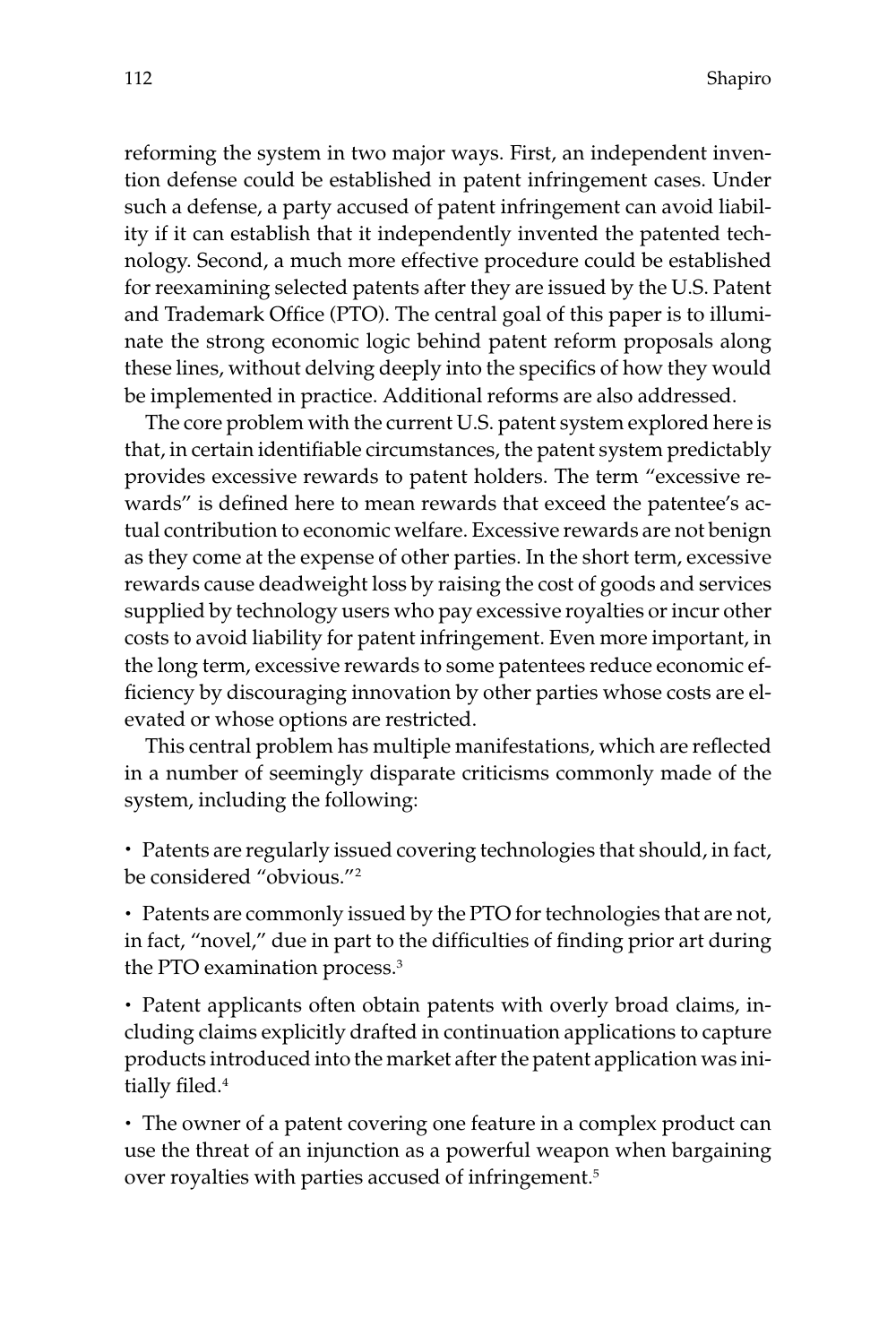• Standard setting organizations face the continual threat of "patent ambush" by owners of patents that are essential to the standards they adopt.<sup>6</sup>

• The way in which "willful" infringement is defined in practice gives patent holders additional bargaining power with alleged infringers who did not copy the patented technology.7

• The concept of "reasonable royalties," which is used to assess damages in some patent infringement cases, tends to yield excessive royalties in cases where the patent covers one minor feature in a complex product.8

Those who defend the current system, or simply are cautious about reforming it, are naturally and understandably concerned that reducing the rewards to patent holders will retard innovation, wounding the goose that lays the golden eggs of economic growth. The burden of the argument, therefore, rests on those proposing reforms to show that any proposed changes will promote overall long-run economic efficiency, taking full account of their effects on innovation.

The fundamental building block for the arguments made in the following is that economic efficiency is promoted when the rewards provided to patent holders are aligned with their actual social contributions. Efficiency is not a monotonic function of the rewards provided to patent holders: excessive rewards, just like inadequate rewards, can reduce efficiency and stifle innovation.<sup>9</sup> The patent reform proposals considered here attempt to rectify situations in which rewards to patent holders are likely to *exceed* their social contributions. Reducing such excessive rewards promotes economic efficiency and encourages socially valuable innovation.

Importantly, the two primary reform proposals considered here, expanding the independent invention defense and the use of reexaminations, would have highly targeted effects on specific types of patent holders. They would *not* cause an across-the-board reduction in the rewards to patent holders generally. In this respect, they are quite different from the classic instrument of patent policy traditionally studied by economists, namely patent length. In theory, determining the optimal patent length requires an understanding of the relationship between the rewards provided to patent holders and the extent of inventive activity, that is, that one has an estimate of the elasticity of supply of inventions. Estimating this elasticity is notoriously difficult. Moreover, there is enormous variation in the economic significance of different patents and in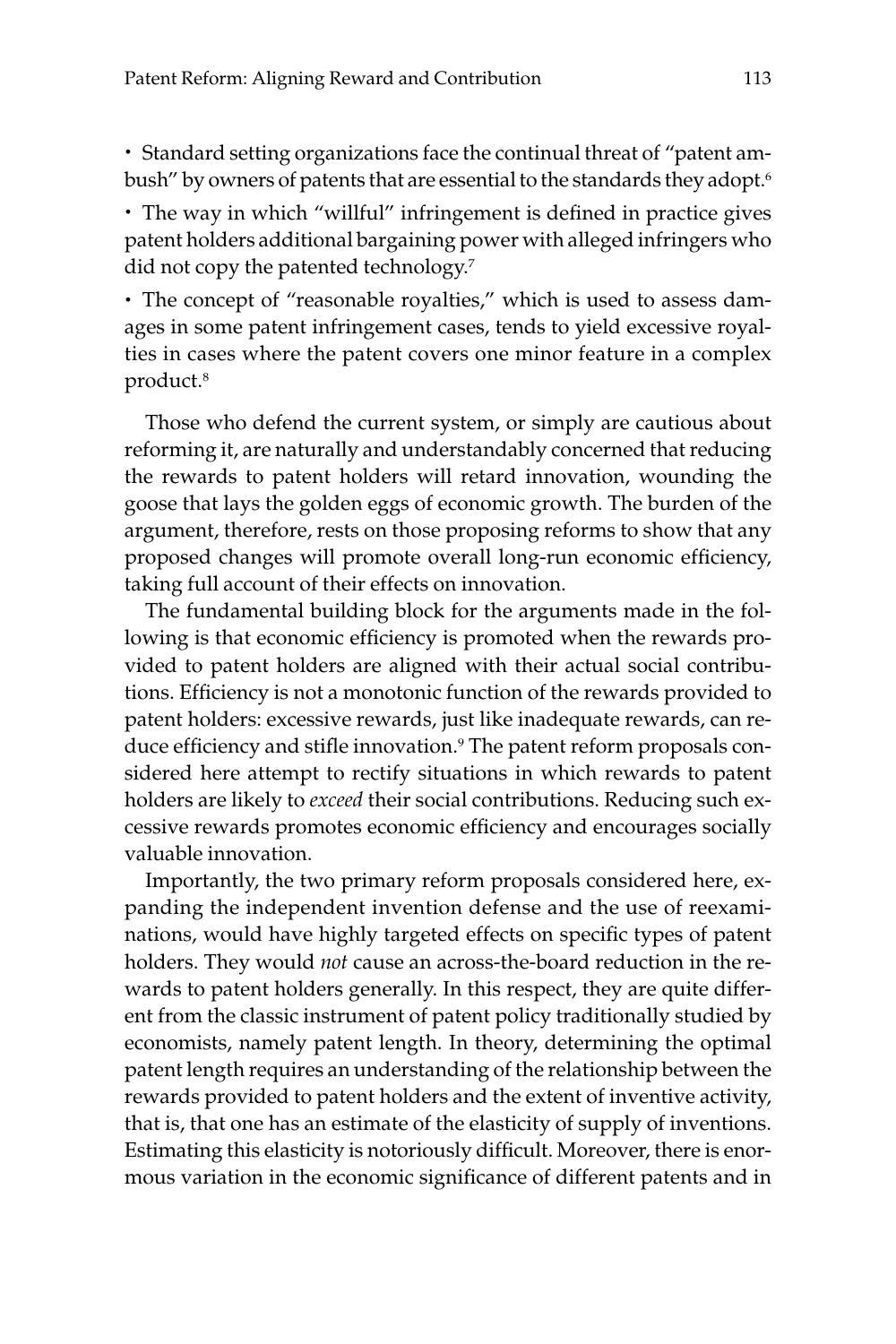the costs and risks associated with discovering and developing different technologies. Because the proposals studied here have targeted effects and only seek to bring the reward to patent holders closer in line with their social contributions, their attractiveness does not hinge on the elasticity of supply of inventions.10 If a patent holder's reward exceeds its social contribution, reducing its reward promotes economic efficiency, regardless of that elasticity.

Nor do the proposals considered in the following rely on the ability of the PTO or the courts to distinguish among inventions based on their benefits, cost, or risk. Rather, they are designed systematically and automatically to reduce the exclusionary powers of patent holders in cases where patent holders' rewards predictably exceed their social contributions. These reforms are feasible within the context of a unitary patent system (i.e., one that does not vary by field of technology), recognizing the very limited information about benefits, costs, and risks available to the PTO and the courts. The welfare test for the proposals studied here is whether they promote economic efficiency regardless of the distribution of benefits, costs, and risk across patented inventions. In the short run, that is, after the invention has been achieved, reforms that reduce excessive rewards improve ex post efficiency. More important, in the long run, to the extent that such reforms affect research and development (R&D) and patenting decisions, efficiency is further improved.

Section II discusses, motivates, and elucidates the general concept of aligning private rewards with actual social contribution using patents. A number of settings are identified in which patentees' rewards tend to exceed their social contributions. These general ideas are then applied in the subsequent sections. Section III studies the impact of greatly expanding the independent invention defense in patent infringement cases. Section IV considers the effects of enhancing the role of patent reexamination. Section V discusses the treatment of injunctions, the determination of "reasonable royalties," and the doctrine of willful infringement in patent infringement cases. Section VI concludes.

#### **II. Aligning Patentee Rewards and Contributions**

A natural starting point in thinking about the relationship between rewards and contributions using the patent system is to ask whether a patent holder's reward should *equal* the social contribution resulting from its invention. In other words, is "full appropriation" by the inventor of the social benefits resulting from its invention optimal? To explore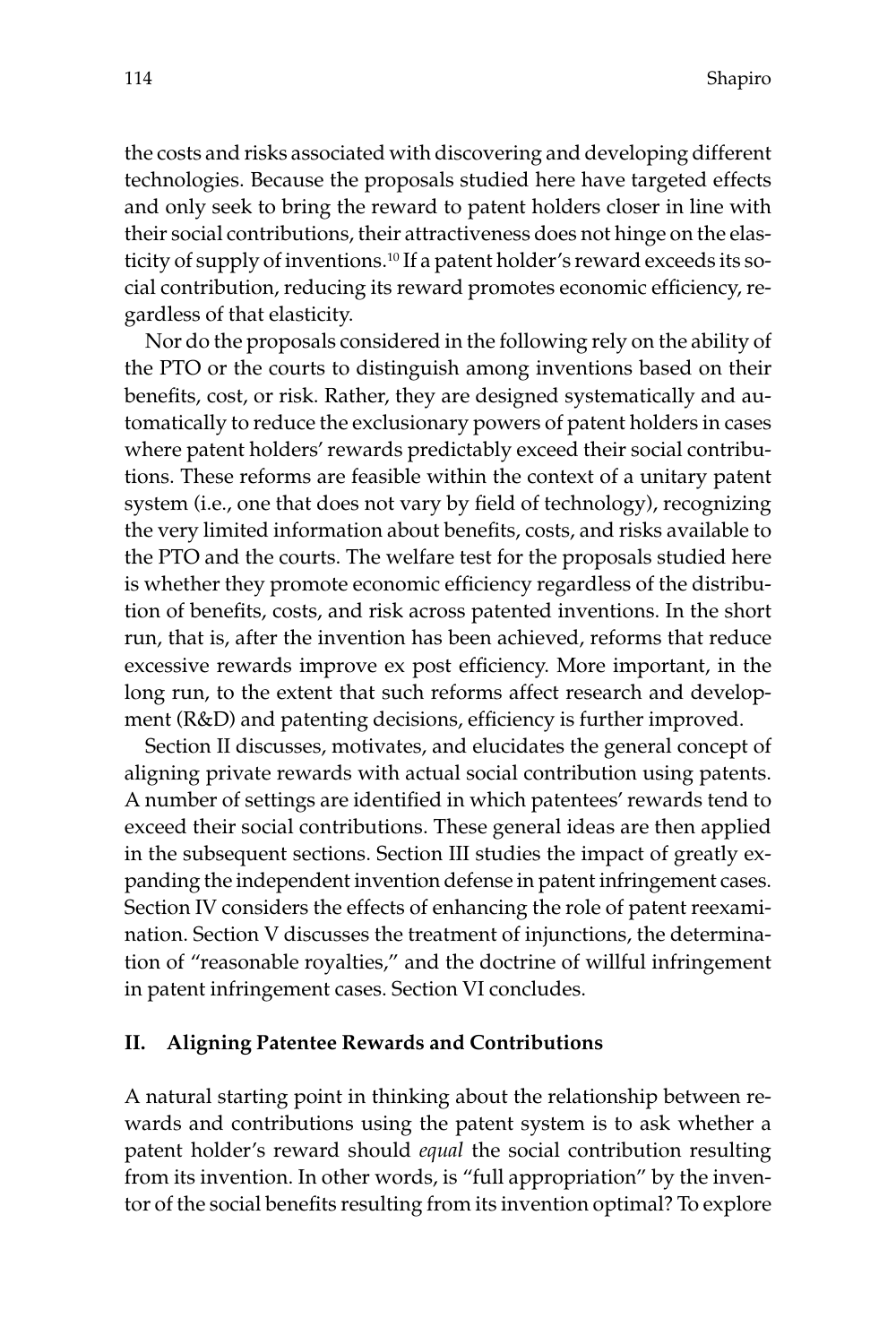this question, we define the *appropriability ratio* as the ratio of the patent holder's payoff to the social contribution associated with the patented invention. Should the appropriability ratio equal unity?

The idea that full appropriation is optimal is rooted in the basic economic concept of externalities: the activity of conducting R&D will be undersupplied if it generates positive externalities and oversupplied if it creates negative externalities. According to this reasoning, if an inventor can appropriate only a fraction of the social value generated by its invention, his or her R&D activities will be undersupplied. Of course, the central goal of the patent system is to increase appropriability to spur innovation. But this certainly does not imply that full appropriation is optimal, even if it is feasible. Plus, while stronger patent rights may increase the returns for some innovators, they will decrease the returns for others, especially those who do not rely on patents.

Perhaps due to its simplicity and intuitive appeal, the idea that the rewards to patent holders are too low if they fall short of the social contributions associated with their inventions has influenced innovation policy. Combined with the empirical evidence that many inventions generate positive externalities, generally known as spillovers, the full appropriation intuition suggests that the patent system generally underrewards innovators.<sup>11</sup> If one accepts this reasoning, reforms that reduce the rewards to patent holders seem ill advised.

Full appropriation can indeed be shown to be optimal in a very specific setting with several very strong assumptions: if only a single firm is capable of pursuing the invention at issue, if the firm can be rewarded in a way that does not cause any inefficiency, for example, through a monetary prize funded by nondistortionary taxes, and if the firm's contribution can be accurately observed by the authority awarding the prize. The appendix contains two simple models along these lines. However, the reasoning behind this full appropriability result is not robust, and it certainly is not a reliable guide to patent policy for several very important reasons that we now discuss.

# *A. Multiple Firms Pursuing the Same Invention*

The full appropriability result, as usually conceived, breaks down rather dramatically once one considers inventions that can be pursued by multiple firms. When multiple firms can pursue a given invention, granting a patent to the first successful firm and setting the patentee's reward equal to the social contribution associated with the *invention* leads to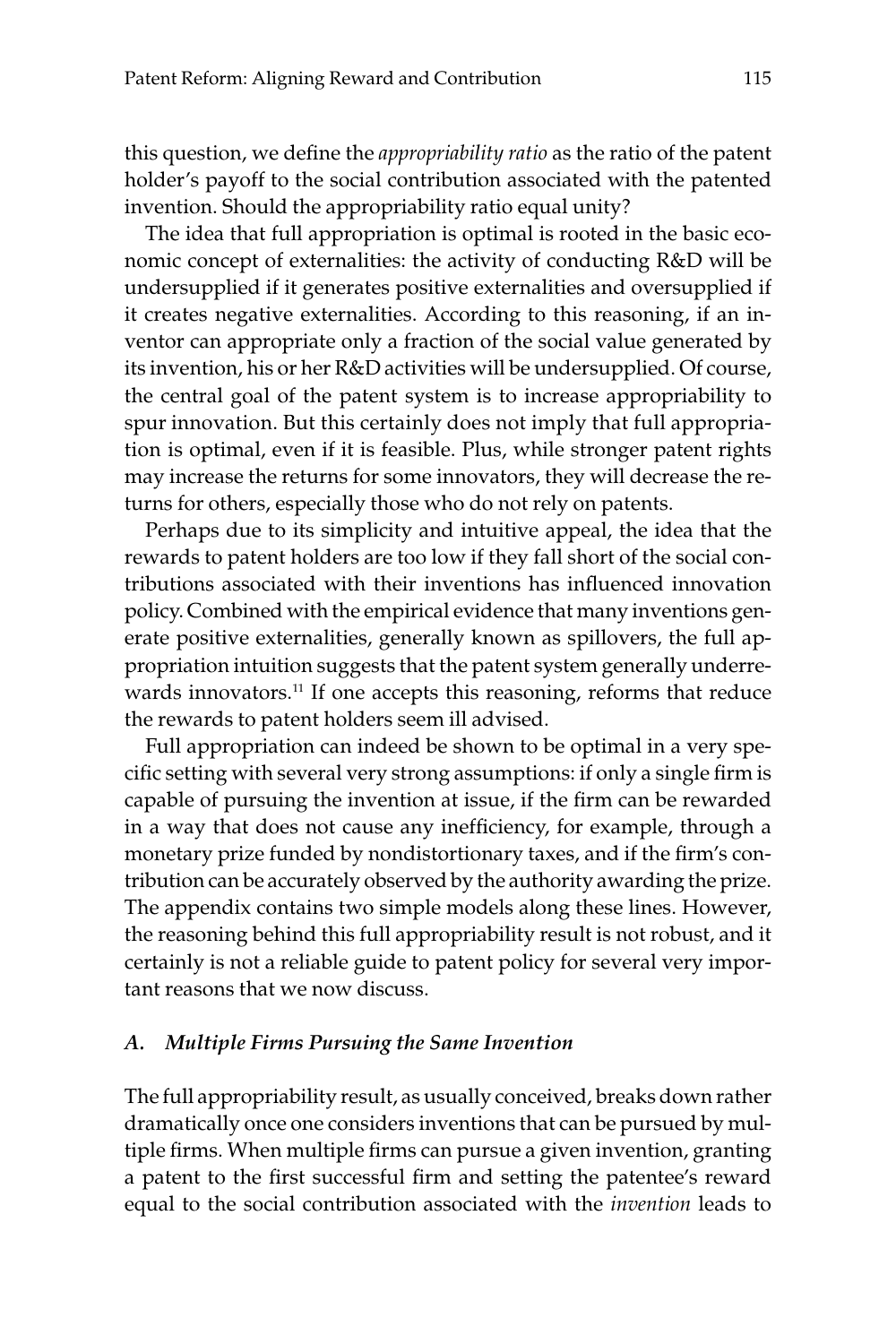wasteful duplication of effort, dissipating the social benefits of the invention. This is true even if the patent monopoly does not cause any ex post deadweight loss.12

In their model of patent races, Dasgupta and Stiglitz (1980) show that full appropriation causes a "common pool" problem, leading to excessive R&D expenditures that dissipate the social benefits of the invention. Tandon (1983) obtains a similar result in a model in which multiple firms make risky R&D investments. Tandon shows that the optimal degree of appropriability is smaller, the lower is the cost of pursuing the invention. For "nearly obvious" inventions, that is, inventions that can be achieved with high probability at modest cost, the optimal appropriability ratio is low, even before we account for the positive relationship between appropriability and deadweight loss. The robust lesson from this line of research is that the optimal appropriation ratio is less than unity under a conventional patent system in which the first firm to achieve the invention receives a reward in the form of exclusive rights.<sup>13</sup>

Why does the basic "externality" intuition fail so badly when multiple firms are pursuing the same invention? What is wrong with rewarding the full social contribution associated with the invention to the first inventor? Answering this question requires that one distinguish between the social contribution associated with the *availability of the invention* and the social contribution of any given *inventor.*If only one party can pursue the invention, this distinction evaporates, and the full appropriation intuition is valid. However, if two or more parties can achieve the invention independently, this distinction becomes very substantial indeed.

Consider the polar case in which two parties achieve the same invention at precisely the same time. Under a conventional patent system, the social contribution associated with the invention is the same as if just one party had achieved the invention at that time: the invention is available to society but controlled by a single party. Strikingly, each inventor's social contribution in this case is nil: the invention would have been available to society even if that inventor had not discovered the invention.14 Any positive award to either inventor will exceed that party's incremental social contribution. Taking seriously the notion of rewarding inventors based on their incremental contributions would suggest a very different system, under which the invention is placed in the public domain once it has been discovered independently by two or more parties. Such a system may be unfamiliar, and even appear strange, but it would, in fact, be faithful to the idea of aligning each inventor's rewards with its incremental social contribution.<sup>15</sup>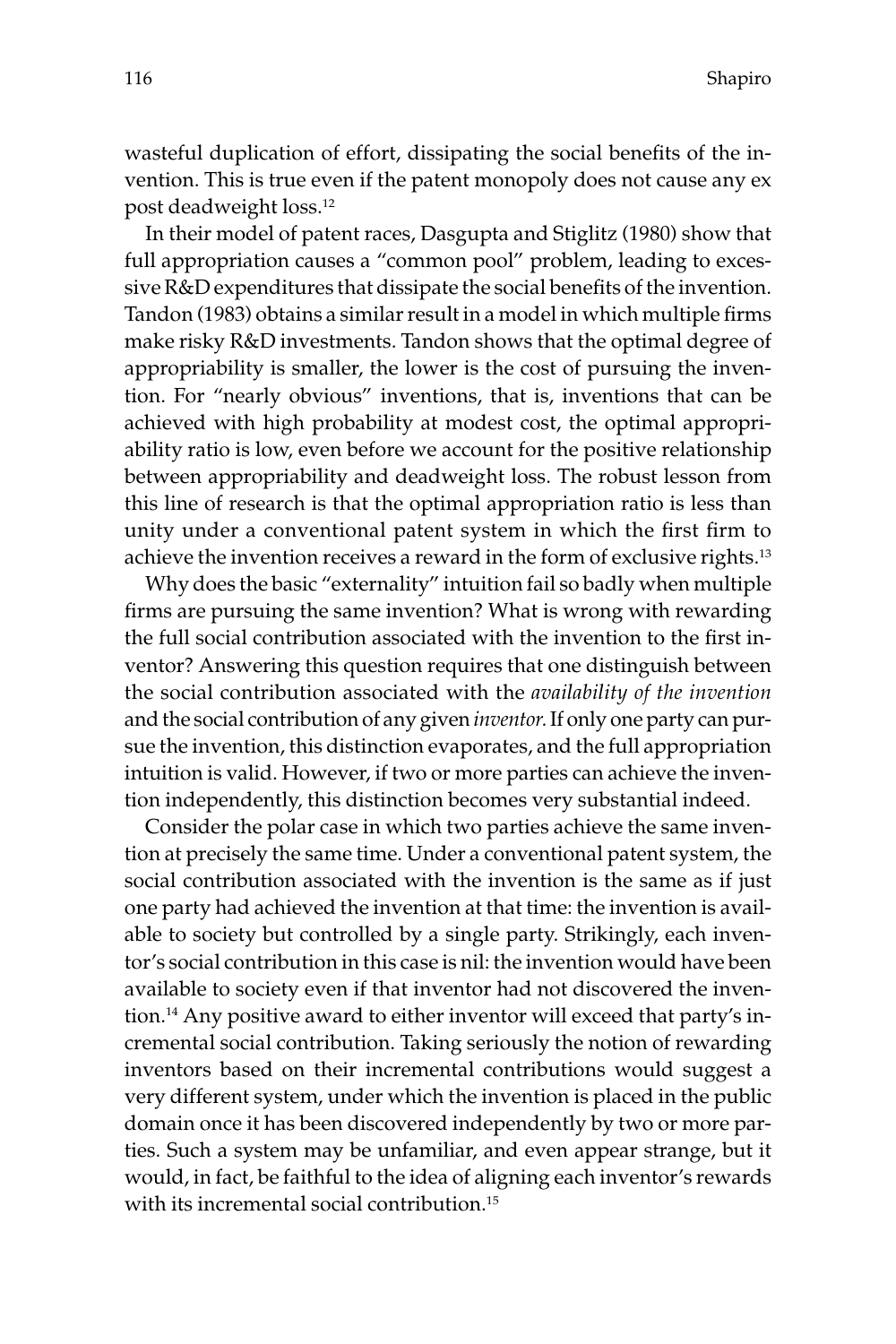No, this paper is not actually proposing replacing the current patent system with one that awards a patent to the first inventor, with the life of the patent extending only until the date of subsequent invention, at which time the invention is placed in the public domain. The goal here is more modest: to establish that allowing the first inventor to appropriate a significant share of the social benefits associated with its invention can greatly overreward the first inventor in situations where subsequent independent invention occurs. Using the standard definition of the appropriability ratio given in the preceding, the optimal appropriability ratio with independent invention can be very low. This reflects the fact that the contribution of any one *inventor* is a small fraction of the contribution associated with the *invention.*

This powerful economic point will be central in section III when we consider the economic effects of expanding the independent invention defense: such a defense only arises in the event that two or more parties independently discover the same invention. Multiple independent invention is most likely in situations where the underlying knowledge base in the public domain is advancing rapidly, so many incremental improvements are "in the air." It is no coincidence that this appears to be common today in the information technology and biotechnology sectors, the very sectors where the call for patent reform is loudest. Multiple independent discovery also is most likely for inventions with a high benefit to cost ratio, which includes inventions that are easily achieved, that is, close to the boundary of being "obvious."

#### *B. The Public Good Aspect of Patent Challenges*

We now consider the relationship between reward and contribution for a probabilistic patent, that is, a patent that may be invalid because the patent holder did *not,* in fact, contribute a novel, nonobvious invention to society. As emphasized by Lemley and Shapiro (2005) among others, patents are invariably probabilistic when they are issued, and there is considerable evidence that a large number of issued patents are weak. Following Farrell and Shapiro (2008), we identify circumstances in which the owner of a probabilistic patent can obtain a reward that exceeds its social contribution. Accounting for the fact that the PTO often fails to find relevant prior art, a class of situations can be identified in which patentees' rewards exceed their contributions.

What is the social contribution of a party that obtains a probabilistic patent, that is, a patent that might be invalidated if a more thorough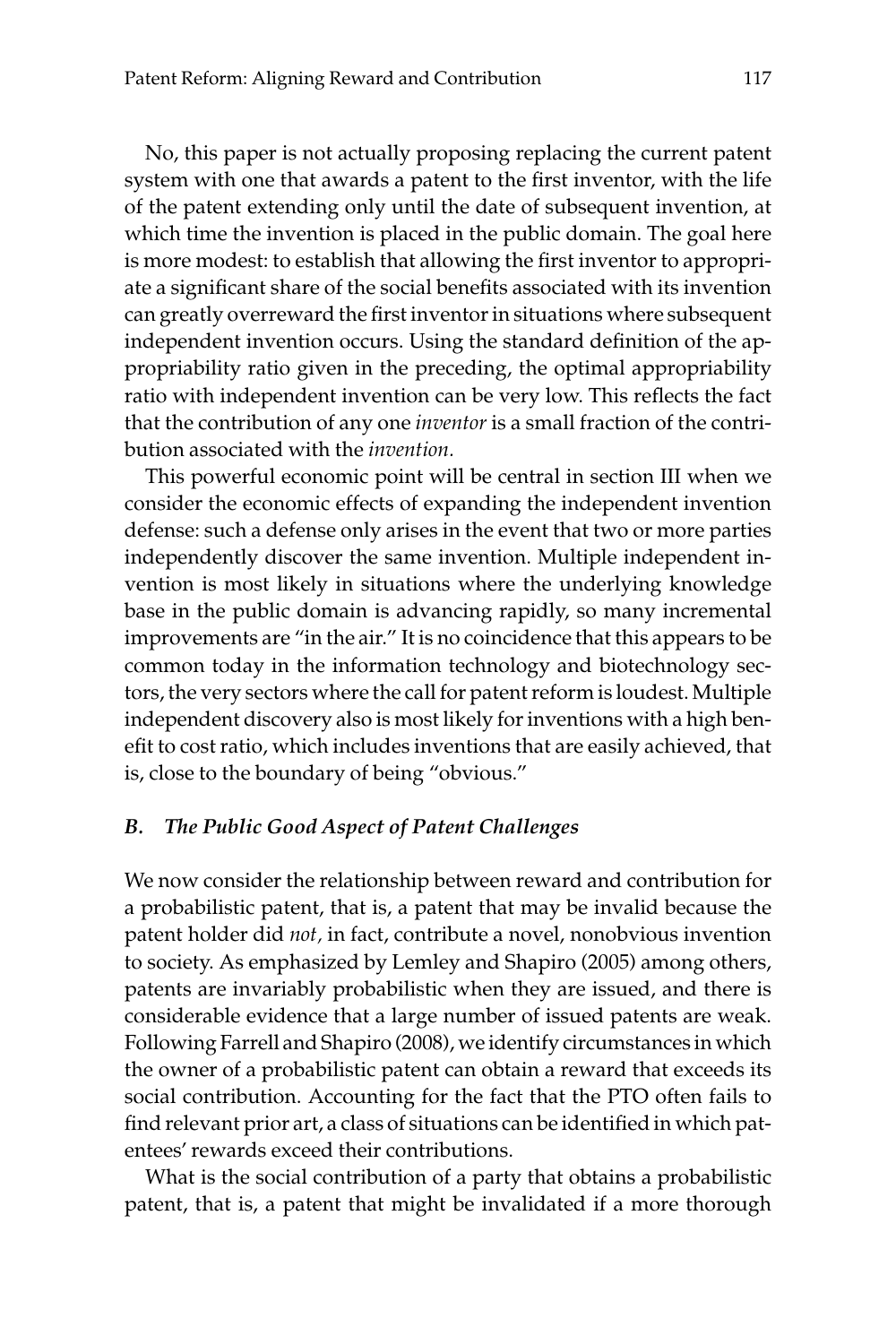search for prior art is conducted through reexamination or litigation? Farrell and Shapiro (2008) show conceptually how to measure the contribution associated with a probabilistic patent that is licensed and not tested by litigation or reexamination. As usual, social contribution is the difference between realized total welfare and the welfare that would have resulted in the absence of the patent holder. The key is to recognize that, if not for the patent holder, two outcomes might have arisen. If the patent holder truly *did* cause the patented technology to be available to society, that is, if the patented technology is novel and nonobvious, then without the patent holder the patented technology would not be available to society.16 Alternatively, if the patented technology is not novel, or is obvious, then without the patent holder the patented technology would be available *and in the public domain.* The former case corresponds to the situation normally studied, in which the patent is surely valid, and the patent holder's social contribution is clearly positive. In the latter case, however, the patent holder's social contribution is actually *negative,* namely the deadweight loss associated with the patent monopoly: while inventing nothing, the patent holder has obtained exclusive rights to a technology that would otherwise have been in the public domain.

Applying this conceptual framework, Farrell and Shapiro (2008) study in detail the case of a patent holder who licenses its probabilistic patent to a downstream oligopolistic industry. They consider a patented technology that reduces the marginal cost of producing downstream products by *v,* the "value" of the patented technology.17 They show that the patent holder's profits exceed its social contribution if the running royalty rate exceeds the expected cost saving attributable to the patent holder, that is, the value of the patented technology discounted by the patent strength.18 For example, if the patented technology reduces costs by \$10 per unit, and if the patent is valid with 30 percent probability, then the patent holder's profits exceed its contribution if the running royalty rate exceeds \$3 per unit. The appendix derives this intuitive benchmark in the important special case where the downstream market is perfectly competitive.

Farrell and Shapiro (2008) then identify circumstances under which owners of weak patents can indeed obtain per-unit royalties in excess of the benchmark level.<sup>19</sup> This is not possible for ironclad patents: if the owner of an ironclad patent tried to charge a running royalty greater than the value of the patented technology, potential licensees would just say no and refrain from using the patented technology. Likewise, potential customers would purchase substitute, noninfringing products.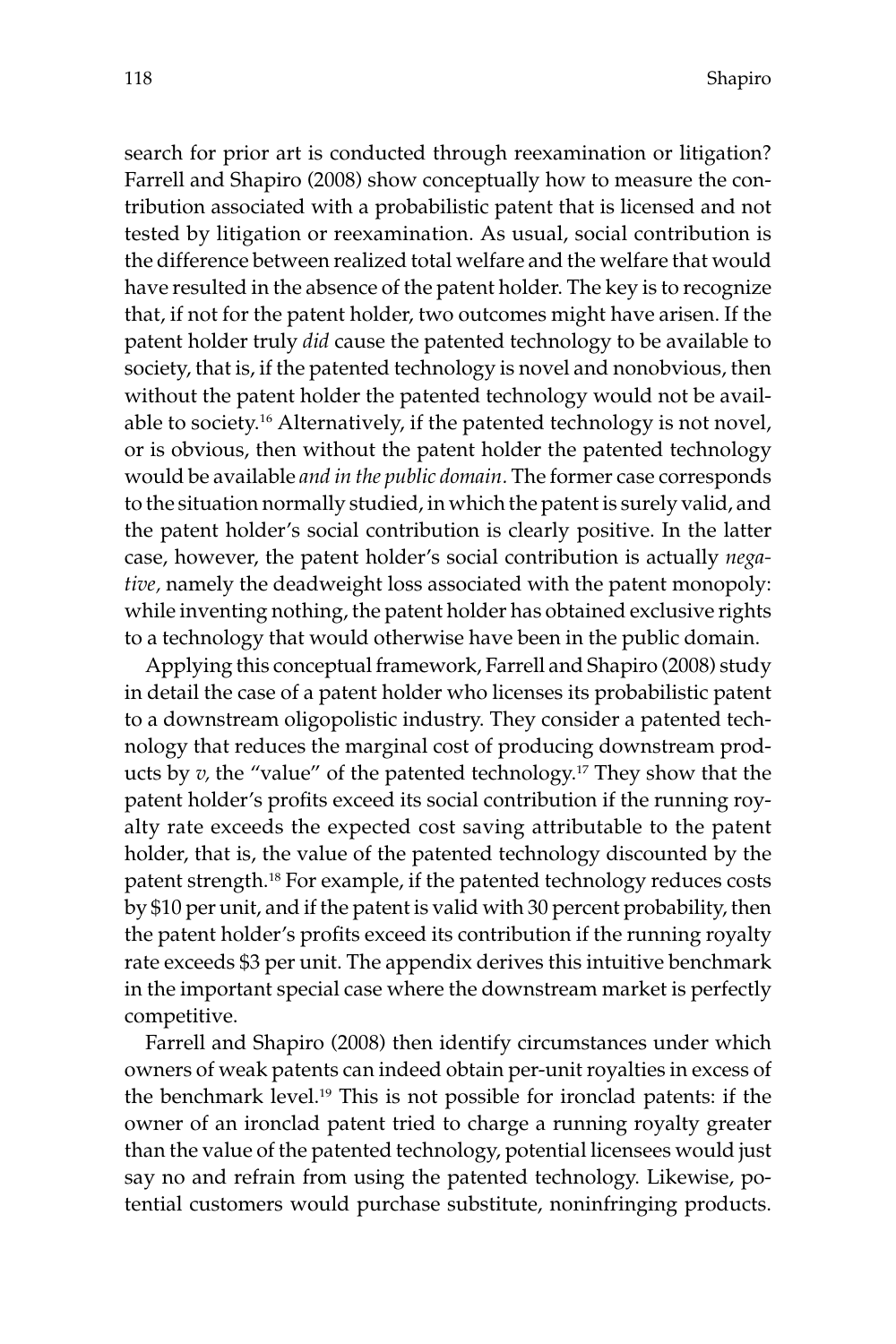But this logic does not extend to probabilistic patents. How will a potential licensee respond if the patented technology reduces costs by \$10 per unit, if the patent is valid with 30 percent probability, and if the patent holder offers to license the patent for, say, \$6 per unit, twice the \$3 benchmark level? The potential licensee faced with such an offer will not simply refrain from using the patented technology: better to pay a royalty of \$6 per unit than forego the \$10 per unit value of the patented technology. The key question, then, is whether the potential licensee will find it more profitable to pay \$6 per unit or to infringe and face the prospect of being sued for infringement.

What are the benefits and costs of licensing versus litigation from the perspective of a single technology user? Under U.S. patent law, any one technology user who challenges the patent is providing a public good for other technology users: if the patent is invalidated, other technology users benefit because they, too, can then use the (formerly) patented technology freely.20 As emphasized by Farrell and Merges (2004) and Miller (2004), this means that any one firm challenging a patent is providing a public good to other technology users and to consumers who purchase products that use the patented technology. As usual, the market undersupplies public goods, in this case patent challenges.

Farrell and Shapiro (2008) show how owners of weak patents can exploit the public good nature of patent challenges to obtain royalties in excess of their social contributions. These excess rewards occur if the patent holder is licensing to multiple downstream firms that compete against each other. In this situation, the owner of a weak patent can obtain a surprising high per-unit royalty rate in the licensing equilibrium. The key driver here, emphasized in Farrell and Merges (2004), is "relatively." Because the downstream firms compete against each other, the profits of any one downstream firm are sensitive to that firm's costs *relative* to the others. In the licensing equilibrium, a single firm that challenges the patent and *loses* places itself at a competitive disadvantage relative to its rivals who signed licenses. But a single downstream firm that challenges the patent and *wins* does not enjoy a competitive advantage relative to its rivals who signed licenses, as in that event *all* downstream firms are relieved of the duty to pay royalties.<sup>21</sup> These results are derived in a model with zero litigation costs; they become even stronger if litigation costs give additional bargaining power to patent holders.<sup>22</sup>

This analysis will be highly relevant in section IV, where we consider the benefits of improving and expanding patent reexaminations. In fact, Farrell and Shapiro (2008) derive expressions for the benefits of enhanced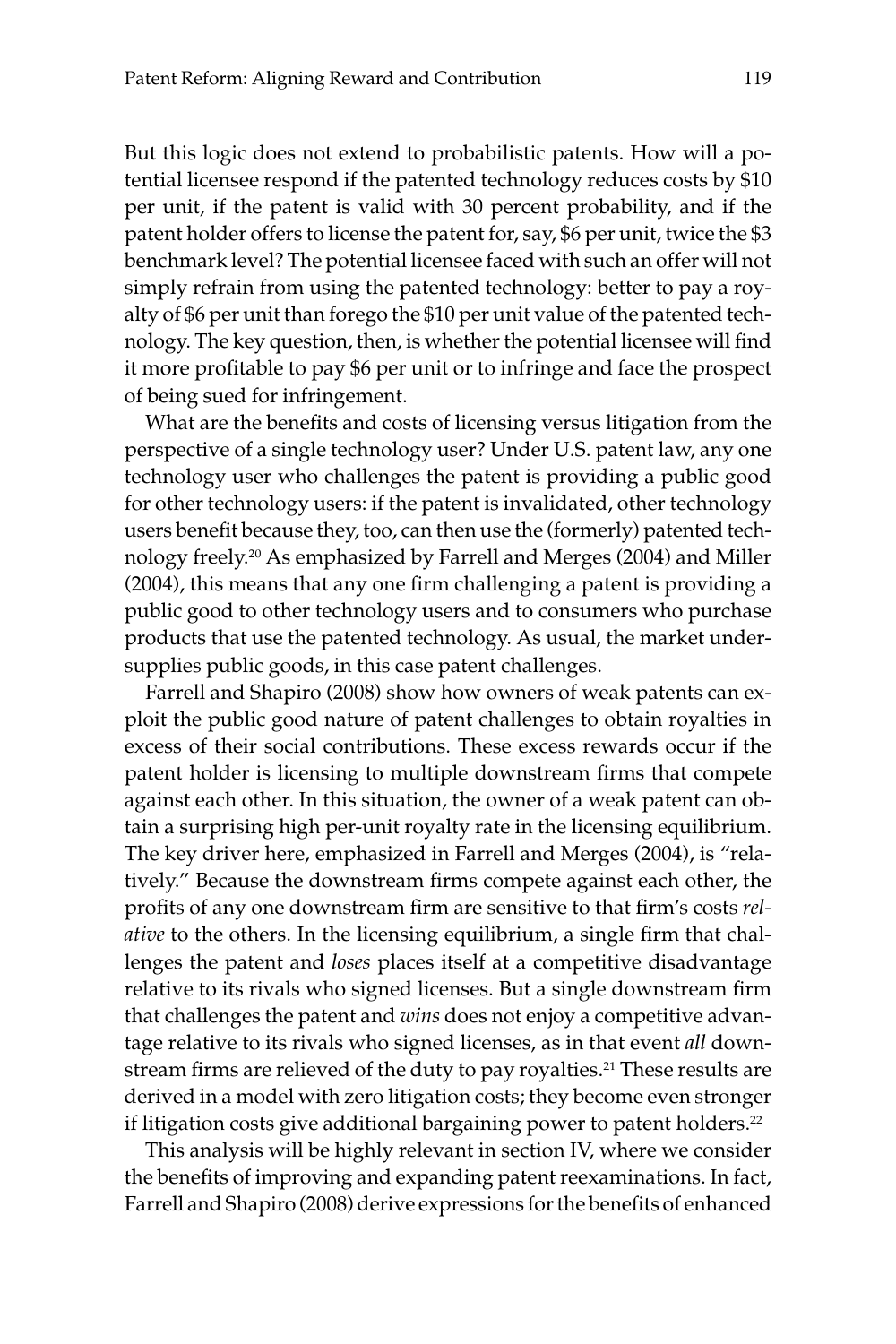reexamination prior to licensing.23 One of their findings is that these benefits can be large for patents of intermediate strength that are licensed to multiple downstream rivals, but small (or even negative) for patents licensed to downstream firms that do not compete against each other.24

#### *C. Specific Investments and Patent Hold-Up*

Another important situation in which patent holders may be able to capture more than their social contribution arises if they can act opportunistically, appropriating a portion of the investments made by others that are specific to the patented technology. Such opportunism can easily arise when technology users make such specific investments before they negotiate the terms of a patent license, perhaps because they are unaware of the (pending or actual) patent at the time these investments are made, or because the patent is broad and vague, or because of other obstacles to negotiating and signing licenses at such an early stage in product development.

The economics of opportunism are well understood, and there is nothing at all exceptional about applying these ideas to patent licensing.25 To illustrate the basic idea, consider a manufacturer that is designing its product and the holder of a patent covering technology that adds value to the product. Suppose the manufacturer is considering two product designs. Design A uses the patented technology, if the product is made using Design A, it will command a price of \$120. Design B does not use the patented technology; if the product is made using Design B, it will command a price of only \$100. All production costs are the same for both designs. Thus, the contribution of the patented technology is \$20, namely the value it adds to the product.

Suppose that the manufacturer must incur certain costs to design its product. Either of the two designs requires the manufacturer to incur \$30 in costs that are common to the two designs. Each design also involves \$40 in design-specific costs. The patent holder and the manufacturer bargain over royalties; for simplicity, suppose that they have equal bargaining skill, so they split equally any gains from trade. Suppose that the patent is ironclad, and the manufacturer is prohibited from selling products using Design A if it lacks a license to the patented technology.

If the two parties bargain before the manufacturer has incurred any design costs, the negotiated royalty will equal \$10 as the patented technology is worth \$20, and these gains from trade are split equally. The appropriability ratio is 50 percent (\$10/\$20). However, if the two parties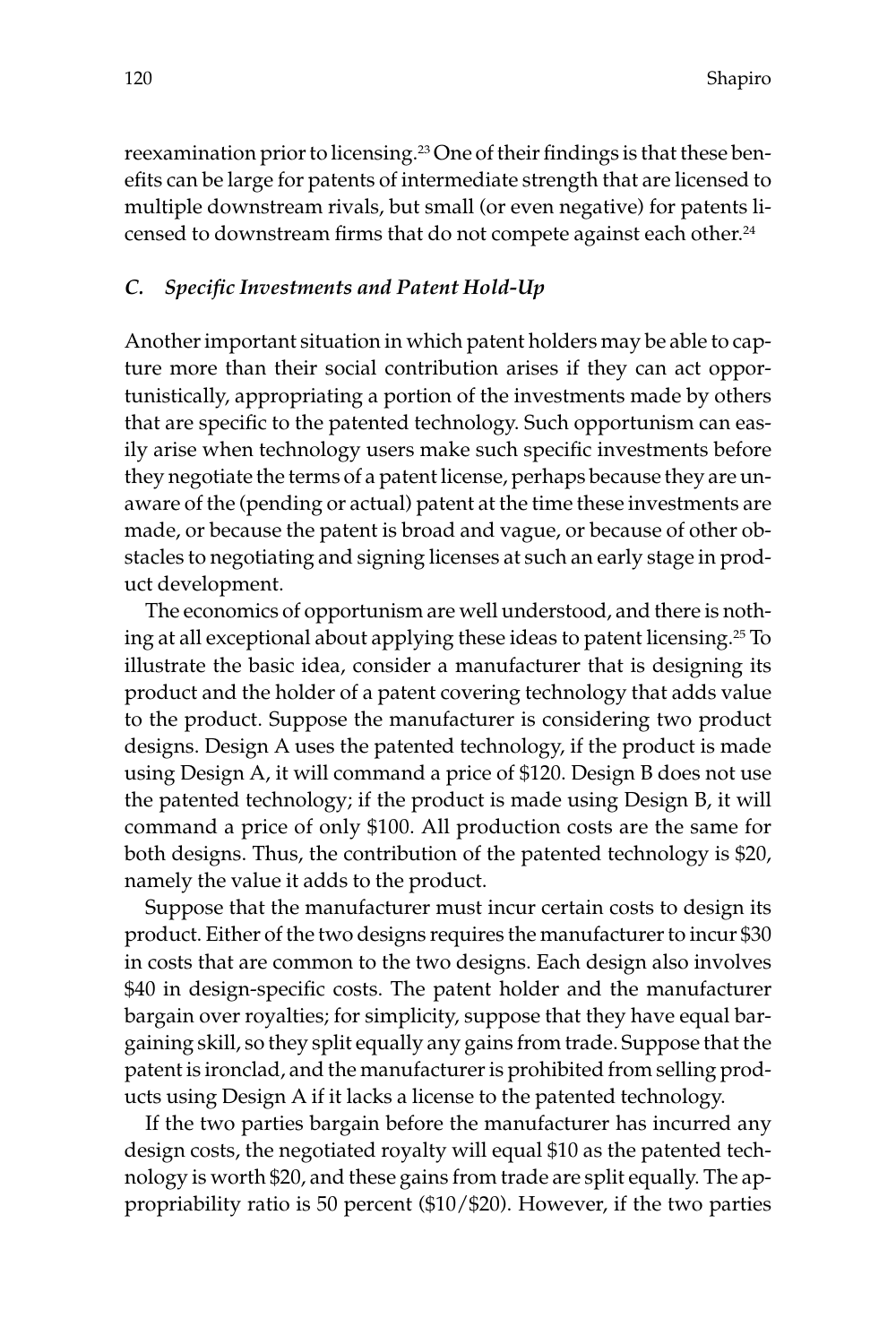bargain *after* the manufacturer has incurred the costs associated with Design A, the negotiated royalty will equal \$30. Why? The gains from trade in this situation are \$60: the \$20 in inherent value associated with the patented technology plus the \$40 of design-specific costs that will be wasted if the two parties cannot agree on licensing terms and the manufacturer is forced to revert to Design B. Intuitively, the manufacturer is in a weak bargaining position after it incurs \$40 in costs specific to Design A. The appropriability ratio is now 150 percent  $(\$30/\$20$ .<sup>26</sup> As a general proposition, if a technology user negotiates over royalties with a patent owner after the user has incurred costs that are specific to the patented technology, the reward to the patent holder can exceed its contribution. In practice, a key question is whether the patent system provides a mechanism whereby technology users can avoid placing themselves in this situation. For an ironclad patent, this turns on whether the manufacturer is aware of the patent at the time it designs its product. Such awareness may be impossible if the patent application has not yet been published and very difficult for questionable patents and for patents with broad and vague claims. This point will be very important in section III, when we consider an independent invention defense for those who practice the invention before it is disclosed by the patentee.

Concerns about patent holdup are by no means simply theoretical. They are very real in many patent infringement cases, where licensing takes place in the shadow of litigation that may lead to an injunction preventing the manufacturer from selling products that have an infringing component. Concerns about patent holdup are sometimes expressed colorfully in terms of so-called patent trolls, who allegedly extract excessive royalties by threatening to obtain injunctions preventing infringing firms from selling complex products to which the patented technology contributes only a small fraction of the value.<sup>27</sup>

Shapiro (2006a) extends the analysis of patent holdup to probabilistic patents. He quantifies the extent to which the rewards to owners of probabilistic patents exceed the no-holdup benchmark when these patent owners can threaten to obtain permanent injunctions.<sup>28</sup> The impact of patent holdup is most pronounced if the patented technology covers a relatively small component of a complex product containing many other innovative features and where redesigning the product to avoid infringing would involve significant costs or time. Patent holdup problems also depend upon patent strength, that is, the probability that the patent will be held valid and infringed if litigated. Returns above the benchmark level are especially pronounced for weak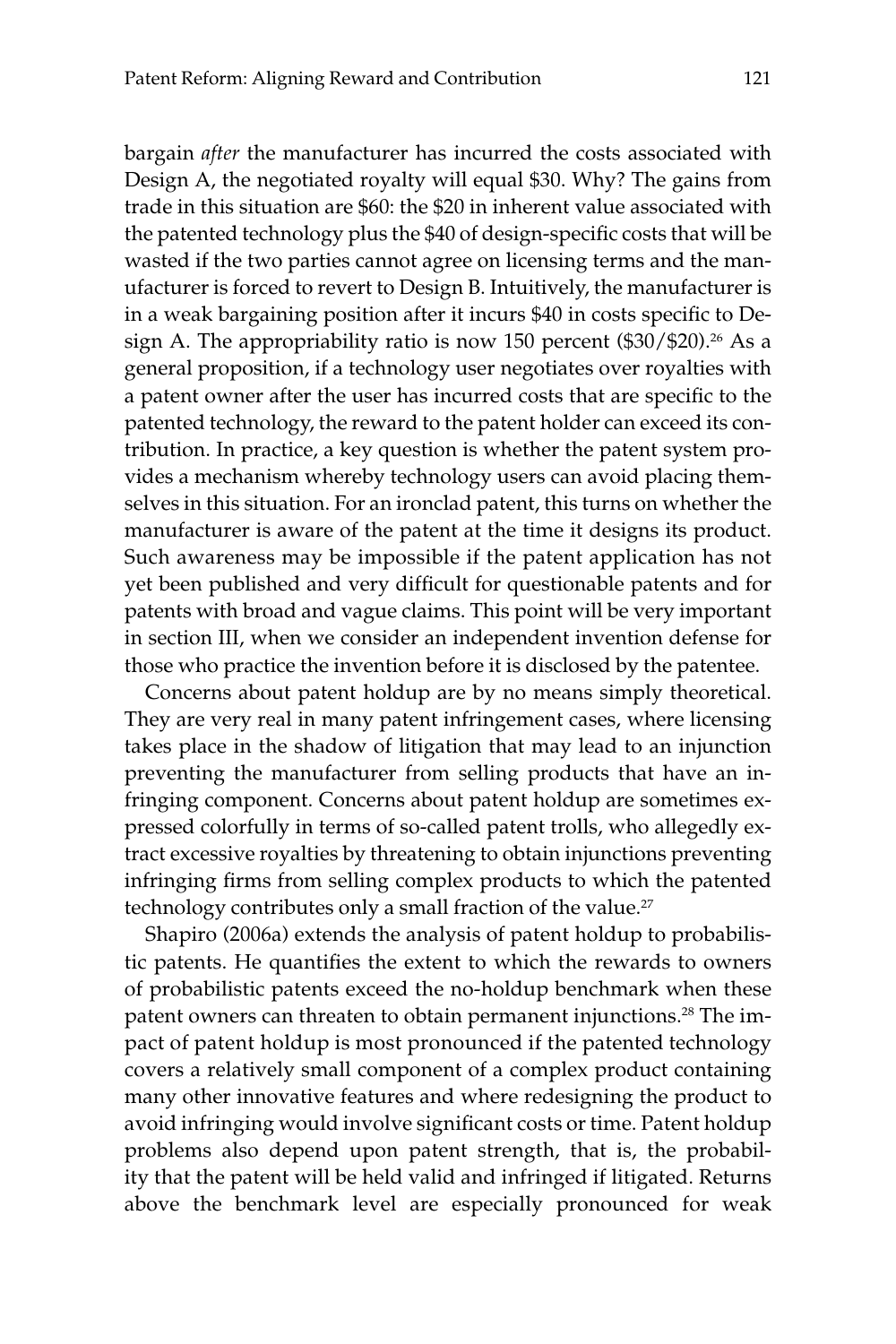patents. In fact, the owner of a weak patent can benefit from holdup even if the manufacturer is aware of it prior to making any product design decisions or specific investments. This analysis will be central in section V.A, when we consider the rules governing permanent injunctions.

The patent holdup problem is one of timing: technology users must make product design and decisions involving specific investments either (1) before they are aware of a patent that may be asserted against them or (2) before they can resolve whether the patent is valid or whether their product would indeed infringe the patent (perhaps because the claims are broad and vague). These problems can be reduced or eliminated if the patent's validity and scope can be determined sooner rather than later. This observation will be directly relevant in section IV, when we consider the benefits of improving patent reexamination procedures. Such procedures hold out the promise of providing substantial information about patent validity and scope sooner, and at less expense, than is possible through patent litigation. Critically, they also allow potential infringers, rather than patent holders, to influence or control the timing by which the patent is tested more carefully than it was during the initial examination.

#### *D. Multiple Firms Pursuing Complementary Innovations*

We now consider the common circumstance in which a number of firms are pursuing complementary innovations. Our central point here is that rewarding any one innovator with the full incremental value of its invention typically is not desirable because doing so will reduce the reward available to other complementary innovators.

To illustrate the basic economic issues that arise with complementary innovations, consider two parties who are pursuing innovations that are technical complements.<sup>29</sup> Suppose that the social value created if both inventions are discovered is  $V_{\rm B}$ , the social value created if just invention #1 is discovered is  $V_1$ , and likewise for invention #2 and  $V_2$ . The concept of technical complementarity is captured by the inequality  $V_B > V_1 + V_2$ . Write  $S = V_B - (V_1 + V_2)$  for the "synergy" between the two inventions, that is, the added value from combining them.

Examples of complementary innovations abound, especially in the information technology sector, where multiple innovations are routinely combined to produce a single product or system. For example, if invention #1 is a faster microprocessor, and invention #2 is improved power management, together, these two innovations complement each other in improving the performance of laptop computers. Improvements in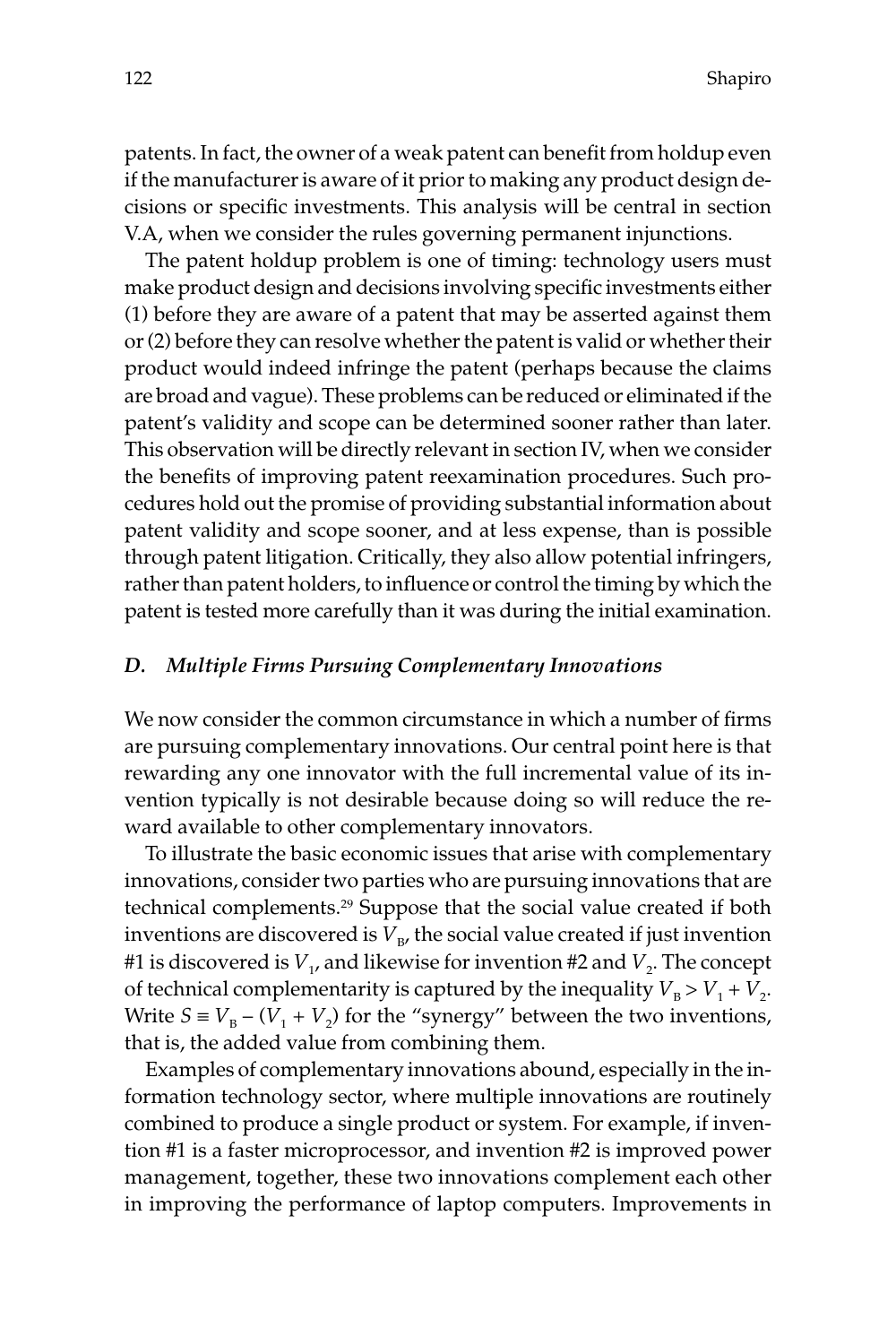wireless Internet access would further complement these two innovations. As a numerical example, suppose invention #1 alone adds value  $V_1$  = \$50 to a laptop, invention #2 alone adds value  $V_2$  = \$10, and together they add value  $V_B = $80$ . The amount of the synergy is, therefore,  $S = $80 - ($50 + $10) = $20.$ 

As is well known in other contexts, in the presence of complements, the sum of incremental contributions exceeds the total contribution. Here, if both inventions are discovered, the incremental contribution of invention #1 is  $V_{\text{B}} - V_{\gamma}$ , and the incremental contribution of invention #2 is  $V_{\rm B} - V_1$ . In our numerical example, the incremental value of invention #1, given success with invention #2, is  $V_B - V_2 = $80 - $10 = $70$ , and the incremental value of invention #2, given success with invention #1, is  $V_{\rm B} - V_1 = $80 - $50 = $30$ . In general, the sum of the two incremental contributions is  $2V_{\rm B} - (V_1 + V_2)$ , which equals  $V_{\rm B} + S$ . In our numerical example, the sum of the incremental values is  $$70 + $30 = $100$ , which exceeds the total value of \$80 by the amount of the synergy, namely \$20. In general, it is simply not feasible for each patent holder to receive its full incremental contribution unless the firms are subsidized by the amount *S.* We assume no such subsidies are available.

Under a patent system (as opposed to a system of public subsidies for R&D), in the presence of complementary innovations, there is a very real danger that establishing patent rights that give a greater return to one innovator will reduce the return to another, complementary innovator, and thus reduce the likelihood that the synergies will, in fact, be achieved (because they require two or more innovations to be made successfully). If the rewards are not spread properly across the different innovators, providing a greater return to one innovator can easily reduce overall innovation and impair long-run economic efficiency. This danger is especially great if one innovator is in a position to capture its full incremental contribution or even more, perhaps, because it has a first-mover advantage or can engage in opportunistic behavior.

As shown in the appendix, the optimal way to divide up the amount of the synergy between the two innovators, in the event both succeed, depends upon the elasticity of one innovator's probabilities of successful invention, with respect to the portion of the synergy it captures, relative to the other's elasticity.30 These elasticities typically will be very difficult to observe, although we do know that the fraction of the synergy allocated to a firm should be very small if that firm can achieve its invention with high probability at low cost, which tends to correspond to the notion of an "obvious" or nearly obvious technology. The central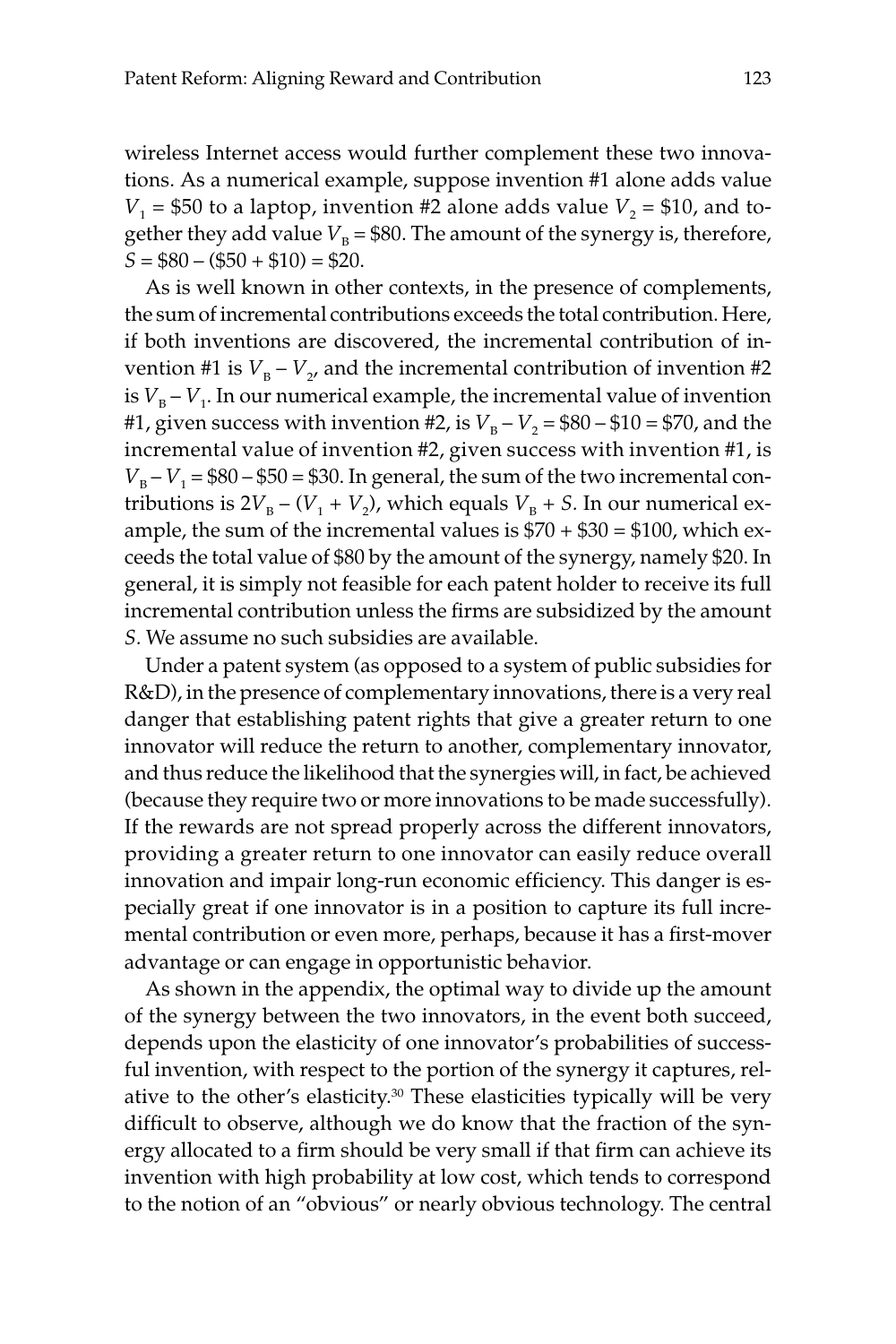point here is that two or more innovators cannot both receive their incremental contributions; synergies must be shared, which implies partial appropriability for each. If many parties must make investments that provide complementary inputs, the resulting synergies may need to be shared among many parties.<sup>31</sup>

This analysis should serve as a stark reminder that the benchmark of full appropriability is simply not feasible in practice when multiple, complementary innovations are involved. Policies that spread out the available rewards among parties contributing complementary innovations are generally desirable. Arguments by any one patent holder that it should receive its full incremental contribution are incomplete in the presence of multiple, complementary innovations. Any system under which one or a few parties can appropriate a large share of these synergies is likely to be inefficient, leading to less innovation than would be possible under a more balanced system. This is especially true if the party capturing a large share of the synergies does not have a high elasticity of success with respect to its share of the synergies or if that party captures more than its incremental value, perhaps for one of the reasons discussed in the preceding.

In applying these ideas, it is important to recognize that innovative activities go far beyond the stage of research and invention, and many types of innovation do not involve patents at all. Significant risky investments may be required to develop the resulting invention into a workable product, to refine and test different designs, to assemble various complementary assets, and to make investments in manufacturing and marketing that are specific to the resulting product. All of these complementary activities are part of the process of innovation, and all may be necessary before an invention can lead to economic benefits.

The discussion here has been cast in terms of innovations that complement each other but do not build upon each other. Very similar issues arise in the equally important context of *cumulative innovation.* Cumulative innovations also are complementary but follow a somewhat different logic than used in the preceding. In the pure case of cumulative innovation, innovation #2 cannot be discovered unless and until innovation #1 is discovered. The incremental value of innovation #1 is  $V_1$ without innovation #2 and  $V_B$  with innovation #2, much as it was in the preceding if  $V_2$  = 0. But innovation #2 cannot even be contemplated unless and until innovation #1 has been achieved, which is different from the situation treated in the preceding (although similar to that case with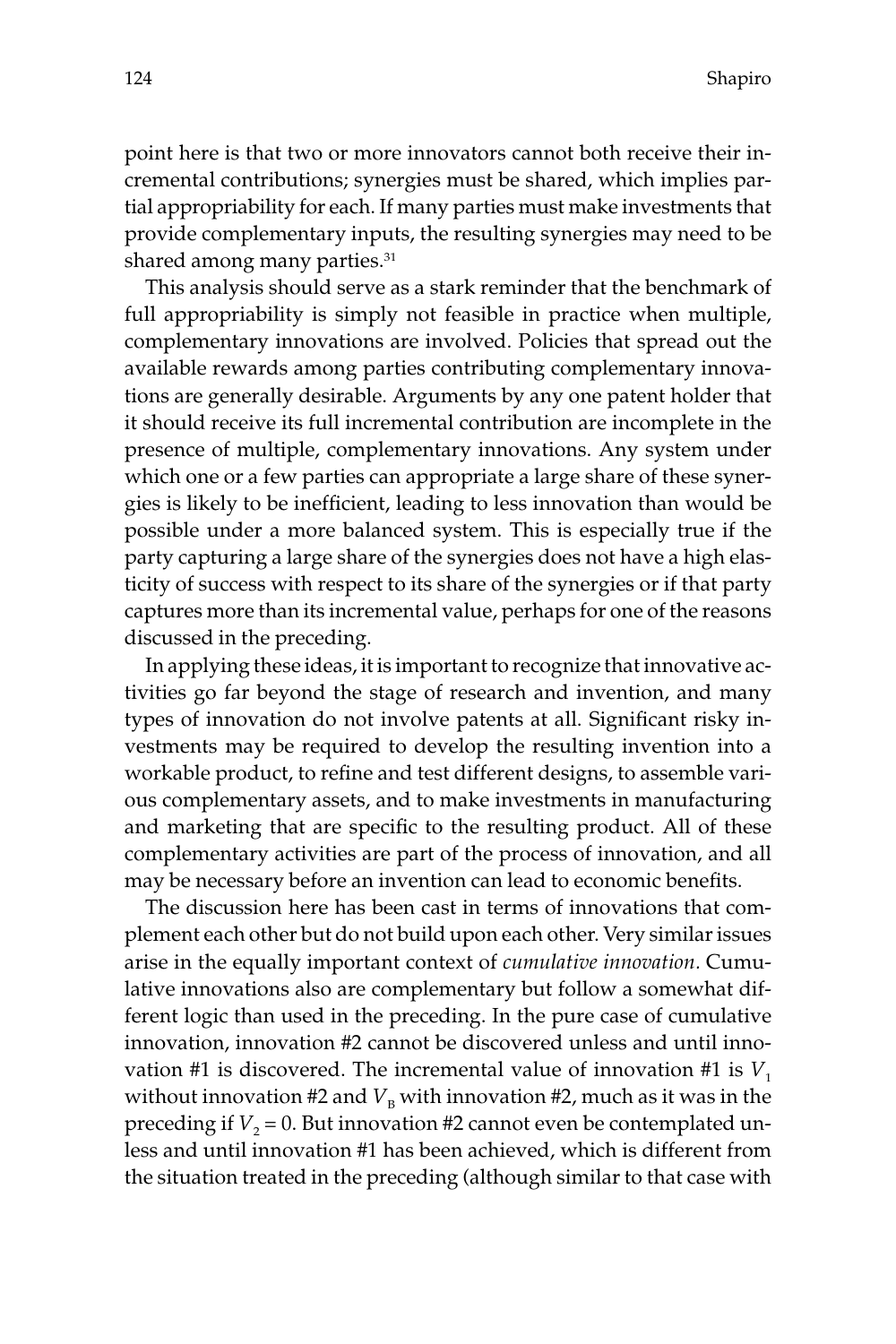$V_2$  = 0). Once innovation #1 has been achieved, the incremental value of innovation #2 is  $V_{\text{B}} - V_1$ . The sum of the incremental contributions in the event that both innovations are successful is  $V_{\text{B}} + (V_{\text{B}} - V_{1})$ , which exceeds the total value,  $V_B$  by the amount of the synergy,  $S = V_B - V_1$ . As in the case of complementary innovations that do not build upon each other, a patent system without subsidies cannot reward each innovator with its incremental contribution if both succeed.

There is a substantial literature on optimal reward systems with cumulative innovation. Scotchmer (2004) provides a valuable discussion of the tricky problems that arise in this context; she focuses on the role of patent breadth and the required inventive step.32 One idea in this literature, going back at least to Kitch (1977), is that well-defined property rights combined with full appropriation can lead to efficient innovation incentives. However, this argument relies on some very strong and unrealistic assumptions: that the various potential innovators can sign contracts before they incur the costs associated with innovating and that the transaction costs associated with such contracts are minimal.<sup>33</sup> These conditions are very unlikely to be met in cases of cumulative innovation or in situations where many parties are engaged in simultaneous complementary innovative activities, especially where these activities involve considerable uncertainty about technical outcomes and where patents are probabilistic and contain broad and vague claims. The more recent literature has emphasized the need to spread out the available rewards among multiple innovators; see, especially, Hopenhayn, Llobet, and Mitchell (2006). Bessen and Maskin (2006) establish conditions under which patents actually retard cumulative innovation.

The idea that full appropriation by one innovator may come at the expense of other innovators, and thus is not optimal in the presence of complementary innovations, is generally relevant to any discussion of the optimal appropriation ratio. This idea will be especially important in section V, when we discuss injunctions, the determination of reasonable royalties, and the doctrine of willful infringement.

# *E. Deadweight Loss from Patent Monopoly*

The full appropriability result breaks down for another important reason when applied to the patent system as opposed to a prize system. As shown in the appendix, the patent holder's reward should generally be *less* than its social contribution if the act of giving the reward generates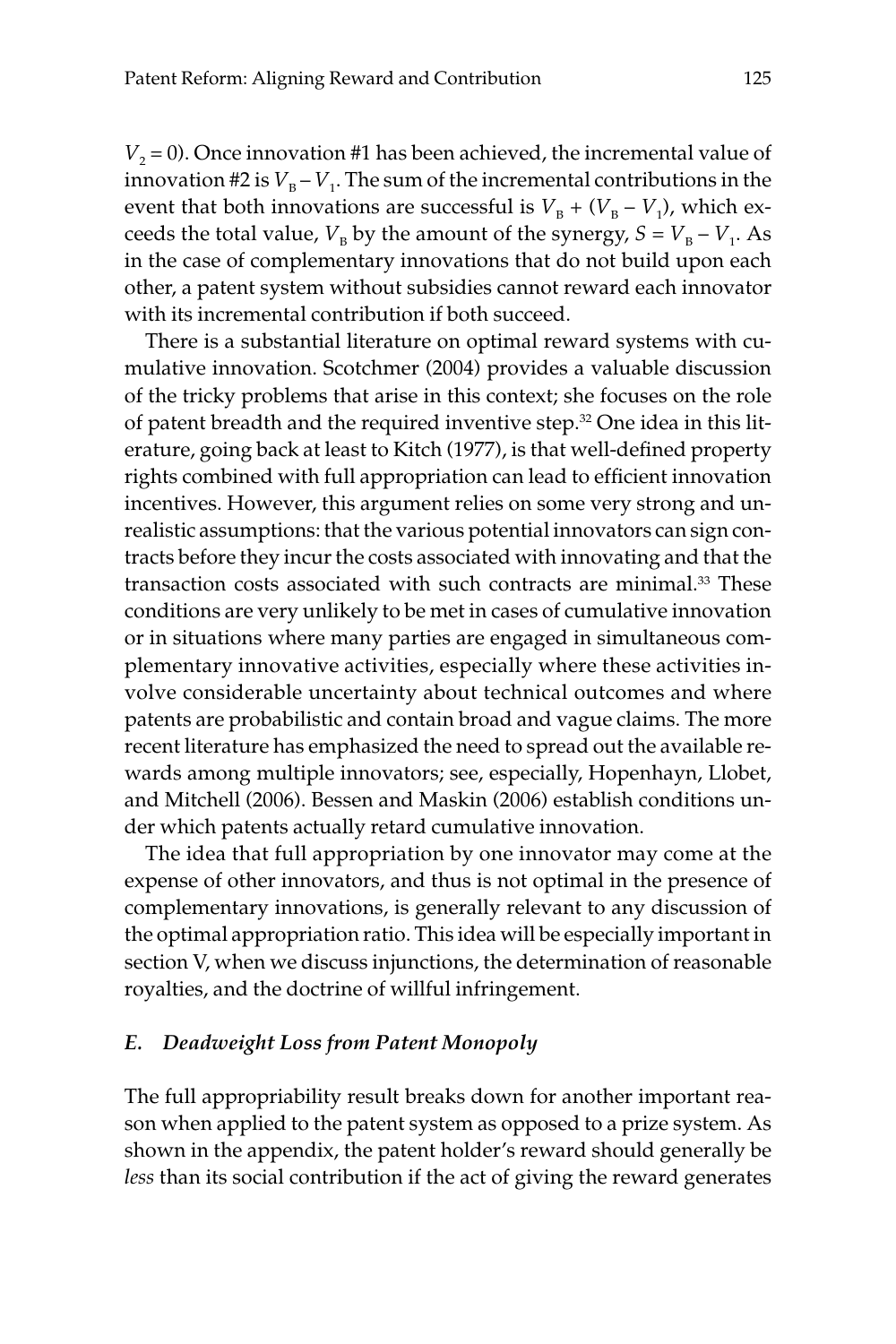deadweight loss. This will typically be the case when the reward comes in the form of a patent, which grants exclusionary rights, rather than in the form of a monetary prize.<sup>34</sup> So long as a patent causes deadweight loss, the optimal appropriation ratio is less than unity. While we do not rely directly on this result in the following when we consider specific reforms to the patent system, it is well to bear this point in mind when discussing private rewards using the patent system.

#### *F. Summary*

The idea that innovation is best encouraged by equating the rewards to patent holders with their social contributions is alluring and often correct. But it is critical not to confuse this idea with the sharply different, and *incorrect,* idea that patent holders' rewards should be equated with the social contributions of the technologies that they patent. Such rewards are often excessive.

When multiple firms independently achieve the same or similar inventions, each firm's social contribution is far less than the social contribution associated with the availability of the patented technology. For probabilistic patents, the patent holder's social contribution is only equal to the social contribution associated with the patented technology in the event that the patent is valid, that is, in the event that the patented technology truly is novel and nonobvious. Plus, when multiple firms pursue complementary inventions, as frequently occurs in the information technology and biotechnology fields and is the norm in the context of cumulative innovation, it is simply not feasible, using a decentralized patent system, to reward each firm with the incremental contribution associated with the technology that it patents. Under the optimal patent reward system, all innovators appropriate their social contribution partially, not fully.

For all of these reasons, a patent system that allows patent holders to fully appropriate the social benefits associated with the technologies that they patent will tend to overreward patent holders and thus *retard* innovation in comparison with a more carefully designed system that reduces or eliminates such excessive rewards. We now consider a number of reforms to the patent system that have a targeted incidence, systematically reducing *excessive*rewards to patent holders, not *all*rewards to patent holders. These reforms are attractive regardless of the elasticity of supply of inventions.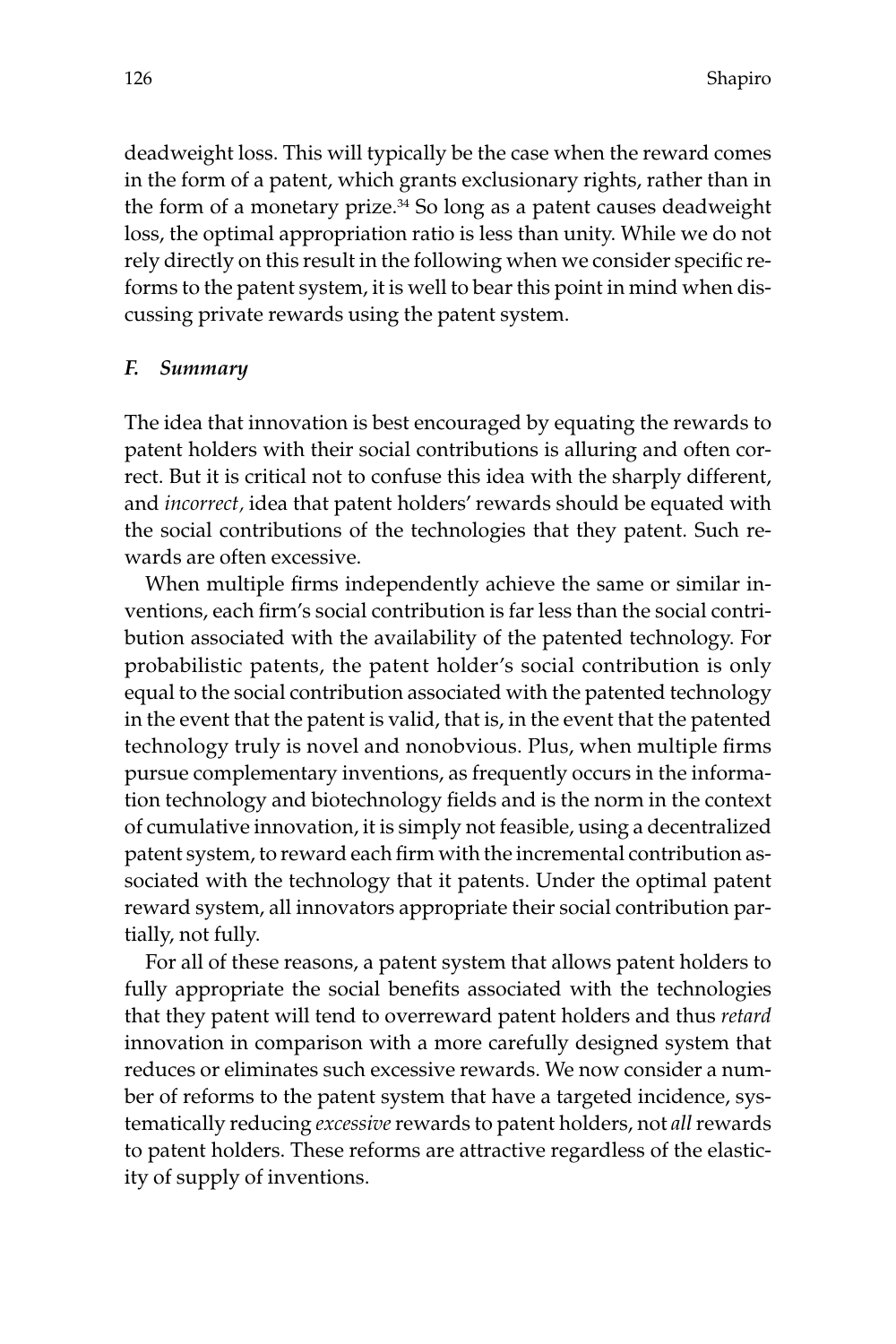#### **III. Independent Invention Defense**

Under U.S. patent law, if two or more parties achieve the same invention at nearly the same time, the first party to invent typically is awarded the patent and has the right to sue the other party for patent infringement if that party practices the invention.<sup>35</sup> Disputes over priority are handled through interference actions at the PTO.<sup>36</sup> Once the patent is assigned, a party accused of infringement cannot avoid liability by establishing that it independently invented the technology covered by the patent. There is no independent invention defense. Under a full-fledged independent invention defense, the first inventor would still receive a patent and could sue anyone who is practicing the invention for patent infringement, but any party sued for infringement would have the right to use the patented technology freely if it could establish that it independently invented the same technology. Would introducing such a defense promote economic efficiency?

Introducing an independent invention defense into U.S. patent law would be a very significant change, precisely because so many patented technologies are, in fact, discovered independently by more than one party. Historically, many pioneering inventions were discovered at nearly the same time by more than one party, including the telegraph (Morse and Alter), the light bulb (Edison and Swan), the telephone (Bell and Gray), and the integrated circuit (Kilby and Noyce).<sup>37</sup> Independent invention may be even more common for incremental innovations, especially in rapidly advancing fields such as information technology and biotechnology, where many applied ideas flowing from basic research are in the air at any given time. Plus, the more narrowly the notion of "obviousness" is defined, the easier it is for one party to obtain a patent on an incremental innovation that other parties are achieving at the same time.

To fix ideas, consider the following basic fact pattern. Party A achieves an invention first and files for a patent. Party B achieves the invention second, but entirely independent of Party A. Under U.S. patent law, the patent is awarded to Party A, assuming its invention otherwise qualifies for patentability. Armed with its patent, Party A can prevent Party B from practicing the invention. Independent second inventors come up empty handed. With an independent invention defense, Party A would still obtain the patent, but Party B would have the right to use the patented technology free of charge.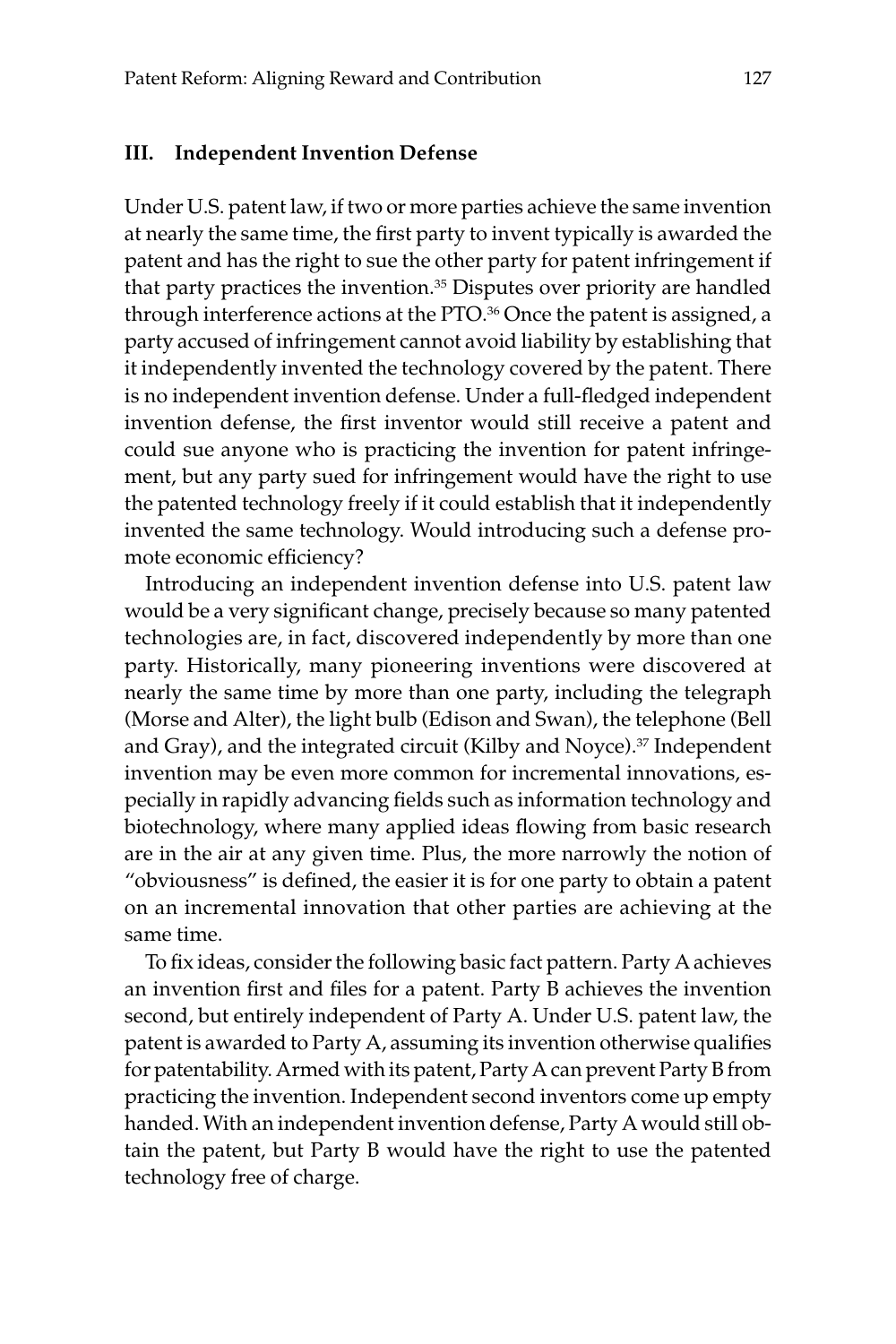#### *A. Efficiency Effects*

How would an independent invention defense affect economic efficiency? In particular, how would the defense affect the alignment between reward and contribution?

Begin with Party A, the first inventor. Based on the discussion in section II.A about multiple independent invention, it should be clear that the defense would generally bring Party A's reward closer in line with its contribution. Party A's contribution includes achieving the invention before Party B; with the defense in place, Party A would still be rewarded with exclusive rights during this interim period. Party A's social contribution clearly does not include Party B's use of the invention. Because Party A retains the patent and can exclude others, that is, the invention is not placed in the public domain after multiple independent discovery, there are good reasons to believe that Party A's rewards will remain excessive even with the defense in place. Offsetting this are possible spillovers attributable to Party A, such as follow-on noninfringing innovations that are spurred by Party A's patent disclosure. However, many of these disclosure spillovers, as well as other spillovers arising from reverse engineering or the leakage of know-how, may not be attributable to Party A; with the defense in place, they would also result from Party B practicing the invention. Unless the spillovers *specific to Party A* are quite large, Party A's reward will still be excessive even with the defense in place as Party A retains the ability to sue others for patent infringement even after Party B's independent invention.

What about Party B? With the defense in place, Party B makes a real social contribution by converting the patent monopoly into a patent duopoly. Party B's rewards are increased by its ability to invoke the defense, but not to the point that they are excessive. Party B simply has the right to use the invention it discovered independently, in competition with Party A. To the extent that there are spillovers specific to Party B's invention, raising Party B's reward moves it closer to Party B's contribution, without granting Party B any exclusionary rights. Such a shift must have a beneficial effect on innovation incentives.

Several recent papers have used these and related ideas to study the efficiency effects of an independent invention defense in formal models. The starting point for welfare analysis is the observation that the defense has no effect in the absence of independent invention, and it has desirable ex post efficiency effects in the event that multiple invention does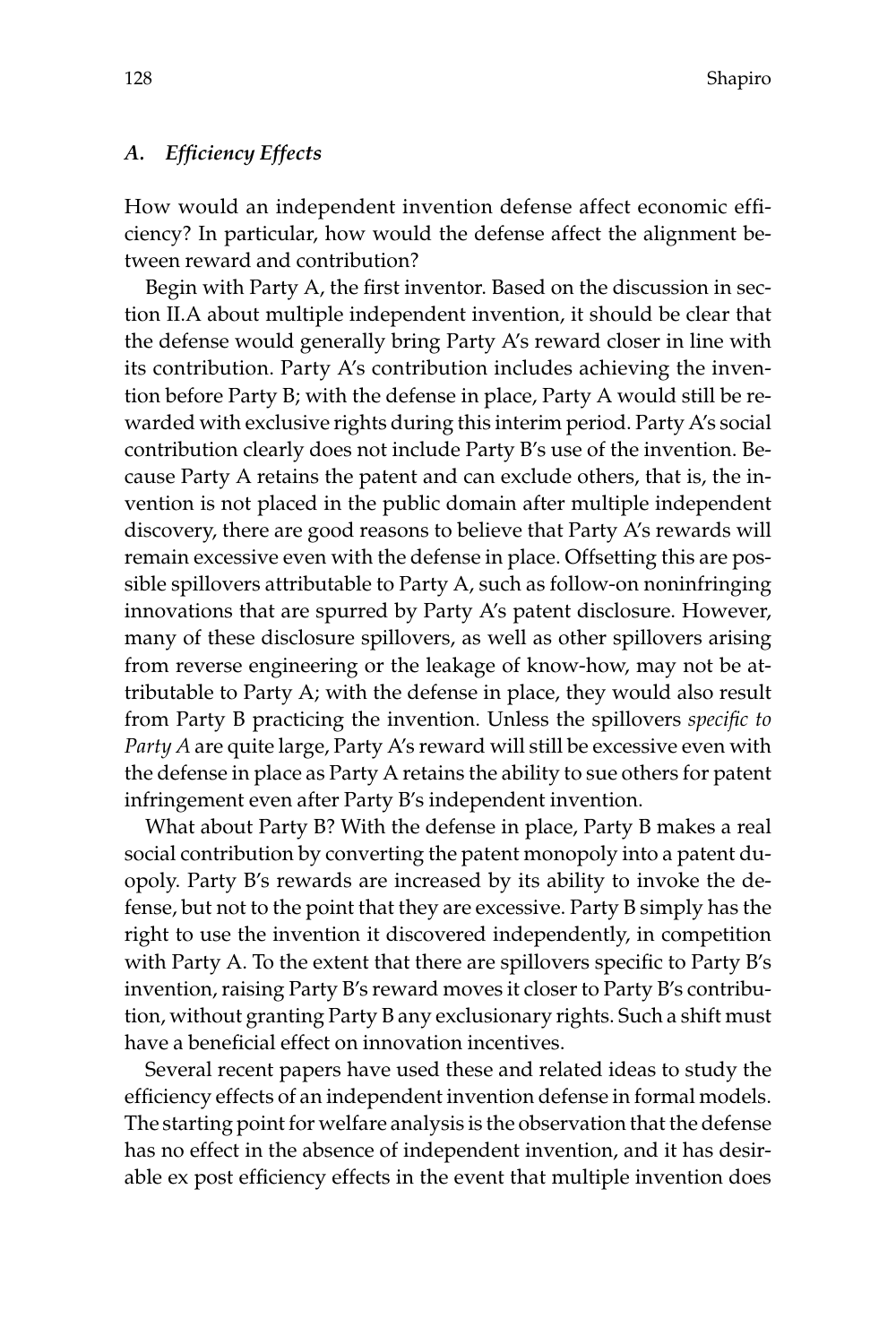occur because it establishes a duopoly rather than a monopoly in the use of the patented technology.38 By immunizing Party B from charges of patent infringement, the use of the patented technology is promoted, and the deadweight loss associated with the patent is reduced. An additional ex post benefit arises in cases where Parties A and B would sign a license without the defense: the defense reduces or eliminate the transactions costs of licensing between Parties A and B.

The larger question is how the defense affects innovation incentives. The effects of the defense on innovation are captured in different ways in different formal models, but the idea that the defense promotes innovation and long-run economic efficiency is robust. In cases where the two inventors are not actual or potential competitors, the defense actually *increases* the expected rewards to innovation. If neither party can predict in advance whether it will be the first or second inventor, the shifting of rents from the first inventor to the second inventor that the defense causes will have no effect at all on their innovation incentives. Because the defense generates some ex post benefits by reducing transaction costs and by eliminating distortions associated with running royalties, it increases both parties' expected rewards.

The analysis is more complex in situations where Parties A and B are actual or potential competitors because the defense causes additional ex post competition in such cases. Nonetheless, the defense robustly improves ex ante incentives, better aligning private reward and social contribution. The most straightforward case arises if the parties' expected rewards without the defense are greater than their expected social contributions. We observed in section II.A that this is the norm when multiple firms race to obtain a patent. In this case, the independent invention defense has favorable ex ante as well as ex post effects. Maurer and Scotchmer (2002) make this point using a static model with free entry in which each firm, by paying a fixed amount, can discover the invention with certainty. In their model, all R&D expenditures by multiple firms are entirely duplicative, and the market equilibrium involves excessive entry by rent-seeking firms. The independent invention defense helps correct the common pool problem identified in section II.A.

The attractiveness of the independent invention defense is not, however, confined to situations in which the rewards to patent holders under the conventional patent system exceed their social contributions. With sufficiently large spillovers that are specific to individual innovators, a patentee's reward can, in theory, fall short of its contribution, even with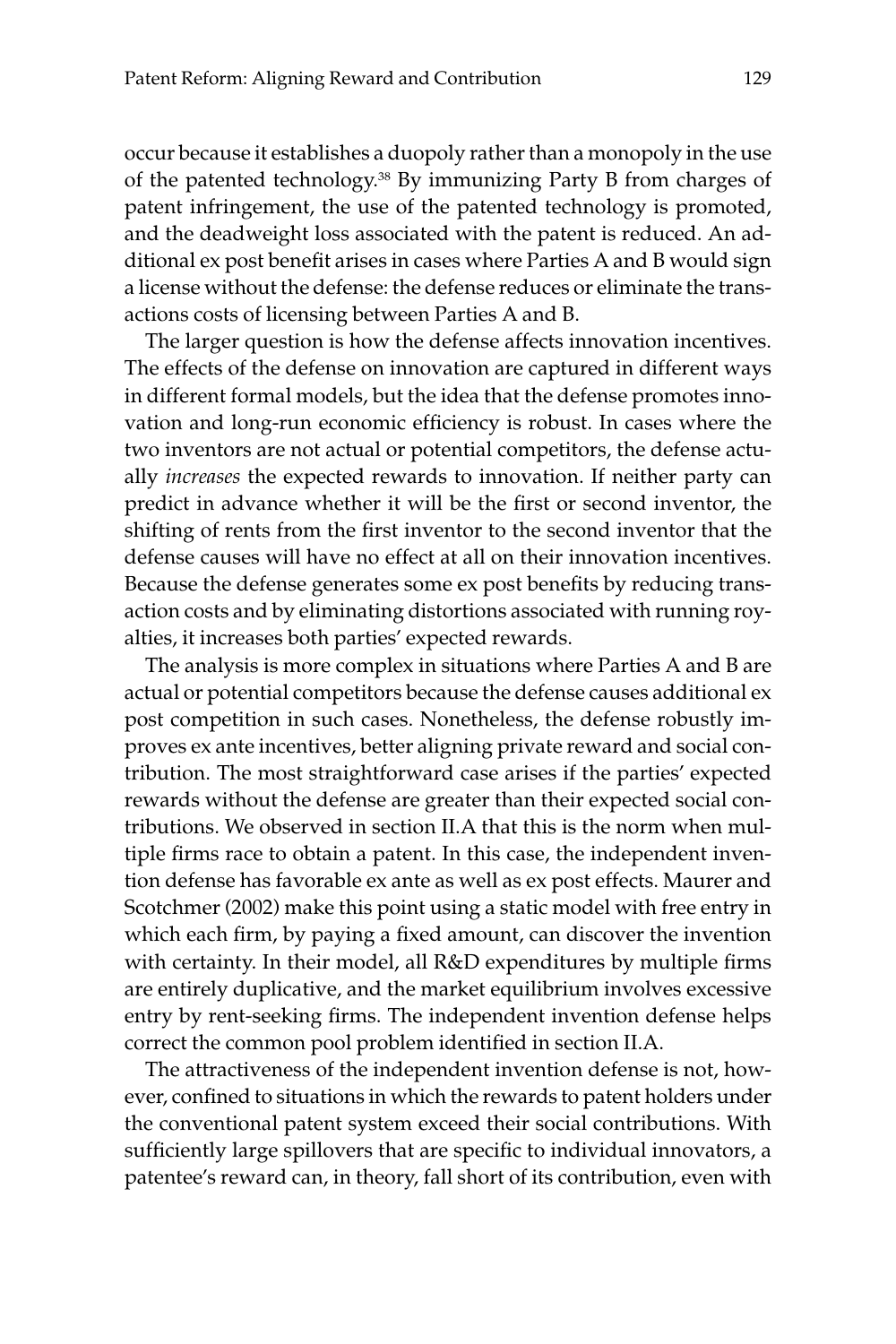subsequent independent invention. Large, inventor-specific spillovers may not be common. However, to address this possibility, Shapiro (2006b) develops a model in which the appropriability ratio can be low.

In the model studied by Shapiro (2006b), it is efficient for multiple parties to pursue the invention in question due to uncertainty, diminishing returns to investment by each party, and the benefits associated with a diversity of approaches taken by multiple parties. He studies optimal patent policy where patent length and the availability of an independent invention defense are patent system design variables. In his model, the independent invention defense enhances long-run economic efficiency, even in the presence of large spillovers that are specific to Party A or Party B, regardless of the elasticity of supply of inventions. He shows that an independent invention defense is optimal under the mild condition that the ratio of deadweight loss to profits is higher under monopoly than under duopoly. So long as this condition is met, any given reward to successful innovation can be provided more efficiently using a longer patent lifetime combined with the independent invention defense, rather than a shorter patent lifetime without the defense.<sup>39</sup> By an extension of his logic, adding an independent invention defense to the current system enhances efficiency, holding fixed the patent lifetime, if the patent lifetime has been set optimally.<sup>40</sup> Shapiro also shows that the defense has superior properties in terms of the social portfolio of innovative projects pursued by private parties because the defense better aligns the relative private and social rewards in the event of single versus multiple invention.

In a model with free entry in which the firms do not choose their R&D investment levels, La Manna, MacLeod, and de Meza (1989) establish conditions under which a "permissive" patent regime, under which all independent inventors have the right to practice the invention so long as they invent within a specified time period after the first inventor, is optimal. Henry (2007) develops a model of "runner-up patents," in which a second inventor can freely use the patented technology if the time lag between invention by the first party and invention by the second party does not exceed some specified length. In his model, each party chooses its R&D investment level. He provides conditions under which such runner-up patents are desirable and argues that the maximum time lag during which runner-up patents would be issued should become a new patent policy tool.

As noted by Shapiro (2006b), one tricky issue surrounding the defense is that it could cause some inventors to adopt trade secret rather than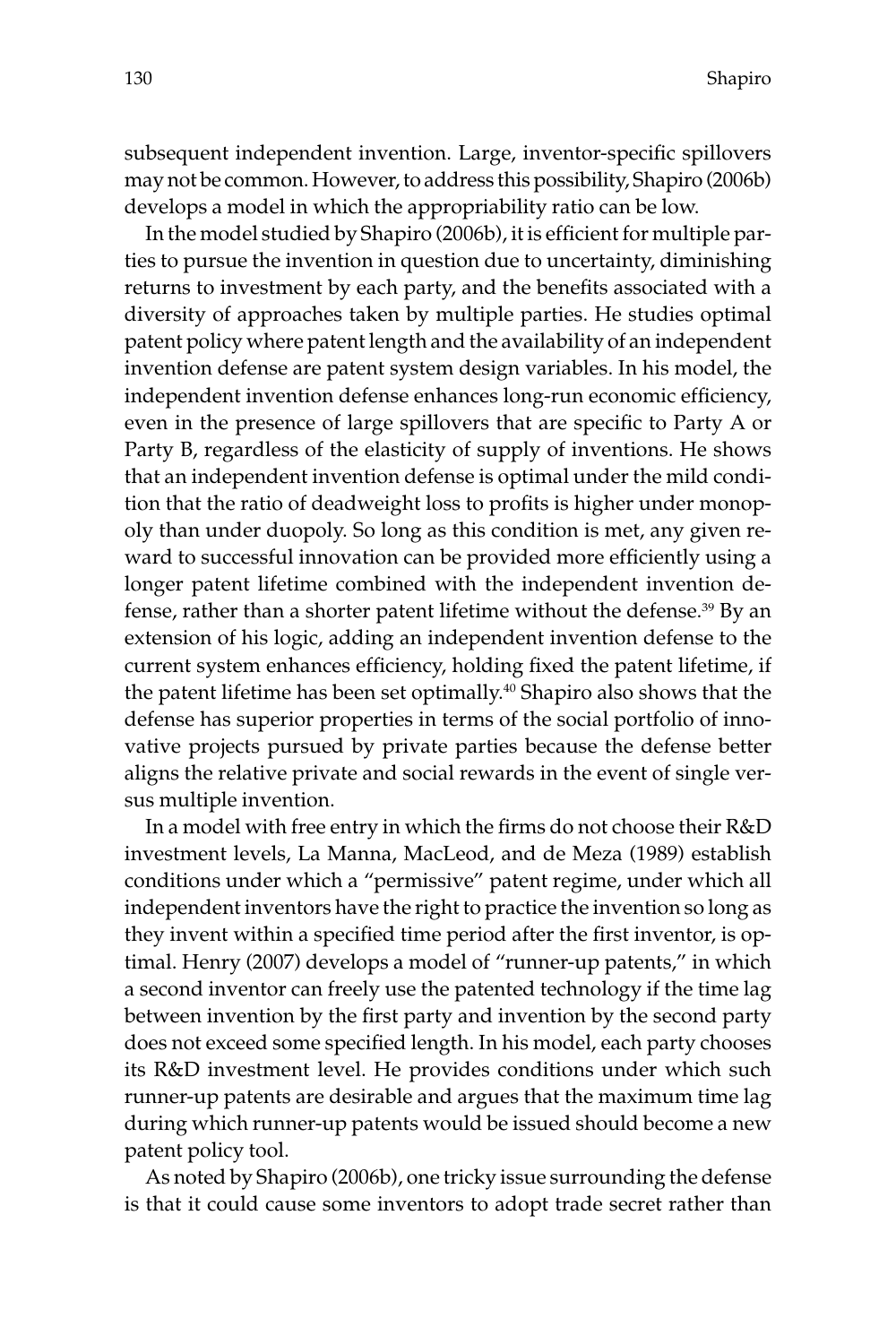patent protection because an inventor who keeps its invention secret could subsequently invoke the defense if a patent is later issued to another party for the same invention. From a social perspective, this does not seem to present a problem in cases where the technology is, in fact, subsequently patented: in those cases, society still receives the benefit of the patent disclosure, along with the benefits of some competition in the use of the technology. Some social costs could arise in cases where the technology remains a secret for an extended period of time; those costs would need to be balanced against the various benefits of the defense discussed in the preceding.41

Establishing an independent invention defense would likely have salutary effects on the patenting decisions by firms, especially in areas where patent quality is most problematic. Under the current system, a party that receives a patent covering a technology that is independently developed by others can receive a very substantial reward, especially if it can use the patent opportunistically. The system, therefore, provides rewards to parties who are most aggressive in seeking patents on inventions that might be obvious or in the public domain. The defense would systematically reduce the rewards associated with such patents, while having no effect on inventors who uniquely make pioneering discoveries. The defense thus might help counteract the vicious cycle by which patents become easier to get, causing an increase in the number of patent applications, putting more pressure on the PTO, making patents even easier to get.

One objection that might be raised to an independent invention defense is that it would create some uncertainty for the patent holder about its ability to exclude rivals as it would not know whether certain rivals are in a position to assert the defense. Such uncertainty might well be present, but it is not a basis for rejecting the defense. Surely the norm in business is for parties making investments to face uncertainty about the competition they are likely to encounter in the future. Economic efficiency is promoted by aligning patentee rewards and contributions; reducing the risk faced by patent holders is not desirable per se and is not an independent goal.

Going beyond these models, one of the great benefits of the independent invention defense is that it would, in one fell swoop, do away with many of the problems with a patent holdup. A firm that independently develops the patented technology and incorporates the technology into its products would presumably qualify for the defense.<sup>42</sup> The independent invention defense also would go a long way to solving problems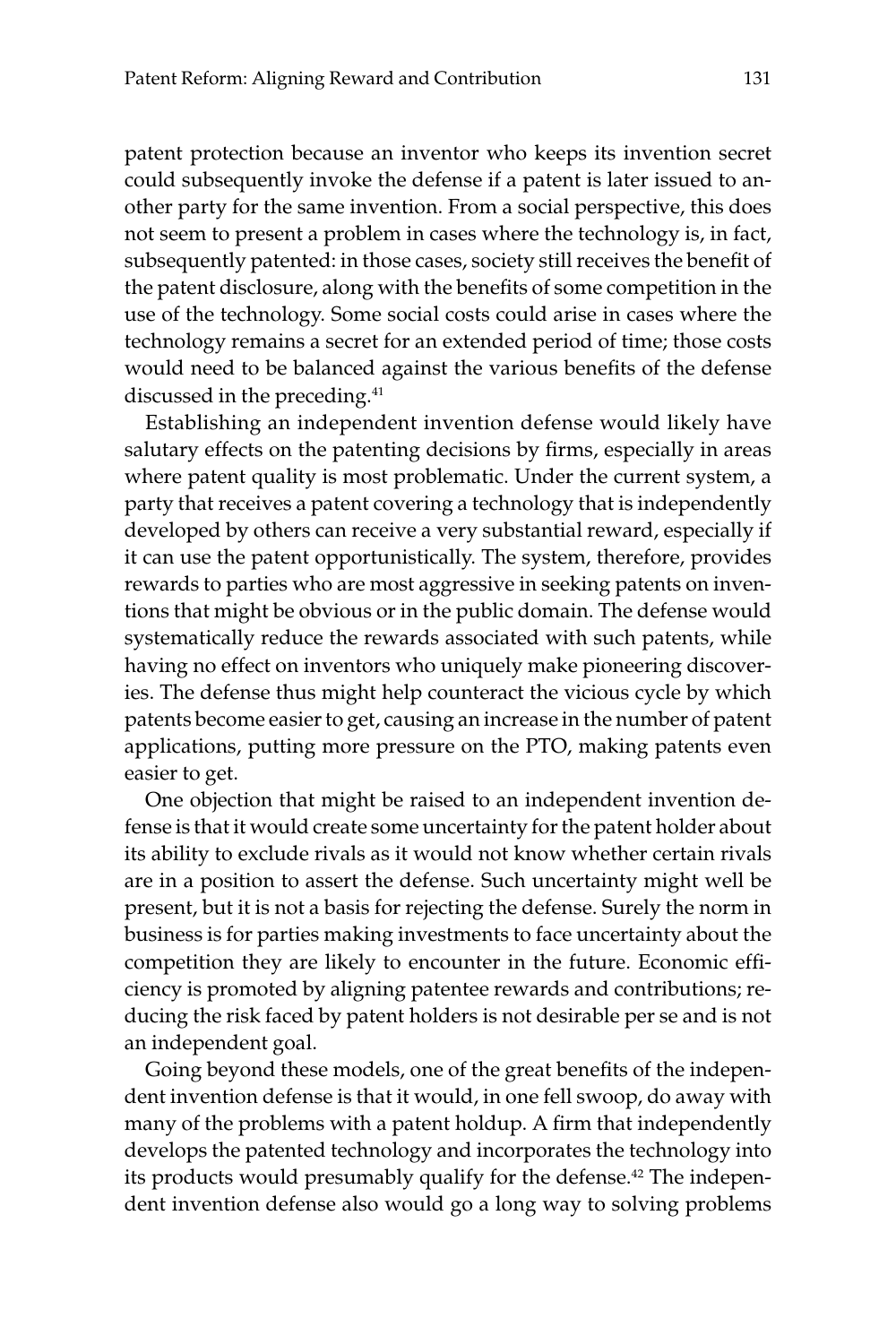associated with continuation applications: if a patent holder adjusts its claims during the patent prosecution process to capture products already on the market, the firms selling those products may well be able to invoke the defense successfully.43

# *B. Some Practical Considerations*

The idea of an independent invention defense is not new. To begin with, such a defense already exists in other areas of U.S. intellectual property law, namely in copyright infringement cases and in trade-secret misappropriation cases.44 Furthermore, a very limited version of the independent invention defense, called the *Early Inventor Defense,* already exists in U.S. patent law. To see how this defense works, consider an alternative fact pattern. Party A is again the patent holder. But now suppose that Party B actually invented the patented technology first. How could Party A obtain a patent with this fact pattern? Suppose that Party B did not consider this invention sufficiently novel and nonobvious to be patentable. Instead, Party B kept its invention secret, and Party A subsequently filed for a patent. According to U.S. patent law, with this fact pattern, Party A can obtain a patent.<sup>45</sup> Typically, Party A can then prevent Party B from practicing the invention.<sup>46</sup> However, in 1999, an exception to this rule was created, evidently in response to concerns that patents on business methods would be asserted opportunistically against prior users of those methods. For business method patents only, Party B can invoke the Earlier Inventor Defense if Party B "actually reduced the subject matter to practice at least 1 year before the effective filing date of such patent, and commercially used the subject matter before the effective filing date of the patent" (35 USC 273[b][1]). Congress is currently considering legislation that would greatly expand the Earlier Inventor Defense by applying it to all patents and requiring only that Party B "commercially used, or made substantial preparations for commercial use of, the subject matter before the effective filing date of the claimed invention."

Even in this expanded form, the Earlier Inventor Defense is not nearly as broad as a full-fledged independent invention defense as it can only be invoked by first inventors, not independent second inventors. Rather, the Earlier Inventor Defense is a form of "prior user rights," under which a party using an invention *before* another party applies for a patent on that invention is granted the right to continue using that invention after the patent issues. From 1836 to 1952, U.S. patent law provided for such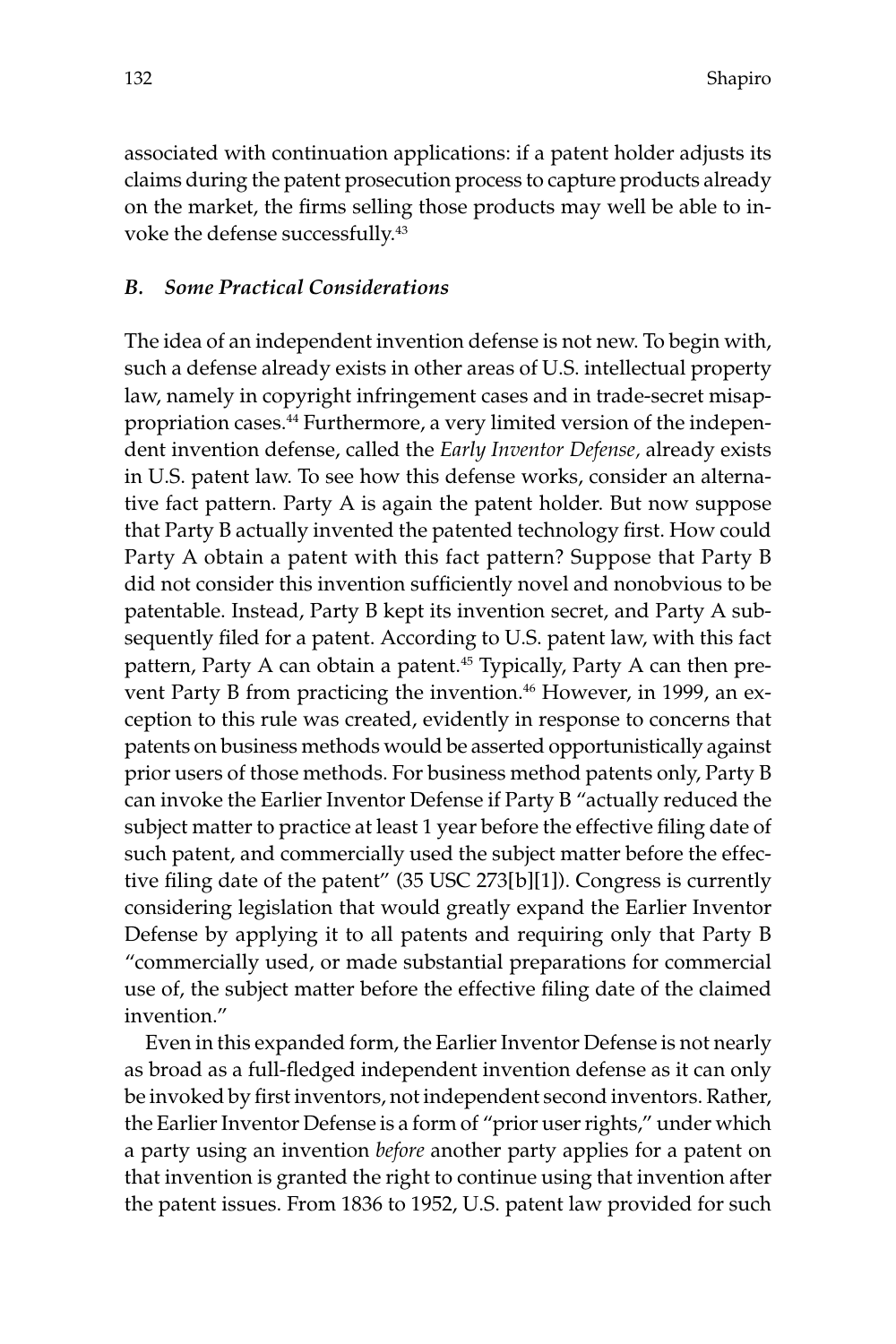prior user rights, and such rights are the norm in other countries.47 The independent invention defense would not only protect prior users; it would go further and protect independent second inventors as well.<sup>48</sup>

While the basic idea behind the independent invention defense is clear enough, actually introducing such a defense would inevitably raise a host of practical issues. A comprehensive practical and legal discussion of these issues is beyond the scope of this paper. Fortunately, many of the legal issues have been addressed by Leibowitz (2002), Armond (2003), Lemley (2007), and, in greatest depth, by Vermont (2006), who strongly advocates a "reinvention" defense. Here, we confine our attention to two of the most significant practical issues where the policy analysis is greatly informed by economic reasoning.

First and foremost, the defense should only apply if the second inventor *independently* achieves the invention that it practices. In principle, independence is clear enough, but in practice, it may be very difficult to ascertain. To fix ideas, consider the following timing patterns of invention by Party A, the patent holder, and Party B, who is invoking the defense:

1. Party B achieved the invention before Party A but concealed its invention<sup>49</sup>

2. Party B achieved the invention after Party A, but before the public disclosure of Party A's invention.

3. Party B achieved the invention after Party A and after the public disclosure of Party A's invention.

The public disclosure envisioned in (2) and (3) must be sufficiently detailed to teach a person of ordinary skill in the art how to make and use the invention. Public disclosure could come in the form of affirmative publication by Party A, the disclosure of Party A's patent application by the PTO, or the issuance of the patent itself. A full-fledged independent invention defense would apply in all three of these timing patterns.

Establishing the defense under timing pattern (1) appears straightforward. Under timing pattern (1), there would presumably be no doubt that Party B is indeed an independent inventor. This is the timing pattern under which the Early Inventor Defense applies. Timing pattern (1) could also be handled by granting "prior user rights" to Party B, the first inventor. As noted in the preceding, many European countries already grant prior user rights to parties who practice an invention secretly, prior to the date at which another party applies for a patent on that in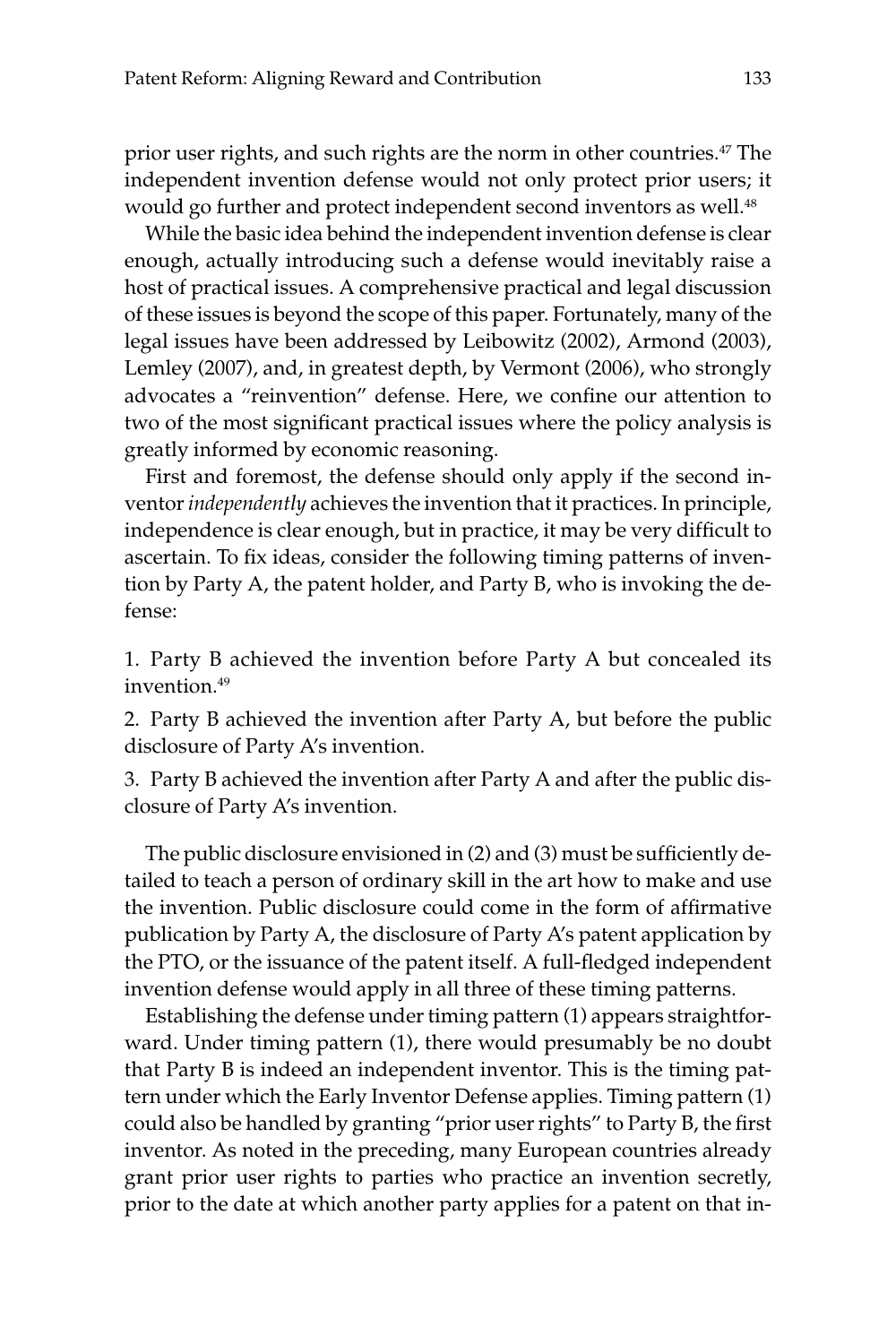vention. This system appears to work well in Europe, and there does not appear to be any reason to fear that granting such rights would cause significant practical problems in the context of the U.S. patent system.

Extending the defense to timing pattern (2) also appears to be practical. This would, in effect, grant prior user rights to parties who achieve an invention prior to the date at which another party discloses that invention (but not prior to the other party's invention). In principle, this appears to be a relatively minor step, but a helpful one in terms of aligning rewards with contributions and avoiding patent holdup. Under this timing pattern, Party B might be afforded a presumption that it is an independent inventor. However, Party A could rebut this presumption by presenting evidence showing that Party B received proprietary information about Party A's invention prior to its public disclosure. Actual notice of the invention provided by Party A to Party B prior to Party B's invention would also rebut the presumption. This approach would have the advantage of encouraging Party A to disclose its invention at an early date (either publicly or on a selective basis) in order to limit the ability of others to invoke the defense. Restricting the defense to timing patterns (1) and (2) would also give Party B an incentive to remain well informed about inventions that have been publicly disclosed and to focus its efforts on novel inventions, rather than devoting resources in pursuit of inventions that have already been achieved.<sup>50</sup>

Establishing a full-fledged independent invention defense, including timing pattern (3), would raise some thorny additional issues that might prove insurmountable. With this timing pattern, it would be especially important to place the burden of proof on the party asserting the defense. For this very reason, there may be limited scope for the defense to come into play as it may be difficult for Party B to establish that its invention truly was independent of Party A. Party B might produce lab notebooks indicating that it achieved the invention independently. But Party B might have difficulty proving that it did not learn something from the public disclosure of Party A's invention. Sanctions for fraud would surely limit Party B from blatantly lying about the receipt of such information, but there would undoubtedly be cases that were not clearcut. Plus, extending the defense to this timing pattern would create a disincentive to reading patents.

A secondary practical issue involves the organizational scope of the defense. If Party B were allowed to extend the defense to third parties by contract, Party B would effectively have the right to issue licenses to use the patented technology. A defense with this feature could have eco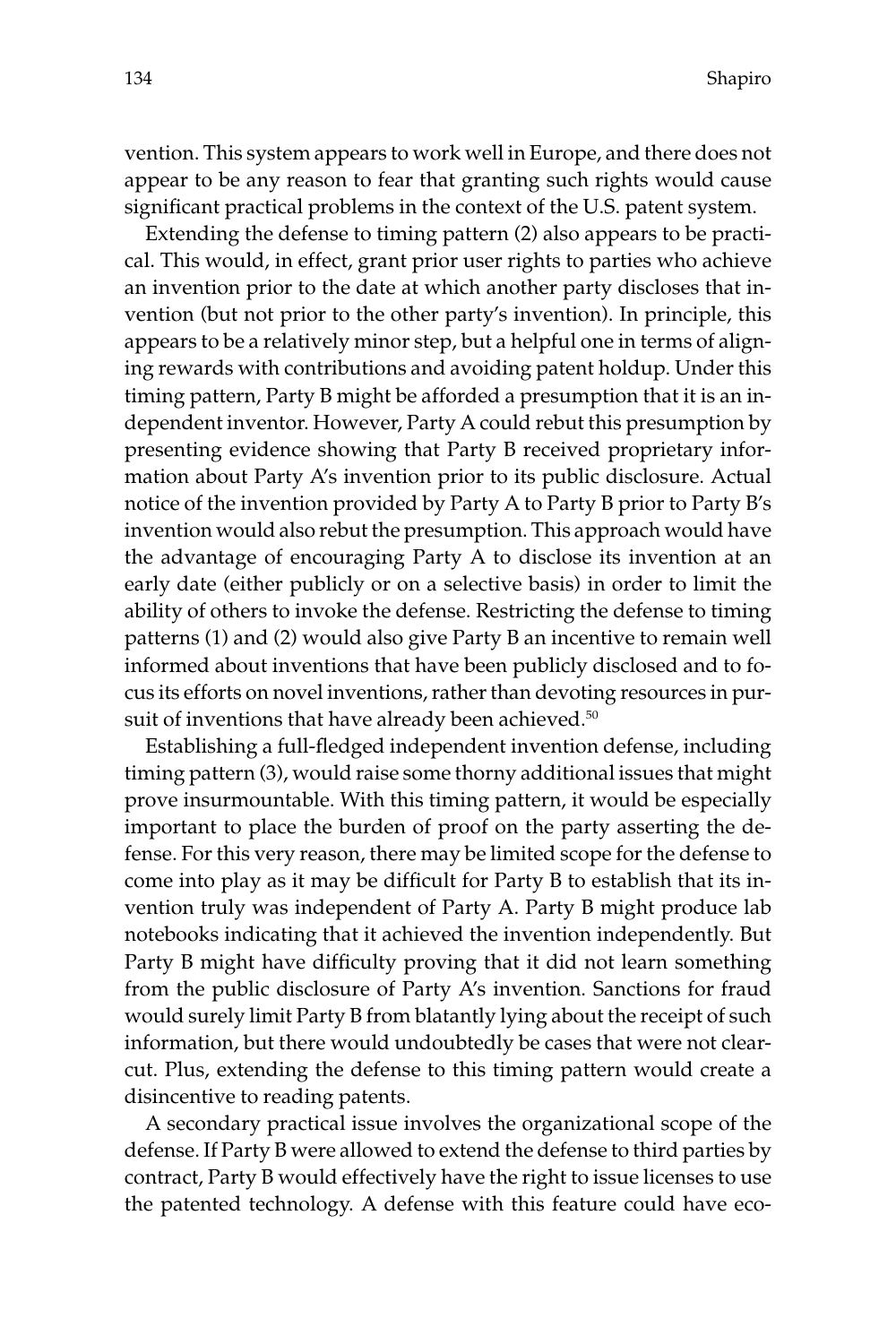nomic effects closer to placing the patented technology in the public domain than would a defense without licensing rights. Even if the defense cannot be licensed in this way, the question still arises as to whether the party invoking the defense can extend its rights to other parties by assignment or through acquisition. Current patent law addresses this issue. The Earlier Inventor Defense is only a "personal defense." The defense can only be assigned as part of an entire enterprise, and in that case, a limitation applies to the sites at which the defense may be asserted.

#### **IV. Enhanced Patent Reexamination**

We now explore the economic effects of patent reexaminations using the reward/contribution framework developed in the preceding. Reexaminations are potentially an important method to weed out improperly granted patents before they cause economic harm.

The problem of patent quality is not a new one, but it has taken on increased importance with the explosion of patenting, especially in the information-technology sector and with widespread concerns over the ability of the PTO to identify relevant prior art, given that nearly 450,000 patent applications were filed at the PTO during fiscal year 2006.<sup>51</sup> The normal patent examination procedure is not an effective way to elicit information on prior art. Applicants are not required to conduct a search for prior art, and third parties, who often possess a great deal of information about prior art along with the incentive to inform the PTO about the prior art, have little or no role to play. While improvements in the initial examination process are no doubt possible, many patents are of no commercial significance, and a significant fraction are not even renewed.52 Therefore, subjecting all patent applications to a very thorough review is not sensible or practical, as emphasized by Lemley (2001).

In principle, a post-grant review procedure at the PTO, applied selectively to questionable patents with commercial significance, can correct for these deficiencies in the initial examination process. Under current U.S. patent law, patent reexaminations are meant to serve this purpose. The vast majority of reexaminations are *ex parte* reexaminations; these can be initiated by the patent holder, by the PTO, or by third parties who then play no ongoing role. Almost half of all *ex parte* reexaminations are initiated by the patent holder, usually to strengthen the patent in the face of new information about prior art.53 A very small number of reexaminations are *inter partes* reexaminations, in which the challenger can participate actively.54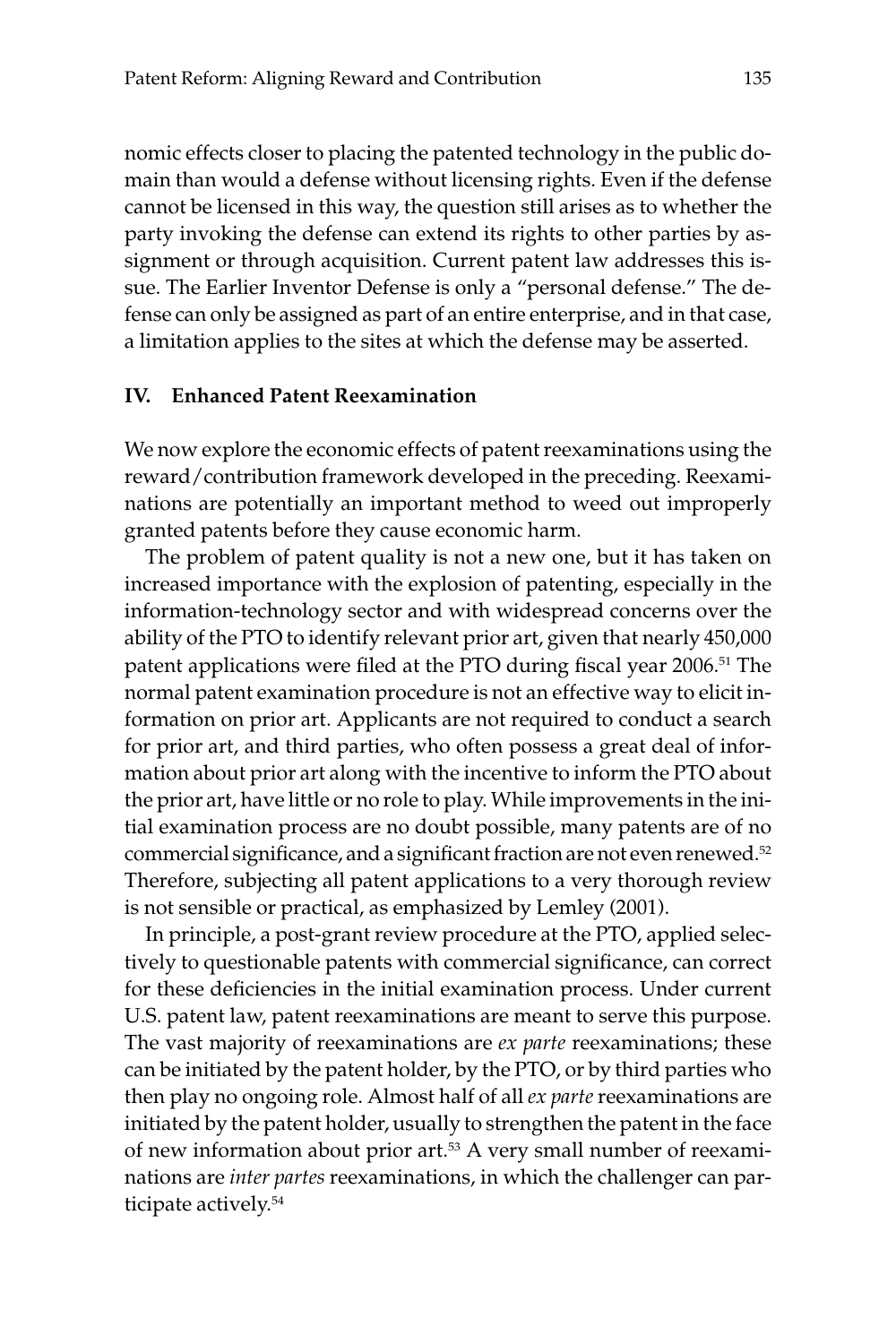The patent reexamination system in the United States does not appear to be operating very effectively.55 There is a growing consensus that improvements are needed in the system by which issued patents can be challenged at the PTO. Recommendation number 1 by the FTC (2003) states: "As the PTO Recommends, Enact Legislation to Create a New Administrative Procedure to Allow Post-Grant Review of and Opposition to Patents." The National Academies of Science (NAS; 2004, 95–103) recommends an "Open Review Procedure" to replace existing *inter partes* reexamination and *ex parte*reexaminations initiated by third parties. All of the patent reform proposals currently being considered in Congress include enhanced post-grant opposition procedures. These proposals raise a number of practical issues that are beyond the scope of this paper. Here, we show how an enhanced reexamination procedure would help align patentee rewards and contributions.

## *A. Key Attributes of Patent Reexamination Procedure*

For our purposes, there are two key attributes of any enhanced reexamination procedure.

First, the procedure should allows third parties with significant relevant information to initiate reexamination at an early date, before the patent is licensed and before users make investments specific to the patented technology. In this respect, reexamination is very different from patent litigation, which takes much longer, and where the patent holder tends to control the timing.<sup>56</sup>

Second, the procedure must elicit significant information about patent validity or scope, causing a meaningful fraction of the patents that are reexamined to be invalidated or narrowed. This is the primary function of the reexamination procedure. However, as emphasized in Farrell and Shapiro (2008), these cannot be the only effects of the reexamination procedure. The laws of probability imply that the patents surviving reexamination must emerge *stronger:* what does not kill a patent makes it stronger. For example, suppose that a patent has strength of 30 percent, that is, there is a 30 percent chance that it will be held valid if litigated. If subjected to reexamination, suppose that there is a 50 percent chance the patent will be found invalid and a 50 percent chance the patent will survive the reexamination. The basic laws of probability then imply that the patent will have a strength of 60 percent if it survives the reexamination.57 This observation is very important in the following: if some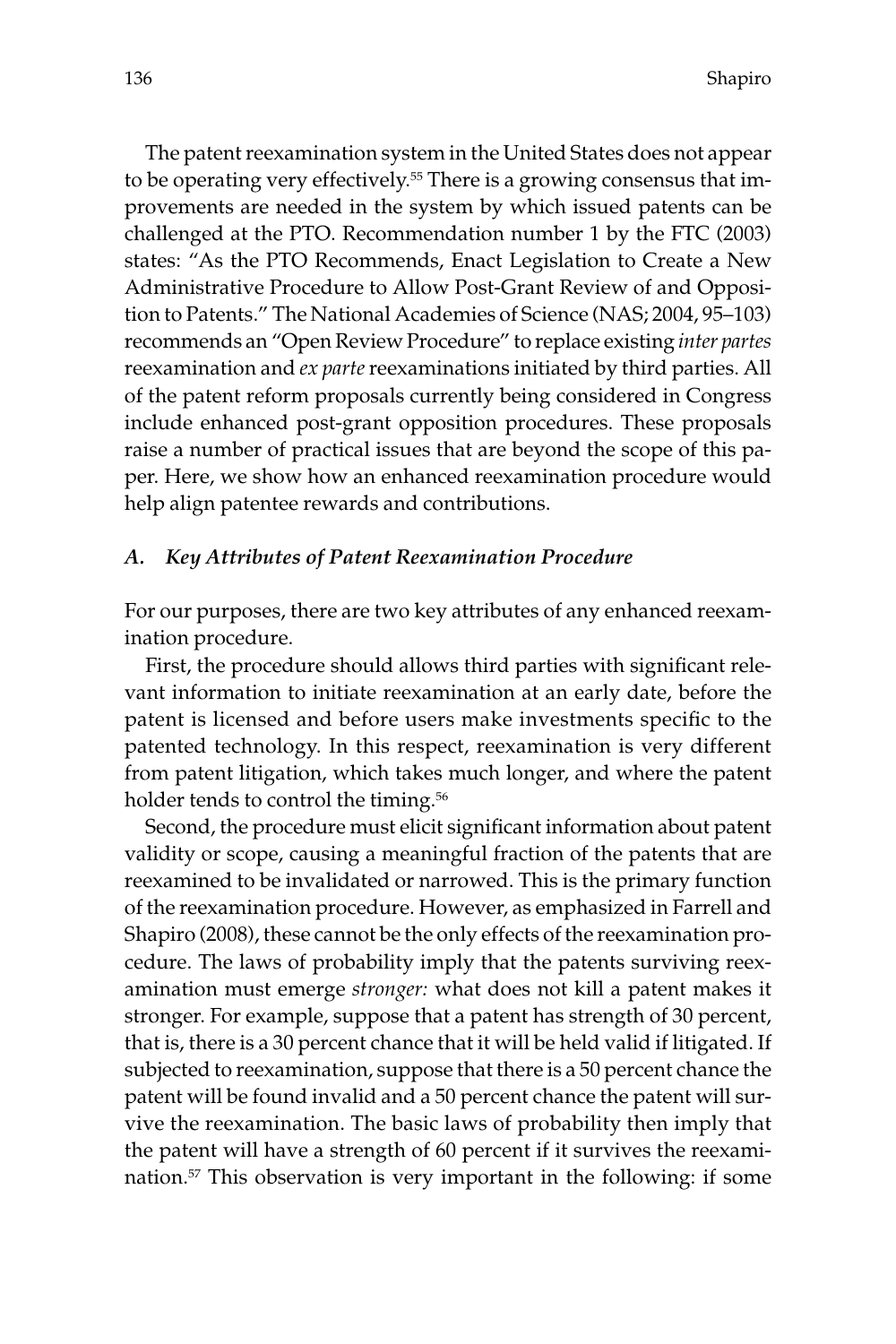patents are weakened or invalidated by reexamination, others must be strengthened.

#### *B. Aligning Rewards and Contributions*

To understand the economic effects of enhanced reexaminations, we begin by asking how such reexaminations differ from patent litigation, the established procedure for testing patents. Two differences are clear, and we will not dwell on them. First, reexamination is far less expensive than litigation. Second, the strong presumption of validity that applies in patent litigation need not apply in a reexamination. To see how reexaminations affect the alignment between patentee rewards and contributions, we focus on the difference in timing: reexaminations can occur shortly after the patent is issued and at the instigation of parties other than patent holder.

In section II.B, we showed how excessive rewards to probabilistic patents can result from the public good nature of patent challenges. Farrell and Shapiro (2008) show that an expanded reexamination procedure could substantially reduce these excessive rewards for patents that are licensed to multiple downstream rivals. We explained in section II.B why any one downstream firm has a limited incentive to challenge the patent once it has been licensed to a number of the firm's rivals: if the patent is upheld, the challenger is at a competitive disadvantage, and if the patent is invalidated, the challenger gains no competitive advantage. This "relativity" logic is very different if a downstream firm can initiate a reexamination *before* the patent has been licensed: whether the patent is upheld or invalidated, the challenger will be on an equal footing with its rivals. While there will remain a public good aspect to patent challenges, each individual downstream firm has a much stronger incentive to challenge a patent before it has been licensed to its rivals. Allowing technology users to initiate reexaminations limits the ability of patent holders to strategically control the timing of licensing and patent litigation.

Because the costs associated with improperly issued patents are also borne by final consumers, there are benefits from allowing entities that represent their interests (but may lack standing to initiate a court challenge of the patent) to initiate a reexamination, at least if they can present significant and credible new evidence to the PTO. There already exist some such entities, and their role might expand if the rules were changed to encourage more patent reexaminations.<sup>58</sup>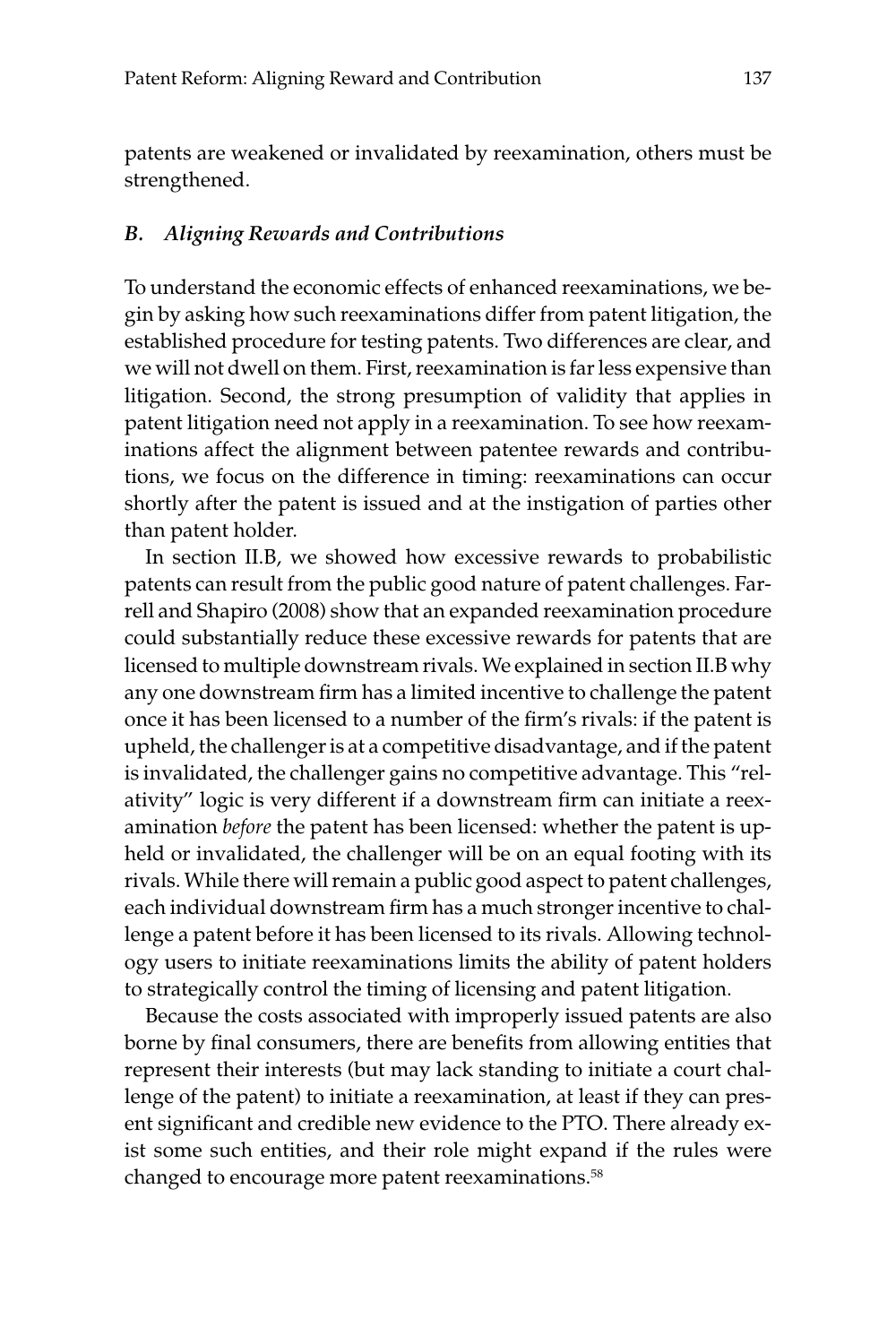An enhanced reexamination procedure would also help align rewards and contributions by reducing the ability of owners of probabilistic patents to engage in patent holdup. In section II.C, we showed how excessive rewards to probabilistic patents can result from patent holdup, even if the alleged infringers are fully aware of the patent when they make their product design decisions. As shown in Shapiro (2006a), a downstream user facing an infringement claim from the owner of a weak patent may have no way to prevent patent holdup unless it can effectively test the patent's validity (or scope) at an early date, before it makes technology-specific investments. Patent litigation typically does not afford the user this option. If the downstream firm's only recourse to taking a license is to either avoid infringing or to produce an infringing product and then bear the risk of patent litigation, the patent holder will predictably capture some holdup rents. A strong reexamination procedure would give users a way of testing patent strength at an early date, bringing the patent holder's return closer in line with its contribution.

# **V. Additional Reforms to Align Reward and Contribution**

We now briefly consider three other reforms to the patent system to illustrate the utility of viewing patent system design through the rewards/contribution lens.

# *A. Limiting Injunctions in Selected Infringement Cases*

The Supreme Court recently held in *eBay, Inc. v. MercExchange* that district courts have the power to deny permanent injunctions in appropriate patent infringement cases.<sup>59</sup> This ruling was a departure from the approach previously taken by the Federal Circuit, under which permanent injunctions were virtually automatic following a finding of infringement.60 We showed in section II.C that the threat of obtaining a permanent injunction can allow owners of probabilistic patents to obtain rewards that exceed their (expected) contributions. Excessive rewards are especially likely in cases where the patent covers a minor feature in a complex product with a large price/cost margin. Limiting the use of injunctions can correct for these excessive rewards. Lemley and Shapiro (2007) offer a procedure to determine whether an injunction should be granted, based on the costs of redesigning the product to avoid infringing and the time lag involved in such redesign. In cases where the patent holder does not compete against the infringing firm, and where the in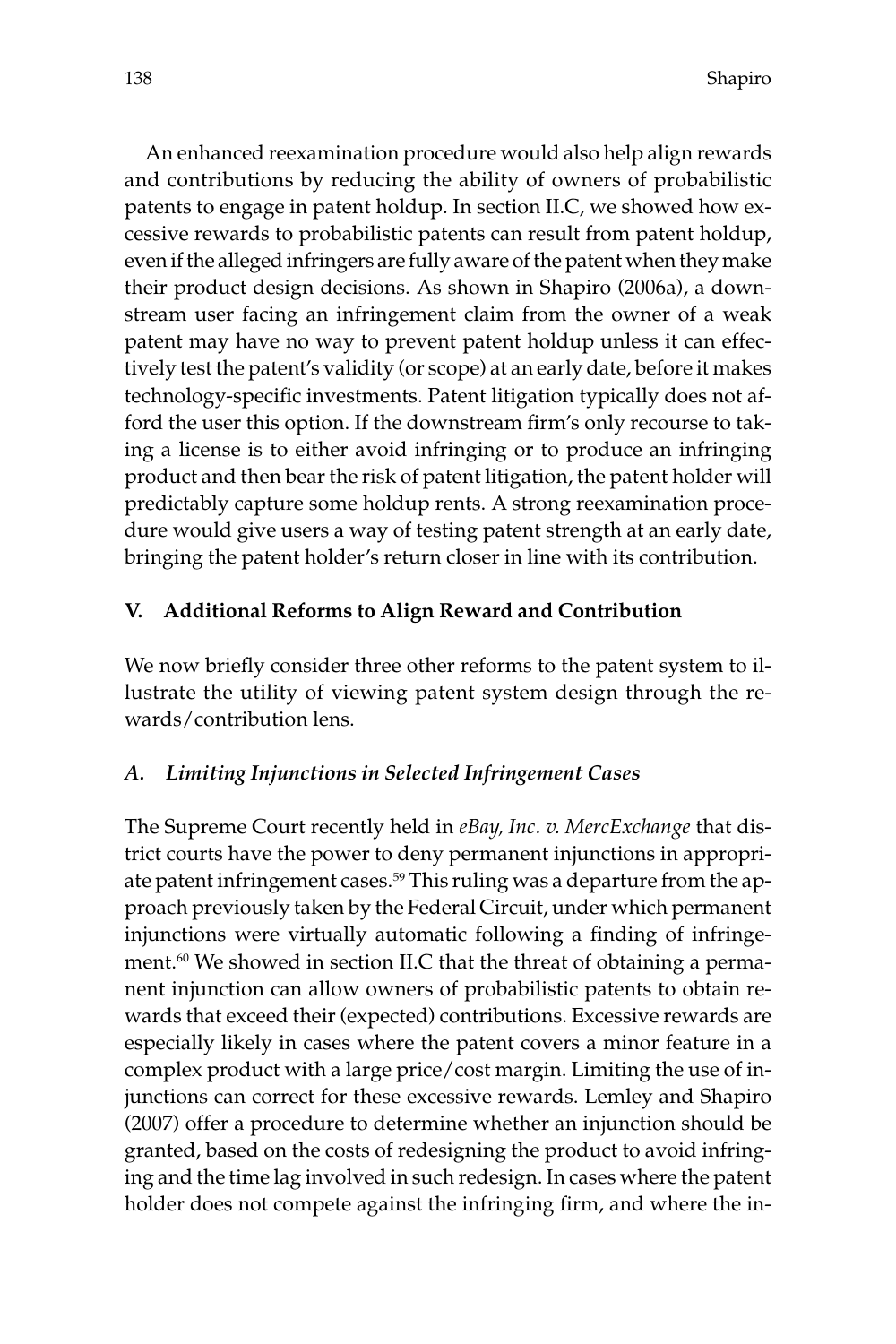fringing firm developed the technology independently of the patent holder, they propose that injunctions be denied if the redesign costs are large relative to the value of the patented technology, and delayed if these costs are modest but involve a significant time lag. Following the logic from Shapiro (2006a), these proposals are designed to prevent patent holders from capturing excessive returns based on holdup, while protecting the ability of patent holders to earn rewards commensurate with their inventive contributions, regardless of whether they exploit their intellectual property internally or through licensing.

The analysis on complementary innovations in section II.D also is directly relevant for evaluating the rules regarding injunctions. Even if the injunction threat does not provide a reward to the patent holder that exceeds its contribution, it can disadvantage other innovators whose investments are subject to holdup, thus reducing efficiency and retarding innovation.

#### *B. Reasonable Royalties in Components Cases*

In patent infringement cases, courts often must determine the "reasonable royalties" damages that the infringing party must pay to the patent holder. As discussed in detail by Lemley and Shapiro (2007), there is a danger that court-determined reasonable royalty rates will be excessive in cases where the patent covers only a minor feature of a complex and valuable product. They present some evidence from actual damages awards that such errors are being made. The problem is sharply illustrated by the recent case involving MP3 patents and Microsoft's Media Player.<sup>61</sup> In that case, a jury awarded the patent holder Alcatel-Lucent \$1.52 billion in damages; this award was later reversed on other grounds. Alcatel-Lucent had argued that damages should be based on 0.5 percent of the total value of computers sold with Microsoft Windows (which includes the Media Player). While 0.5 percent might seem like a small percentage royalty, it was applied to a very large base of sales, despite the fact that Windows computers have literally thousands of components at the level of the patented MP3 software elements. Due to the enormous specific investments made in the MP3 standard, there is considerable scope for patent holdup and excessive royalties in this type of situation.

In principle, the courts could correct for this problem by making it clear that royalties should be based on the underlying value of the patented feature, in comparison with the best noninfringing ex ante alternative, and not based on the entire value of the infringing product. In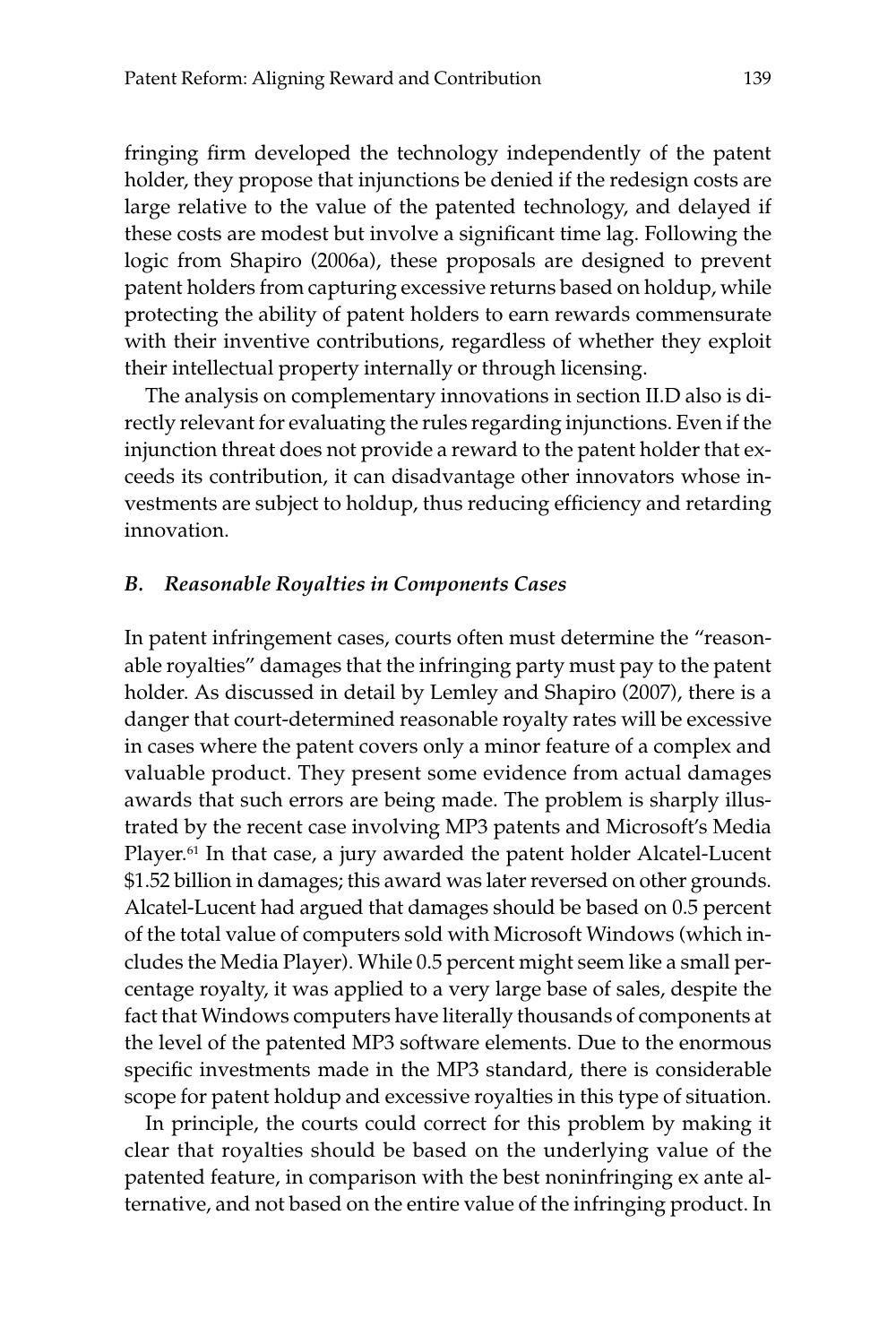fact, the Supreme Court made just such a statement over 150 years ago. $62$ The patent reform bill that passed the House of Representatives on September 11, 2007 (HR 1908, Section 5(b)) includes the following language to address this problem:

(2) RELATIONSHIP OF DAMAGES TO CONTRIBUTIONS OVER PRIOR ART-Upon a showing to the satisfaction of the court that a reasonable royalty should be based on a portion of the value of the infringing product or process, the court shall conduct an analysis to ensure that a reasonable royalty . . . is applied only to that economic value properly attributable to the patent's specific contribution over the prior art. The court shall exclude from the analysis the economic value properly attributable to the prior art, and other features or improvements, whether or not themselves patented, that contribute economic value to the infringing product or process.

(3) ENTIRE MARKET VALUE- Upon a showing to the satisfaction of the court that the patent's specific contribution over the prior art is the predominant basis for market demand for an infringing product or process, damages may be based upon the entire market value of the products or processes involved that satisfy that demand.

Another recent patent reform bill includes the following language to address this problem:

In determining a reasonable royalty consideration shall be given to (A) the economic value that should be attributed to the novel and non-obvious feature or features of the invention, as distinguished from the economic value attributable to other features, improvements added by the infringer, and the business risks the infringer undertook in commercialization; [and other factors]. (*Hatch-Leahy,* S3818)

Because patent royalties are negotiated in the shadow of litigation, insuring that "reasonable royalty" awards are not excessive would have a ripple effect on the far larger number of cases in which royalties are negotiated to avert or settle litigation.

# *C. The Doctrine of Willful Infringement*

A party found to have willfully infringed a patent can be subject to treble damages. While this doctrine may be useful to deter infringing parties from intentionally copying patented inventions, if interpreted too broadly it can provide excess rewards to patent holders. Lemley and Tangri (2003) criticize the doctrine of willful infringement and propose reforms to it, including evaluating willfulness based on the situation when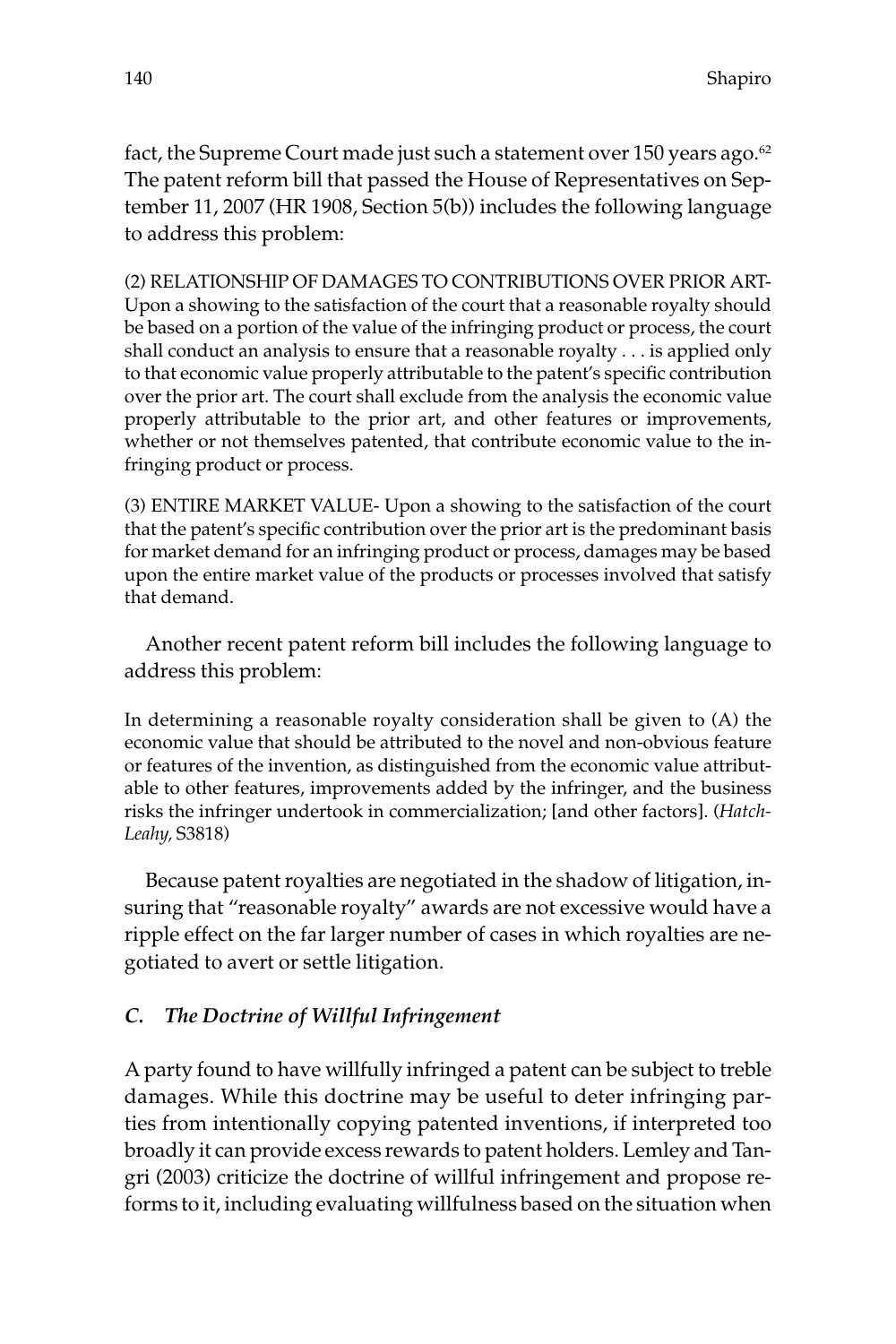the alleged infringer first adopted the patented technology, rather than treating subsequent continued use of the patented technology, after the infringer received notice from the patent holder, as willful infringement.<sup>63</sup> They also note that, to the extent that willfulness is based on whether and when the downstream firm actually read the patent, it deters users from reading patents and disrupts the patent disclosure function.

Reform of the willfulness doctrine can be informed by the reward/ contribution approach. To see how, consider a downstream manufacturer who has already designed its product and is then accused of patent infringement. Even if the manufacturer did not independently invent the patented technology, it may well have a reasonable, good faith belief that the patent is either invalid or not infringed. The manufacturer may well hold these beliefs even after receiving a threat letter from the patent holder. For example, the manufacturer might believe that the patent is valid and infringed with a 60 percent probability; the patent holder might even hold the same beliefs. Treble damages are likely to undermine rather than promote economic efficiency in this circumstance. Exposing the downstream firm to treble damages if it continues infringing will tend to exacerbate the patent holdup problem inherent in this fact pattern. One recent patent reform bill includes the following language to reform the doctrine of willful infringement:

A court shall not find that an infringer has willfully infringed a patent . . . for any period of time during which the infringer had an informed good faith belief that the patent was invalid or unenforceable, or would not be infringed by the conduct later shown to constitute infringement of the patent. (*Hatch-Leahy,* S3818)

As with "reasonable royalties," reforming the willfulness doctrine would have a ripple effect on the far larger number of cases in which licenses are signed to avert or settle patent litigation. The Federal Circuit Court of Appeals recently took a significant step in this direction, establishing a new "objective recklessness" standard for willful infringement in *In re Seagate Technology, LLC,* no. 830, August 20, 2007.

# **VI. Conclusions**

The complexity of the issues involved in reforming the patent system can make patent reform appear to be an intractable problem. On one side are those who stress the enormous social benefits flowing from innovation and the attendant risk that reducing the rewards to patent holders will unwisely discourage socially beneficial innovation. This side stresses inno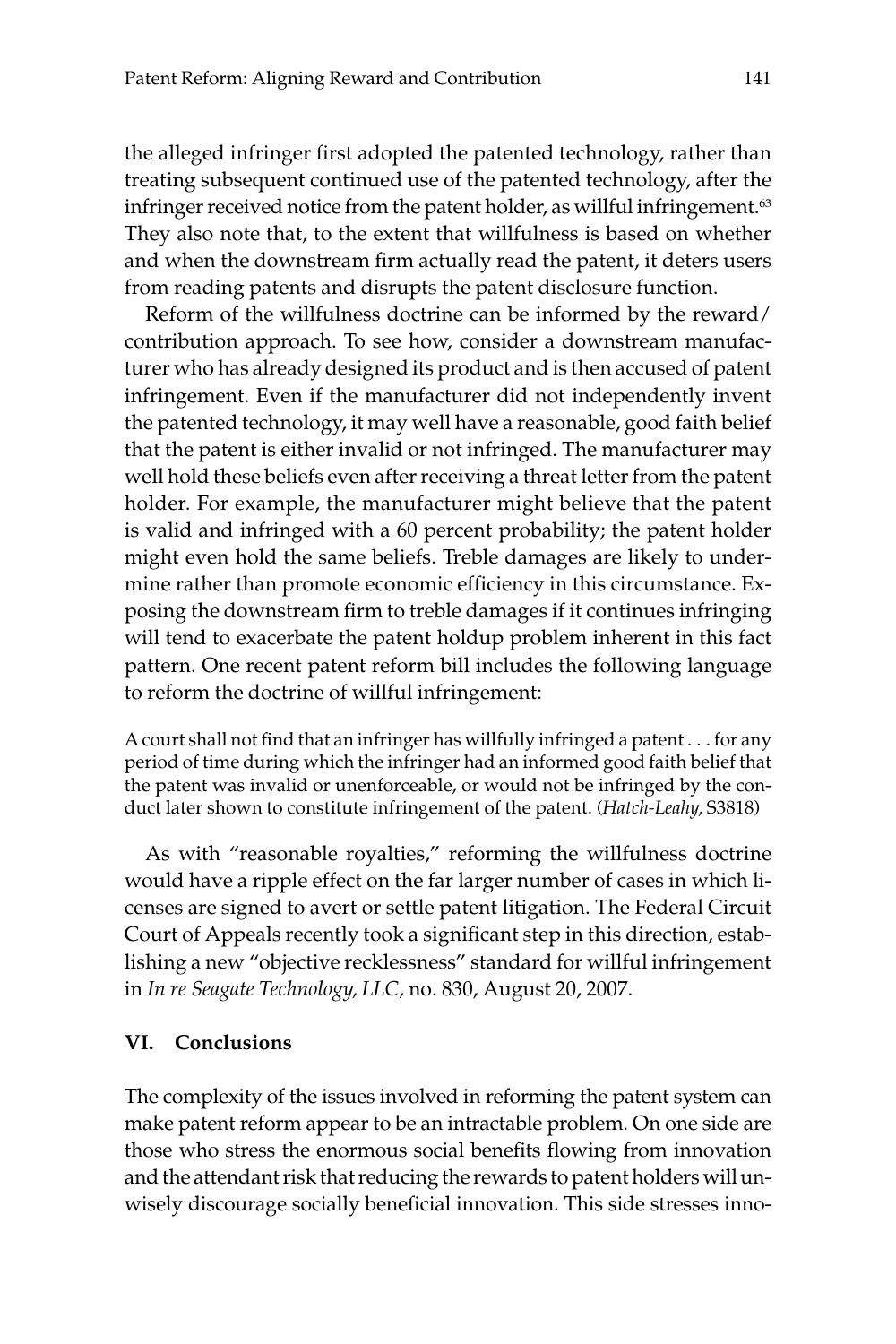vation spillovers and the importance of well-defined property rights for commercialization. On the other side are those who see a broken system that often rewards patent holders who have invented little, if anything, at the expense of others who are themselves making the investments and taking the risks necessary for innovation. This side stresses defects in the system by which patents are grants and the leverage afforded to patent holders, especially in the information technology industry.

This paper argues that considerable clarity regarding patent reform can be achieved by viewing proposed reforms through the reward/contribution lens: reforms that better align rewards and contributions, and especially those that prevent patent holders from earning rewards in excess of their social contributions, raise economic efficiency and promote innovation, regardless of the (unobservable) elasticity of supply of innovations. Introducing an independent invention defense in patent infringement cases would predictably reduce excess rewards. An independent invention defense could encourage greater diversity in innovation, which could generate considerable benefits. Strengthening the procedures by which patents are reexamined after they are issued would also help align rewards and incentives, especially for questionable patents and patents licensed to multiple competing firms. Several other proposed reforms relating to patent infringement litigation also look promising using the reward/contribution framework: limiting the use of injunctions, clarifying the way in which damages based on "reasonable royalties" are defined, and narrowing the doctrine of willful infringement. Recent empirical work suggests that all of these reforms would affect important, real-world situations that frequently arise. The economic reasoning supplied here suggests that these reforms would enhance economic efficiency and promote innovation.

# **Appendix**

#### *Two Simple Models in which Full Appropriation Is Optimal*

Suppose that a single firm chooses its R&D budget aimed at a specific, well-defined invention. This is the only firm capable of pursing this invention. The greater is the firm's investment, the higher is the probability of achieving the invention. Formally, the firm can achieve a probability of success *p* by spending an amount  $C(p)$ , with  $C'(p) > 0$  and  $C''(p)$  $> 0$  for all  $0 < p < 1$ .

As an illustration, consider the situation in which the firm can decide how many separate projects to pursue toward the invention. If each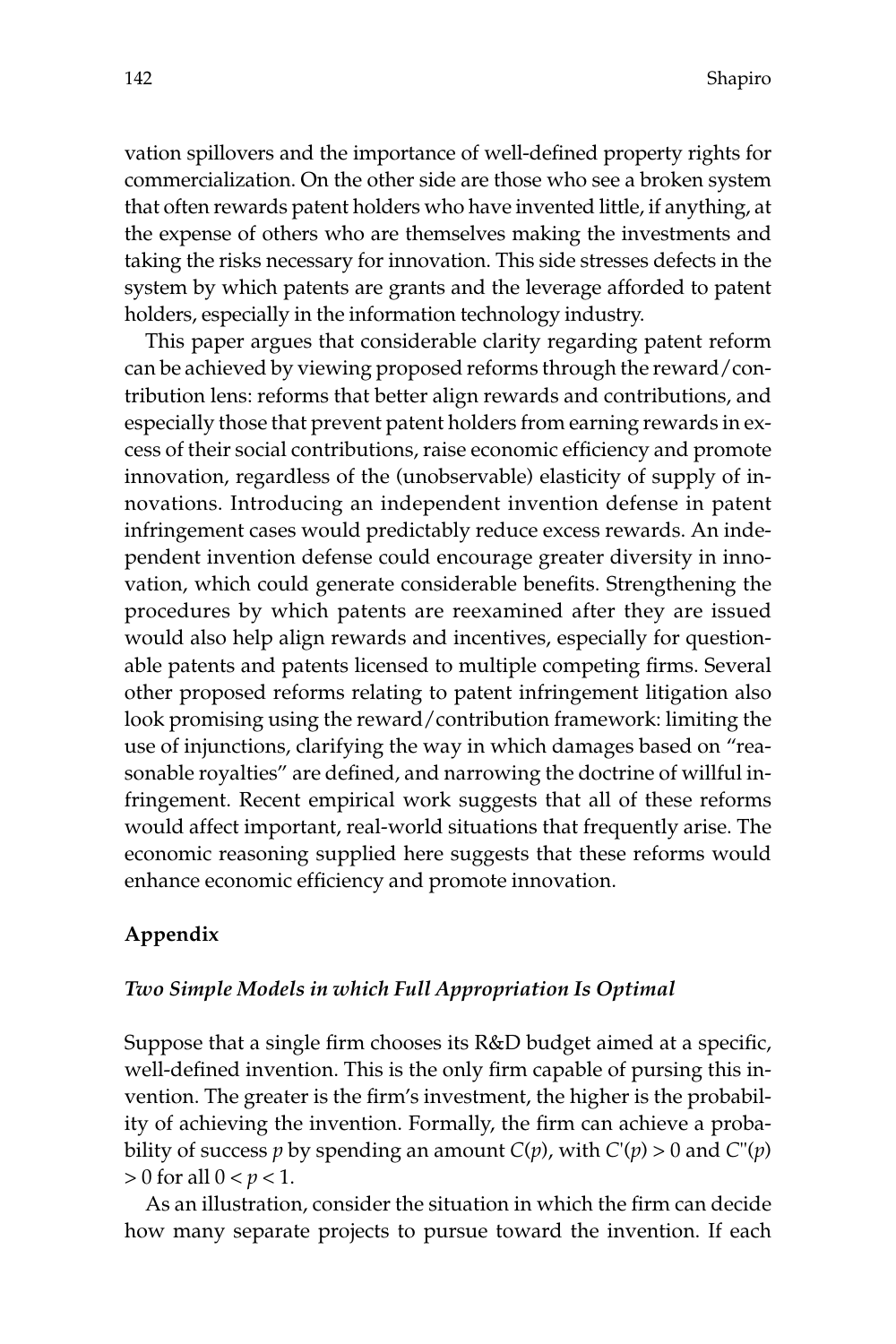project has a probability *q* of succeeding, and if all of the projects are statistically independent, then the probability of succeeding if *N* projects are pursued is  $p = 1 - (1 - q)^N$ , so  $N = \log(1 - p) / \log(1 - q)$ . If each project costs *k* to pursue, the cost function is given by  $C(p) = kN = k \log(1$  $p$ / $log(1 - q)$ .

Let the social contribution of the invention be *V.* The expected social net benefits are given by  $pV - C(p)$ . The social optimum is achieved by picking a success probability *p*\*, which maximizes this expression; *p*\* is characterized by  $C'(p^*) = V$ .

Suppose that the firm captures profits  $\pi$  if it achieves the invention. If the firm maximizes its expected profits, it will choose *p* to maximize  $p\pi$  – *C*(*p*), so it will choose the "monopoly" probability  $p_M$  that satisfies  $C'(p_M) = \pi$ . Clearly, the firm will spend the socially optimal amount pursuing this invention if and only if  $\pi = V$ , that is, with full appropriation. If  $\pi$  < *V*, the invention causes positive externalities, that is, spillovers, and  $p_M$  <  $p^*$ ; conversely, if  $\pi$  > *V*, the invention causes negative externalities, and  $p_M$  >  $p^*$ . This simple model, therefore, suggests that it is desirable to reward the firm with the full social contribution associated with the invention. This idea is rooted in the core economic concept of externalities.

A very similar result can be obtained in another simple model that focuses on the timing rather than the probability of invention. Suppose that the firm can achieve the invention at time *T* with an expenditure of *E*(*T*), where *E*(*T*) and all costs and benefits in this model are measured in present discounted value as of time zero. Suppose that the social contribution of the invention is *V*(*T*) if it is achieved at time *T.* The social net benefits are  $V(T) - E(T)$ , which we assume are concave in *T*. The optimal date of invention  $T^*$  is characterized by  $V'(T^*) = E'(T^*)$ .

Now suppose that a single firm is choosing how much to spend to achieve this invention, and the firm's profit if it achieves the invention at date *T* is  $\pi(T) = \alpha V(T)$ . This firm will pick *T* to maximize  $\pi(T) - E(T)$ , leading to invention date  $T_M$ , defined by  $\alpha V'(T_M) = E'(T_M)$ . With full appropriability,  $\alpha = 1$ , the firm's choice is socially optimal,  $T_M = T^*$ . With partial appropriability,  $\alpha$  < 1, the firm spends less than the social optimum on the invention, and discovery is delayed:  $T_M > T^*$ . Likewise, with more than 100 percent appropriability,  $\alpha > 1$ , the firm spends more than the social optimum on the invention,  $T<sub>M</sub> < T^*$ .

## *Social Contribution Associated with a Probabilistic Patent*

Consider a technology that lowers the cost of producing a given product from  $c$  to  $c - v$ . Let the demand for this product be given by  $D(p)$ ,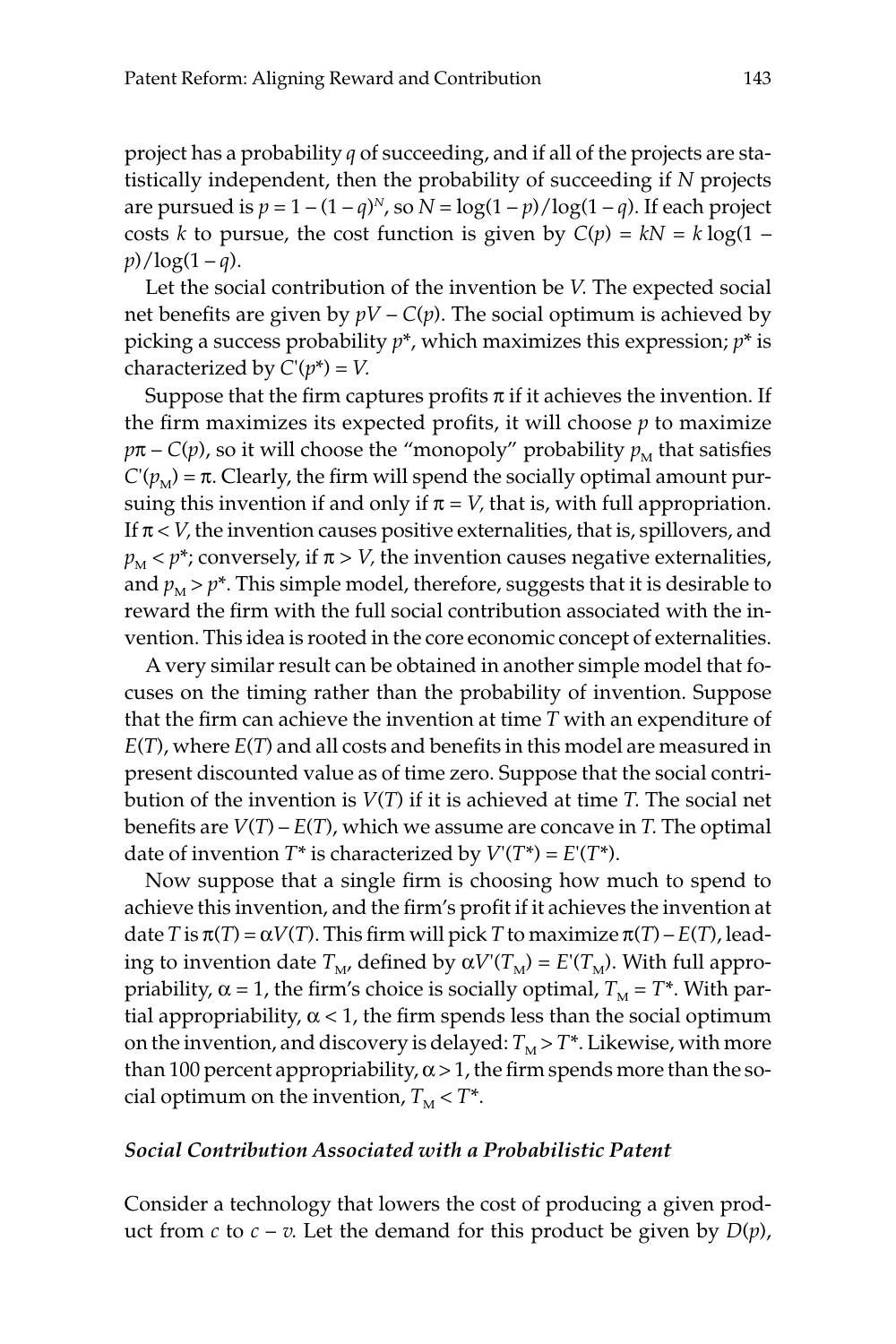where *p* is the downstream price. The consumer surplus function corresponding to the demand function  $D(p)$  is  $S(p) \equiv \int_{p}^{\infty} D(q) dq$ . For simplicity, assume that the downstream industry is perfectly competitive, so price equals cost.

If the patented technology is not available, the downstream price is  $p = c$ , output is  $D(c)$ , and total welfare is given by  $S(c)$ . By similar reasoning, if the patented technology is freely available,  $p = c - v$ , output is  $D(c-v)$ , and total welfare is given by  $S(c-v)$ .

If the patent holder licenses its patent to the downstream industry as a per-unit royalty of  $r \le v$ , the downstream price will be  $p = c - v + r$ , and output will be  $D(c - v + r)$ . The total welfare in this case is the sum of consumer surplus  $S(c - v + r)$ , and the patent holder's royalty revenues, *rD*(*c* – *v* + *r*), so total welfare is given by  $W(r) \equiv S(c - v + r) + rD(c - v + r)$ .

Let the patent strength be  $\theta$ , where  $0 < \theta < 1$ . If the patent is licensed at a per-unit royalty rate *r,* then the patent holder's contribution is equal to the difference between *W*(*r*) and the expected welfare that would have resulted in the absence of the patent holder, which is equal to θ*S*(*c*) + (1 – θ)*S*(*c* – *v*). Why? With probability θ, the patent holder truly invented the patented technology, so without the patent holder, price would be  $p = c$ , and welfare would be *S*(*c*). Likewise, with probability  $1 - \theta$ , the patented technology was anticipated in the prior art (or obvious), so without the patent holder, price would be  $p = c - v$ , and welfare would be  $S(c-v)$ .

Therefore, the contribution of the patent holder equals  $W(r) - [\theta S(c) +$  $(1 - \theta)S(c - v)$ ], which is  $S(c - v + r) + rD(c - v + r) - [\theta S(c) + (1 - \theta)S(c - v)]$ . Because the profits of the patent holder are  $rD(c-v+r)$ , the gap between contribution and profits is  $S(c - v + r) - [\theta S(c) + (1 - \theta)S(c - v)].$ 

Following Farrell and Shapiro (2008), theorem 3, we now show that if *r* > θ*v,* this gap is negative, so the patent holder's profits exceed its contribution. This requires showing that consumers are worse off paying the price  $c - v + r$  for sure rather than paying the price  $c$  with probability θ and the price *c* – *v* with probability 1 – θ. The expected price in the absence of the patent holder is  $\theta c + (1 - \theta)(c - v)$ , which equals  $(c - v) + \theta v$ . The price with the patent holder is  $(c - v) + r$ . If  $r > \theta v$ , then the patent holder's presence causes the expected price to rise. Furthermore, the patent holder's presence eliminates price risk: rather than face a gamble between a price of *c* and a price of *c* – *v*, with probabilities  $θ$  and  $1 - θ$ , respectively, consumers pay the price  $c - v + r$  for sure. Standard consumer theory tells us that consumers are risk loving in price:  $S'(p) = -D(p)$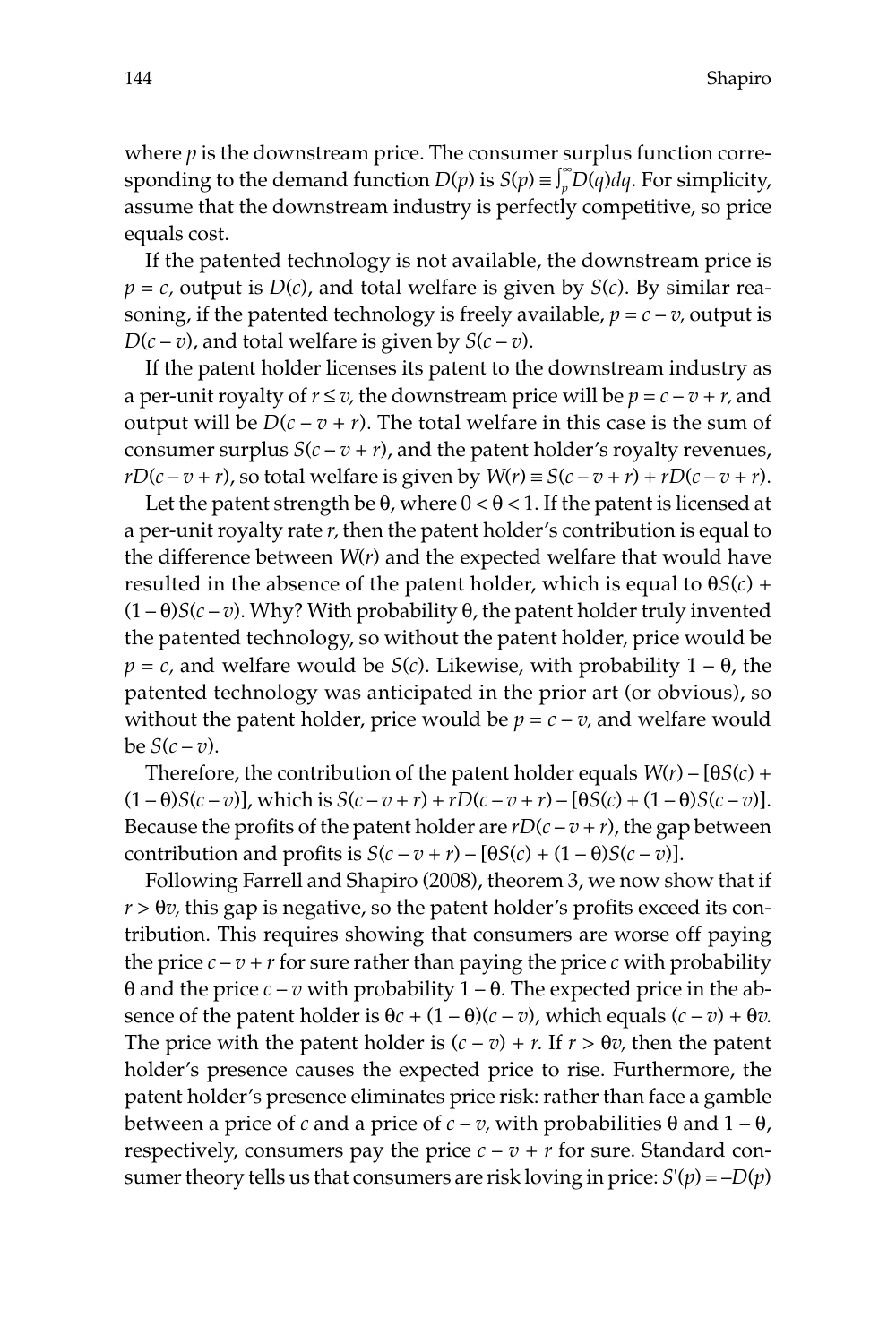and  $S''(p) = D'(p) > 0$ , so the elimination of price risk makes consumers worse off. Therefore, the presence of the patent holder makes consumers worse off: the patent holder raises the expected price and reduces (attractive) price risk.

We can quantify the negative effect of the patent holder on consumers. For small or moderate values of *v*,  $S(c - v + r) \approx S(c) - (v - r)S'(c)$  and  $S(c-v) \approx S(c) - vS'(c)$ , so the gap between contribution and profits is (approximately)  $S'(c)[r - \theta v]$ . Since  $S'(c) = -D(c)$ , this is equal to  $-D(c)[r - \theta v]$ . Therefore, the gap between profits and contribution is (approximately) given by  $D(c)[r - \theta v]$ . For small values of *v*, the patent holder's excess payoff is equal to the product of two terms: (1) the difference between the per-unit royalty and the expected per-unit costs savings attributable to the patent holder, and (2) the number of units sold.

The gap between profits and contribution can usefully be expressed in terms of downstream industry revenues, which equal  $(c - v + r)D(c - v)$  $v + r$ ). Again for small values of *v*, these are approximately equal to  $cD(c)$ . The ratio of the profit/contribution gap to industry revenues is thus (approximately) given by  $D(c)[r - \theta v]/cD(c)$  or  $(r - \theta v)/c$ . Because  $p = c - v + c$  $r \approx c$ , this ratio is roughly equal to  $(r - \theta v)/p$ . If the downstream price is \$100, the patent strength is 30 percent, the value of the patented technology is \$10, and the royalty rate is \$5, then the excess reward is equal to  $(5 - 0.3 \cdot 10) / 100$ , or 2 percent of industry revenues.

#### *Complementary Innovations*

Suppose that firm *i* can achieve a probability of invention of *pi* with an expenditure of  $C_i(p_i)$ , and one firm's success is independent of the other. Suppose that each firm,  $i$ , fully appropriates its social contribution,  $V_{\scriptscriptstyle i}$ , if it is the only successful innovator. (This is optimal in this model and does not require any subsidies.) How should the social contribution of *VB* be allocated if both innovate? Let *X* denote the portion of *S* awarded to firm 1, with  $S - X$  awarded to firm 2.

Firm 1's expected profits are  $p_1p_2(V_1 + X) + p_1(1 - p_2)V_1 - C_1(p_1)$ , so the first-order condition for  $p_1$  is  $C_1'(p_1) = p_2(V_1 + X) + (1 - p_2)V_1$ . Note that  $dp_1/dX = p_2/[C_1''(p_1)]$ . Likewise, firm 2's expected profits are  $p_1p_2(V_2 +$  $S - X$ ) +  $p_2(1 - p_1)V_2 - C_2(p_2)$ , so the first-order condition for  $p_2$  is  $C_2'(p_2) =$  $p_1(V_2 + S - X) + (1 - p_1)V_2$ , and  $dp_2/dX = -p_1/[C_2''(p_2)].$ 

The expected social contribution is  $p_1p_2V_B + p_1(1-p_2)V_1 + p_2(1-p_1)V_2$  –  $C_1(p_1) - C_2(p_2)$ . Differentiating this expression with respect to *X* and set-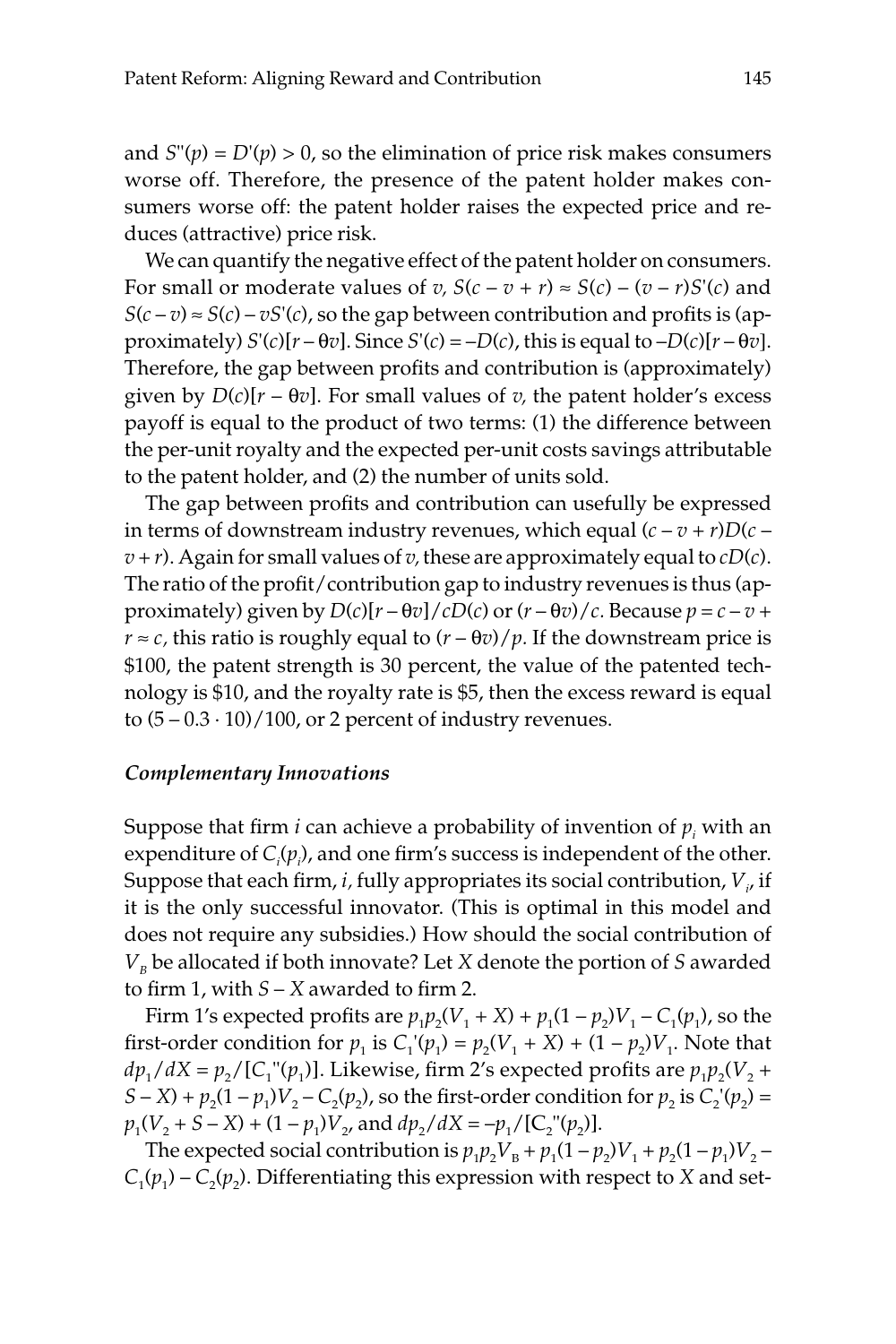ting the resulting expression equal to zero and using the first-order conditions for  $p_1$  and  $p_2$ , gives  $(dp_1/dX)p_2(S - X) + (dp_2/dX)p_1X = 0$ . Converting this into elasticity form gives

$$
\left(\frac{X}{S-X}\right)^2 = \frac{\epsilon_1}{\epsilon_2},
$$

where ε*<sup>i</sup>* is the elasticity of firm *i*'s probability of success with respect to the portion of the synergy it receives in the event that both firms succeed. The right-hand side of this expression measures the relative sensitivity of firm 1's versus firm 2's probability of success to the portion of the synergy that firm captures. The optimal division of the synergy reflects this relative sensitivity. This expression is similar to standard rules for Ramsey pricing.

With symmetry and the appropriate concavity conditions, it is optimal for each of the two firms to appropriate half of the synergy in the event they are both successful. With symmetry and concavity among *N* complementary innovations, the optimal appropriation share under a system without subsidies will simply be 1/*N.* A system that rewarded the lion's share of the synergies to one firm would be less efficient.

# *Accounting for the Deadweight Loss Caused by Patent Monopolies*

We now return to the model in which a single party can achieve a given innovation with probability *p* according to the cost function *C*(*p*). We now suppose that stronger patent rights not only allow the firm to capture greater profits from the invention but also generate greater deadweight loss. One simple, reduced-form way to model such situations is by introducing the function  $V(\pi)$  to represent the social contribution of the invention if the patent system allows the firm to capture profits  $\pi$ from the invention. Here *V*(0) represents the social contribution from the invention if it is not subject to patent protection. Stronger patent protection allows the patent holder to capture greater profits but also leads to greater deadweight loss, so *V*'(π) < 0.

The firm chooses *p* to maximize  $p\pi - C(p)$ ; we denote the firm's optimal choice by  $p_M$ , which is determined by the first-order condition *C*'( $p_M$ ) = π. Note that

- *d d p* π  $\frac{\nu_{\rm M}}{\pi} = \frac{1}{C''(1)}$  $\frac{1}{(p_{\rm M})}$  > 0.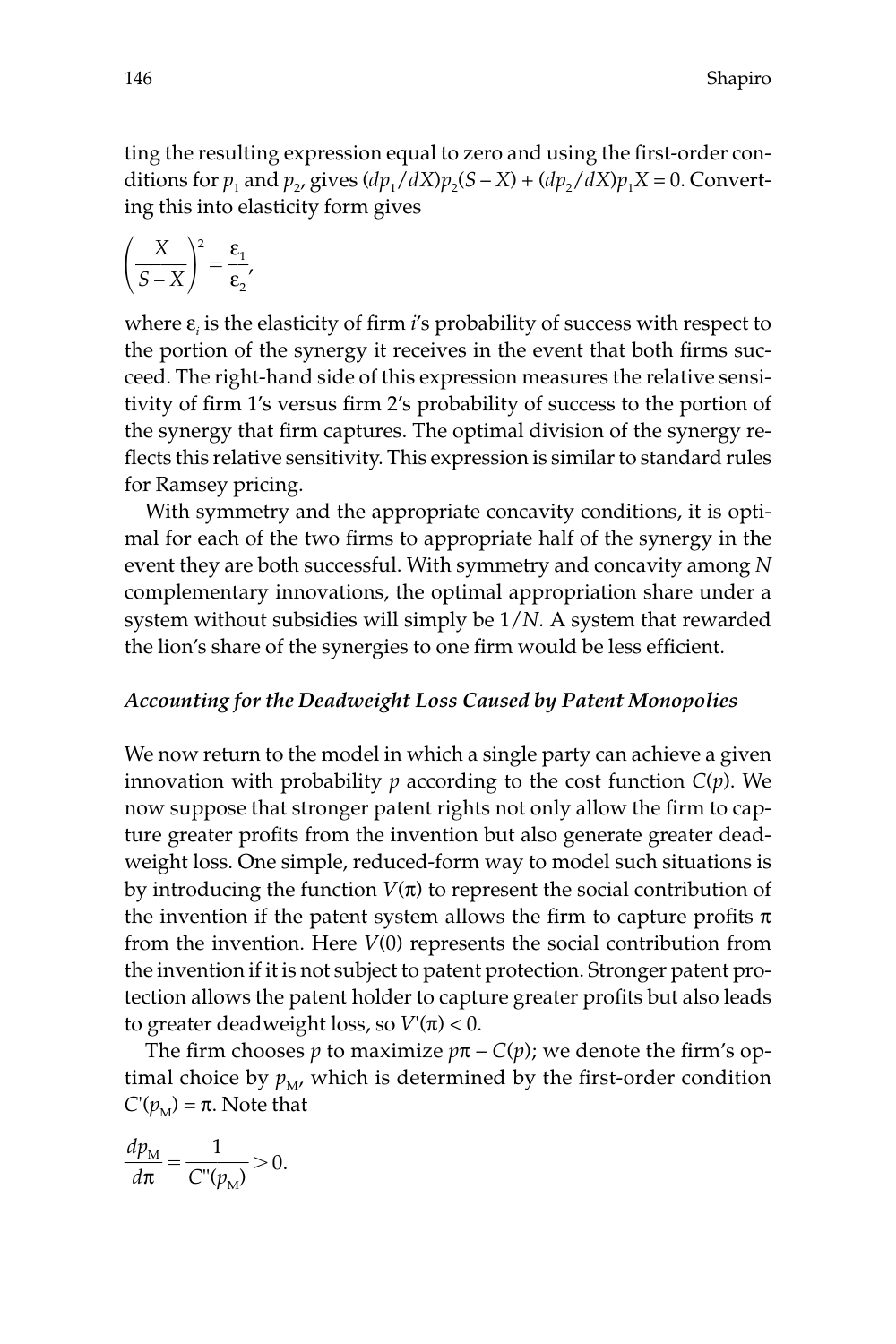We now treat  $\pi$  as a reduced-form policy variable representing the strength of patent rights. The social net benefits as a function of  $\pi$  are  $p_M V(\pi)$  –  $C(p_M)$ . So long as this expression is concave in  $\pi$ , maximizing these social net benefits with respect to  $\pi$  gives the first-order condition  $p_M V(\pi) + V(\pi) (dp_M/d\pi) - C'(p_M)(dp_M/d\pi) = 0$ . Using  $C'(p_M) = \pi$ , this becomes  $p_M V'(\pi) + [V(\pi) - \pi](dp_M/d\pi) = 0$ . Because  $V'(\pi) < 0$  and  $dp_M/d\pi > 0$ , this implies that  $\pi$  <  $V(\pi)$ , that is, partial appropriation is socially optimal. Manipulating the expression for the optimal  $\pi$  gives

$$
\frac{V(\pi) - \pi}{V(\pi)} = \frac{(-dV/d\pi)(\pi/V)}{(dp_M/d\pi)(\pi/p_M)}.
$$

This equation tells us that the fraction of social benefits *not* appropriated by the firm is equal to the ratio of two elasticities: the elasticity of social contribution with respect to the firm's profits (numerator) and the elasticity of the probability of invention with respect to the firm's profits (denominator).

# **Endnotes**

I owe a special debt to Joe Farrell, who has been invaluable in helping me better understand many of the issues addressed here and who generously commented on previous drafts of this paper. I also thank Richard Gilbert, Bronwyn Hall, Josh Lerner, and Scott Stern for their valuable comments on an earlier draft.

Carl Shapiro is the Transamerica Professor of Business Strategy, Haas School of Business, and Professor of Economics, University of California at Berkeley. My papers cited here are available on my Web site, http://faculty.haas.berkeley.edu/shapiro.

1. See Federal Trade Commission (2003), National Academies of Science (2004), and Jaffe and Lerner (2004).

2. The National Academies of Science (2004) emphasized the need to reinvigorate the nonobviousness standard. In April 2007, in the *KSR International v. Teleflex Inc.* case, the Supreme Court issued a major ruling that defined what is "obvious," and thus not patentable, more broadly than had the Federal Circuit Court of Appeals.

3. The Federal Trade Commission (2003) emphasized the problem of "questionable" patents, and the National Academies of Science (2004) made suggestions for improving patent quality. Jaffe and Lerner (2004) also stress the problem of patent quality. Lemley and Shapiro (2005) summarize some of the evidence regarding patent quality.

4. In a key decision, *Kingsdown Medical Consultants v. Hollister,* 863 F.2d 867 (1988), the Federal Circuit stated:

It should be made clear at the outset of the present discussion that there is nothing improper, illegal or inequitable in filing a patent application for the purpose of obtaining a right to exclude a known competitor's product from the market; nor is it in any manner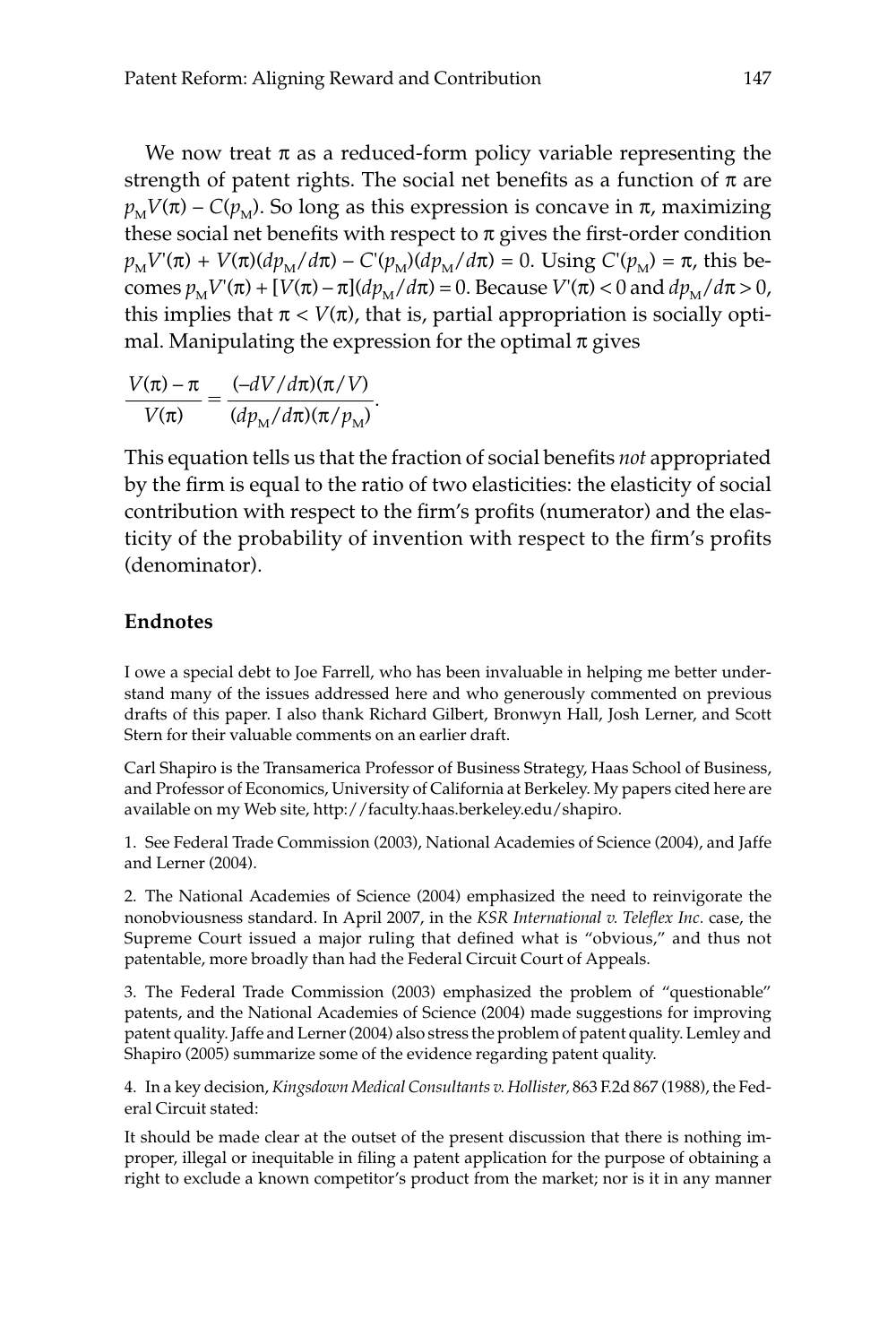improper to amend or insert claims intended to cover a competitor's product the applicant's attorney has learned about during the prosecution of a patent application.

Lemley and Moore (2004) discuss abuses involving continuation applications and report that over half of all litigated patents result from continuation applications. Graham and Mowery (2004) and Hegde, Mowery, and Graham (2007) provide extensive empirical evidence regarding the use of continuation applications.

5. See, for example, Shapiro (2006a) and Lemley and Shapiro (2007).

6. Examples include the Federal Trade Commission's (FTC) recent case against Rambus and a complex of cases involving Qualcomm. See Farrell et al. (2007) for an extensive discussion of patent holdup in the standard-setting context.

7. Problems with the willfulness doctrine are discussed in Lemley and Tangri (2003).

8. See Lemley and Shapiro (2007).

9. As Joseph Stiglitz, then Chairman of the Council of Economic Advisors, testified at the FTC Hearings on Global and Innovation-Based Competition on October 12, 1995:

We often talk about how important patents are to promote innovation, because without patents, people don't appropriate the returns to their innovation activity, and I certainly very strongly subscribe to that. The key importance of intellectual property rights is part of the mechanism that the market economy has to stimulate motivation. It was so important that it was included in the Constitution, so it gives you a sense of how important that is. On the other hand, some people jump from that to the conclusion that the broader the patents rights are, the better it is for innovation, and that isn't always correct, because we have an innovation system in which one innovation builds on another. If you get monopoly rights down at the bottom, you may stifle competition that uses those patents later on, and so the breadth of utilization, maybe I should say, in a broader sense, the breadth and utilization of patent rights can be used not only to stifle competition, but also have adverse effects in the long run on innovation. We have to strike a balance.

10. Patent breadth, like patent length, is a relatively crude instrument for adjusting the rewards to patent holders. However, Gilbert and Shapiro (1990) and Klemperer (1990) studied the trade-off between length and breadth in rewarding patent holders, which allows one to consider the optimal "shape" of patents, for any given level of total reward, again finessing the question of the elasticity of supply of inventions. Tandon (1982) studied a similar trade-off in providing rewards to innovators, but his analysis was cast in terms of compulsory licensing of patents rather than the scope of patent protection. Gallini (1992) considers length versus breadth in the presence of imitation.

11. There is a sizeable literature attempting to measure the technological spillovers associated with innovations. Mansfield et al. (1977) and Griliches (1979) are classic references; Hall (1996) surveys this evidence.

12. For a clear discussion of some of these issues, see Scotchmer (2004), especially chapter 4, "On the Optimal Design of Intellectual Property."

13. In general, if a patent is to be awarded to a single firm, the optimal appropriation ratio, while less than unity, depends in a complex way on the distribution of firms' costs of pursuing the invention, the likelihood of successful invention by the various firms, and the relationship between the patent holder's reward and deadweight loss. None of these variables is observable in practice.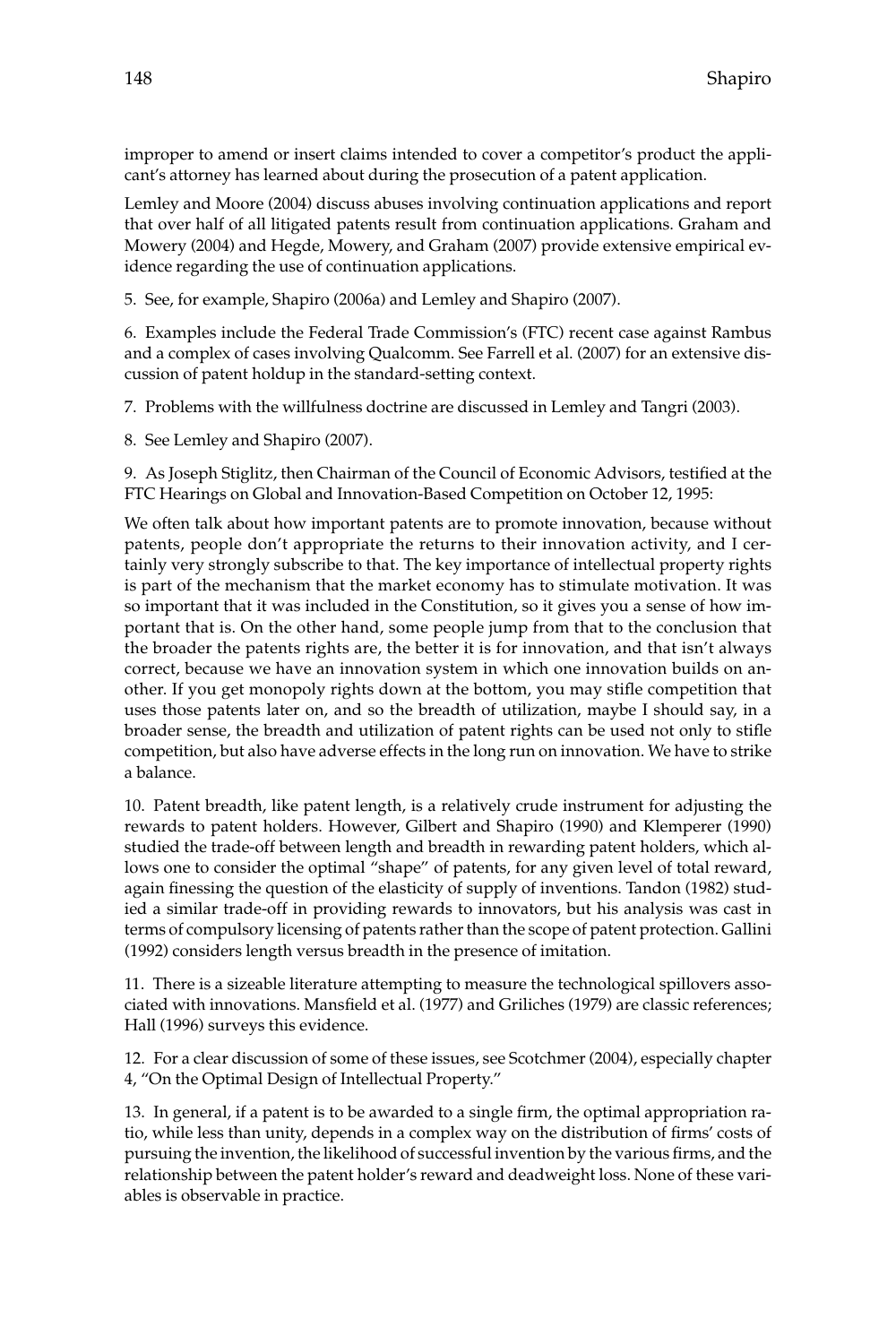14. Each party's incremental social contribution is nil if the two parties achieve the very same invention. In practice, different parties may make slightly different discoveries. The logic provided here suggests the virtues of a system that rewards each for its distinctive contribution, but not for any common elements.

15. Such a system would not generally be optimal as it would not provide sufficient rewards to independent *second* inventors: their social contribution would be positive (the elimination of the monopoly deadweight loss that occurs when the invention is placed in the public domain), but they would not be fully rewarded for these contributions. Shapiro (2006b) shows that optimality requires that the ratio of profits to contribution for the first inventor equal the ratio of profits to contribution for the second inventor.

16. In contrast to the discussion in section II.A, we assume here that if the patented technology is novel and nonobvious, no other entity would have discovered the patented technology, had the patent holder not done so.

17. Their analysis easily extends to the case where the patented technology adds value *v* to the downstream product.

18. See theorem 3 in Farrell and Shapiro (2008). The theorem relies on the mild assumption that per-unit royalties are passed through in a linear or concave manner to downstream prices.

19. Their welfare analysis is sharply different from that in Anton, Greene, and Yao (2006), who implicitly credit the patent holder with the invention at issue in their analysis of the implications of weak patent rights.

20. The U.S. Supreme Court has ruled that if one challenger to a patent prevails on patent invalidity, other users can rely on this result and, therefore, need not pay royalties, even if they had previously agreed to do so. See *Blonder-Tongue Labs, Inc. v. University of Illinois Foundation,* 402 U.S. 313, 350 (1971).

21. Farrell and Shapiro (2008) provide an extensive discussion of the issues that arise in this context, including the possibility that the downstream firms will coordinate their efforts to challenge the patent. Their analysis assumes that the patent holder has a credible threat to litigate against a single downstream firm that does not sign a license and infringes. Further work is needed to integrate the forces of relativity and litigation credibility.

22. The gap between the patent holder's profits and its social contribution for weak patents is further increased if it is feasible for the patent holder to license its patent using two-part tariffs that include negative fixed fees. In that case, the patent owner can construct a set of patent licenses that raise joint profits by supporting a hub-and-spoke cartel among the downstream firms. The patent holder makes a fixed payment to each downstream firm to induce it to sign a license rather than challenge the patent.

23. Their analysis is also relevant to assessing the benefits of improving patent quality by examining patent applications more closely *before* patents are issued. However, we apply these ideas to reexaminations because it would not be practical to greatly expand examination of all patent applications, as emphasized by Lemley (2001).

24. All of these results are obtained without any specific investments and patent holdup. As discussed in what immediately follows, patent holdup provides a distinct reason why reexaminations can generate significant social benefits.

25. See Shapiro (2006a) and Farrell et al. (2007) for simple models of patent holdup. Shapiro considers probabilistic patents; Farrell et al. consider a patent that is known to be valid.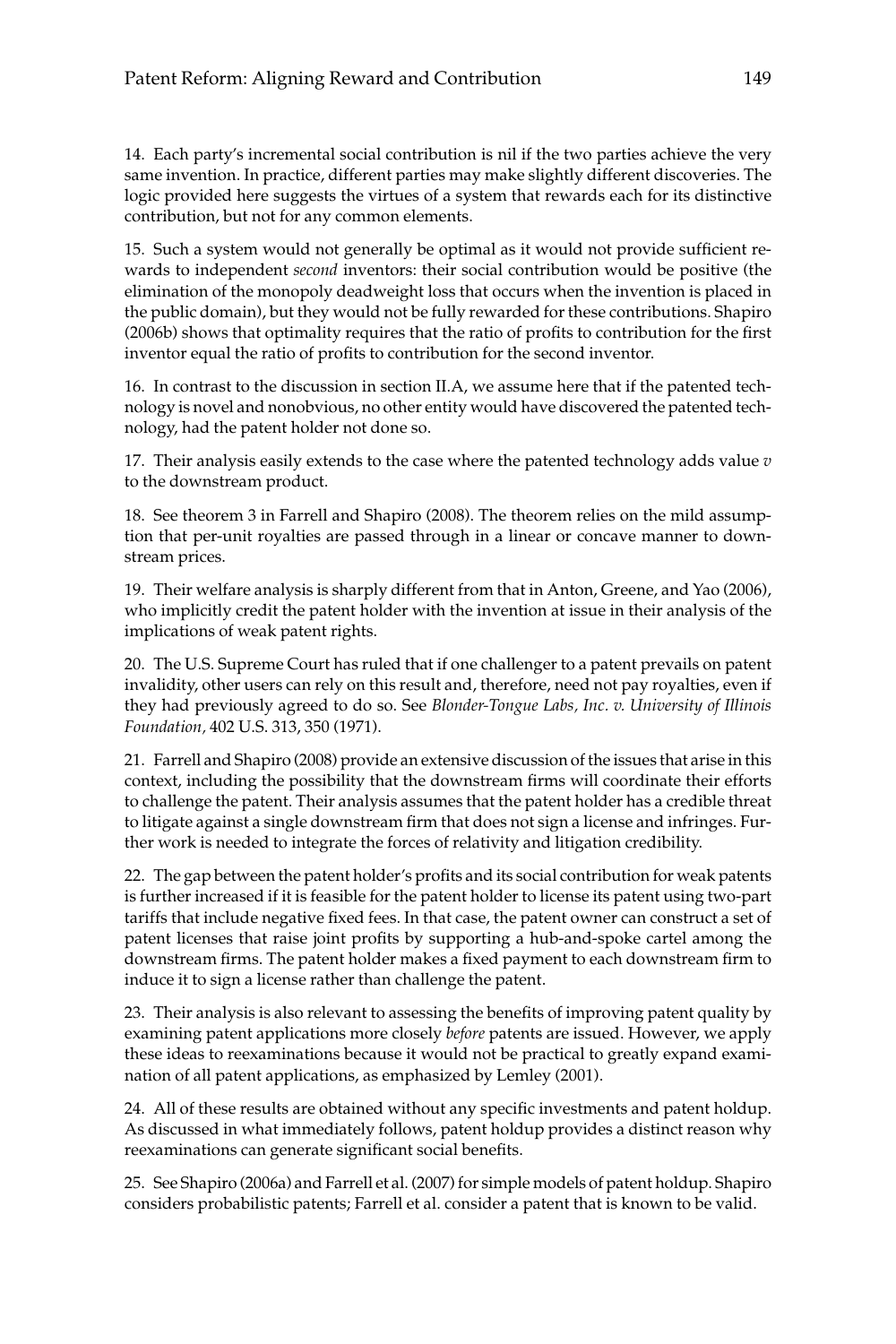26. If the patent holder has all of the bargaining power, the appropriation ratio without holdup would be 100 percent (\$20/\$20) and with holdup it would be 300 percent (\$60/\$20).

27. See Lemley and Shapiro (2007) and Shapiro (2006a). The problem of patent holdup can be especially severe in a standard-setting context, as discussed in Farrell et al. (2007).

28. The availability of *preliminary* injunctions also can tilt bargaining power in favor of the patent holder and lead to excessive returns, but they are rarely issued. See Armond (2003) for an extensive discussion of the independent invention defense in situations where patent holders seek preliminary injunctions.

29. To steer clear of the issues raised in the preceding section regarding independent invention of any single invention, we assume here that each of these firms is uniquely capable of achieving its respective invention.

30. This idea is a close cousin of the classic Ramsey pricing analysis, where fixed costs are most efficiently covered with markups on goods with relatively inelastic demand. These ideas are standard in optimal taxation theory.

31. Gilbert and Katz (2007) discuss how best to divide up the total payoff between firms engaging in R&D in the polar case, where no value is created until all of a fixed number of inventions are achieved.

32. See especially chapter 5, "Standing on the Shoulders of Giants: Protecting Cumulative Innovation" and the references provided there.

33. Gallini and Scotchmer (2002) emphasize that the optimal design of intellectual property in the context of cumulative innovation hinges on the effectiveness of such ex ante contracting.

34. An exception would arise if the patent holder could engage in perfect price discrimination. While this is a useful theoretical benchmark, it is not a reasonable assumption in practice, especially when one recognizes that the deadweight loss associated with a patent comes not just from higher prices, which discourage usage of the invention, but also from the reduced incentives of third parties to develop complementary innovations and improvements that build on the patented invention.

35. Congress is currently considering proposals to shift from a first-to-invent system to a first-to-file system, which is used elsewhere in the world. The presence and nature of an independent invention defense is logically separate from the rule establishing invention priority.

36. See Cohen and Ishii (2005) for a study of interference actions at the PTO. They find that interferences are highly concentrated among chemical and biomedical firms.

37. Merton (1957) is a classic reference on the frequency of multiple discovery in science. See Lamb and Easton (1984) for an in-depth treatment of multiple discoveries in the sciences.

38. The duopoly is not symmetric: only the patent holder has the right to sue others for patent infringement and the right to grant licenses to others to use the patented technology. Establishing an independent invention defense thus leads to a different system from the one in which the second inventor shares the patent and has licensing rights.

39. Ayres and Klemperer (1999) make a similar argument in favor of introducing uncertainty in patent rights.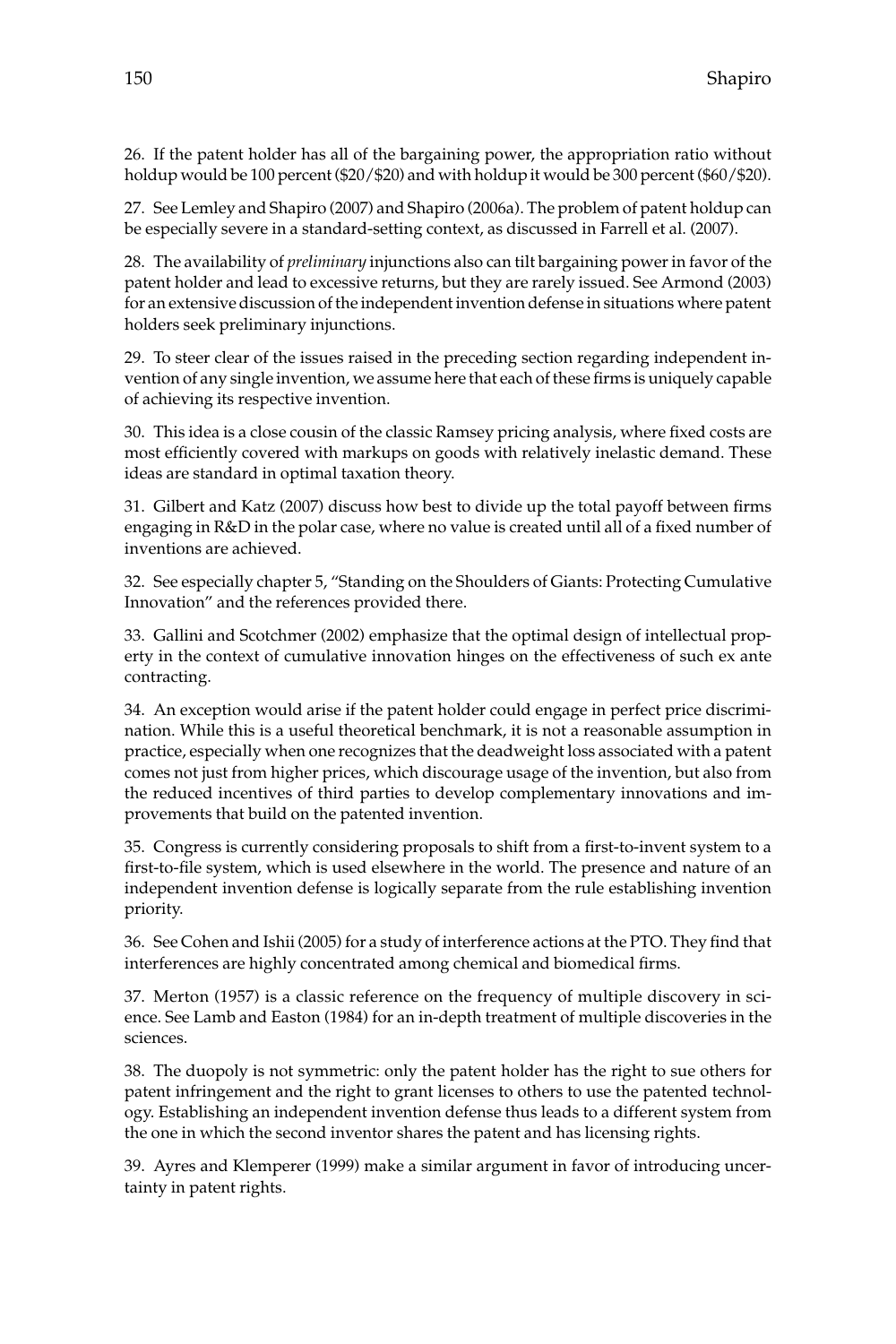40. To be precise, introducing some version of the defense is optimal, and introducing the full-fledged defense is optimal up to a first-order approximation, which will be good if the defense does not represent a large, discrete change in the expected rewards to innovators who are creating significant inventor-specific spillovers.

41. The social versus private incentive to rely on trade secrets versus patents depends heavily on the importance of the disclosure function of patents. Denicolò and Franzoni (2004) study the choice between trade-secret and patent protection in a model where a second party can patent an invention that is known to have been invented previously but kept secret. Anton and Yao (2004) study the choice between patent and trade-secret protection.

42. The unadorned defense would not necessarily solve the problem of patent ambush in the standard-setting context, however. If a product standard is adopted that uses a certain patented technology before the technology has been disclosed by the patent holder, the industry member(s) that developed and contributed that technology to the industry standard would presumably qualify for the defense. Other industry members would not, however, unless the defense were extended to include parties to whom the independent inventor provided the technology before it was disclosed by the (subsequent) patentee.

43. U.S. patent law provides some very limited protections for independent second inventors, in the form of "intervening rights" in situations where a patent holder broadens its claims in a continuation patent. Even with the defense in place, however, it would still be important not to allow a vague and broad description of the invention provided in the initial application to capture subsequently introduced products that were not anticipated by the patent applicant at the time of the application was filed as those products may not be covered by the defense.

44. See Armond (2003) for an extensive discussion of these legal doctrines. She also notes that independent invention can be a defense against a finding of willful infringement under current patent law.

45. If Party B had publicized its invention, that publication would count as prior art, so Party A could not obtain a patent. However, because Party B kept its invention secret, it becomes "secret prior art" that does *not* count as prior art for the purpose of evaluating the novelty of Party A's invention. Under U.S. patent law, a second inventor can obtain a patent if the first inventor abandoned, suppressed, or concealed its invention.

46. European law provides far more generous prior user rights to party B under this fact pattern.

47. Harriel (1996) discusses the history of prior user rights under U.S. patent law and reports (563) that prior user rights can be found in almost every industrialized country other than the United States.

48. Shapiro (2006b) abstracts from the precise timing of invention between the two inventors, so the prior user rights he considers apply to second inventors who discover or use the invention prior to its disclosure by the first inventor.

49. If Party B did not conceal its invention, Party A's patent would be invalidated by prior art.

50. These latter efforts would be akin to the expenditures that are made by firms attempting to invent around an issued patent; these efforts are one form of deadweight loss associated with patents. Leibowitz (2002, 2,277) argues that the full-fledged version of the defense would encourage parties to independently reinvent patented inventions if the patent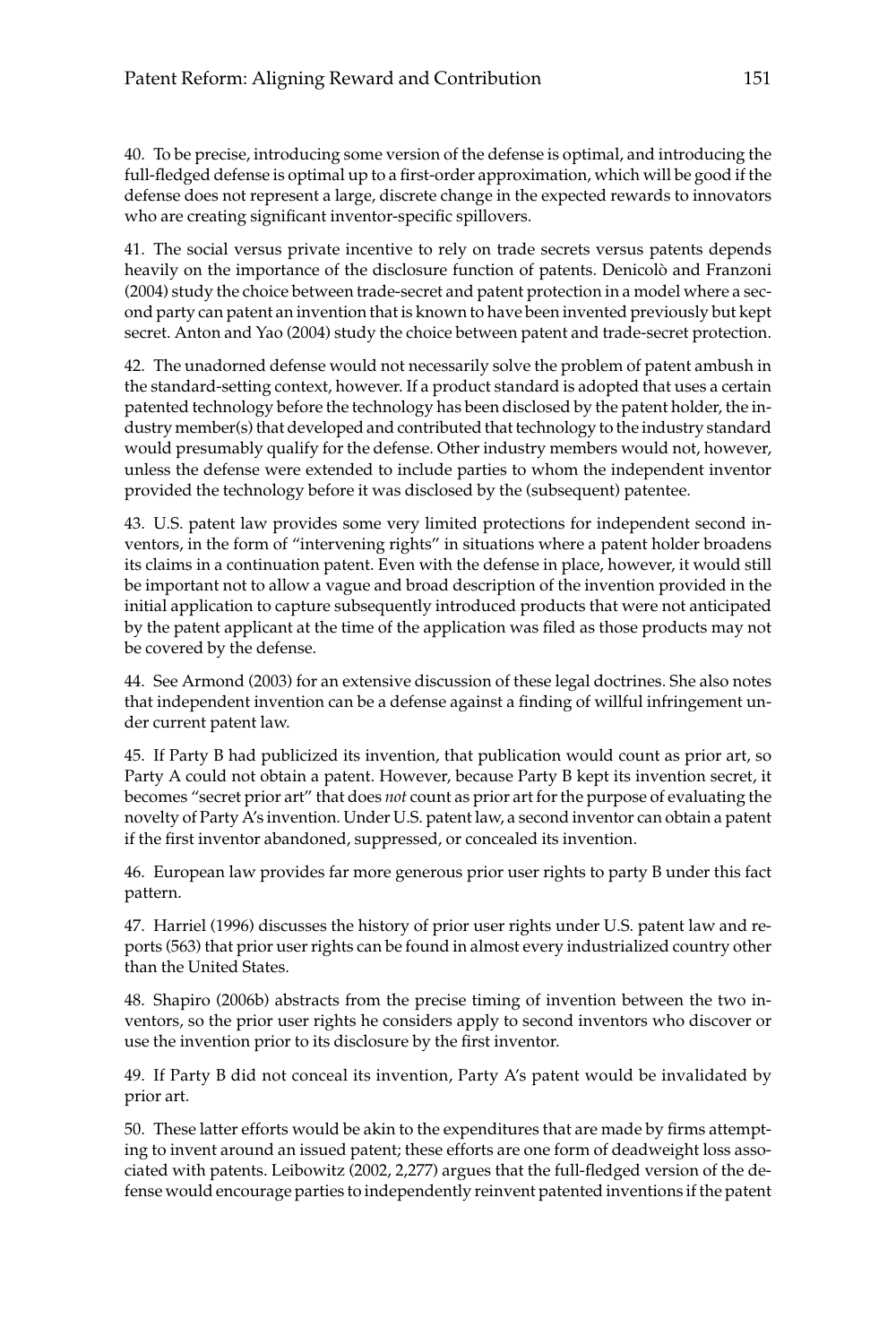holder seeks too high a royalty. He thus suggests a system under the patent disclosure would consist of two parts, a functional overview and a technical specification. A party would not be precluded from invoking the defense simply because it had seen the overview, which would be publicly available. In contrast, a party who had requested copies of the technical specification would be precluded from invoking the defense.

51. See U.S. Patent and Trademark Office (2006, 121), table 1.

52. The PTO recently started a peer-to-patent pilot project in which some patent applications in software design will be posted on the Internet so examiners can benefit from public comments identifying possible prior art. See "Open Call From the Patent Office," by Alan Sipress, *Washington Post,* March 5, 2007. In August 2006, the PTO established an accelerated review option under which patent applications are processed more rapidly if the applicant agrees to conduct its own search for prior art; see http://www.uspto.gov/ web/offices/com/sol/notices/71fr36323.htm.

53. See Graham et al. (2003), a highly informative empirical study comparing reexaminations in the U.S. with oppositions in Europe.

54. See Federal Trade Commission (2003, 28), chapter 1, and the National Academies of Science (2004, 96).

55. Graham et al. (2003)present powerful evidence that the European opposition system is far more effective than the U.S. reexamination system. They find that the rate of opposition at the European Patent Office is more than thirty times higher than the rate of reexamination at the U.S. PTO. Furthermore, oppositions lead to the patent being revoked about one-third of the time and narrowed about one-third of the time, whereas reexaminations result in the patent being revoked only about 10 percent of the time. Levin and Levin (2003) see significant welfare benefits from introducing a patent opposition process in the United States.

56. According to the National Academies of Science (2004, 95–96), patent litigation typically does not occur until seven to ten years after the patent is issued, after which it takes two to three more years to be resolved. In January 2007, in the *Medimmune v. Genentech* case, the Supreme Court gave technology users much greater ability to control the timing of patent litigation by initiating a declaratory-judgment action to establish that the patent is invalid or not infringed.

57. Let *q* be the strength of the patent if it survives the reexamination. Because the patent's initial strength is 0.3, we must have  $0.3 = 0.5 \cdot q + 0.5 \cdot 0$ , which gives  $q = 0.6$ . Formally, reexamination corresponds to a mean-preserving spread in the patent strength.

58. For example, the Electronic Frontier Foundation has a "patent-busting project" (www.eff.org/patent) that seeks to overturn some Internet and software-related patents by gathering prior art and requesting PTO reexamination.

59. See *eBay, Inc. v. MercExchange,* 126 S.Ct.1837 (2006).

60. The *eBay* case is relevant to the broader question of whether "property" rules or "liability" rules are more efficient in patent law. See Calabresi and Melamed (1972), Kaplow and Shavell (1996), and Lemley and Weiser (2007).

61. See "MP3 Patents in Upheaval after Verdict," by Saul Hansell, *New York Times,* February 23, 2007. This case also illustrates the importance of complementary innovation and royalty stacking as a large number of separate parties own patents that read on the MP3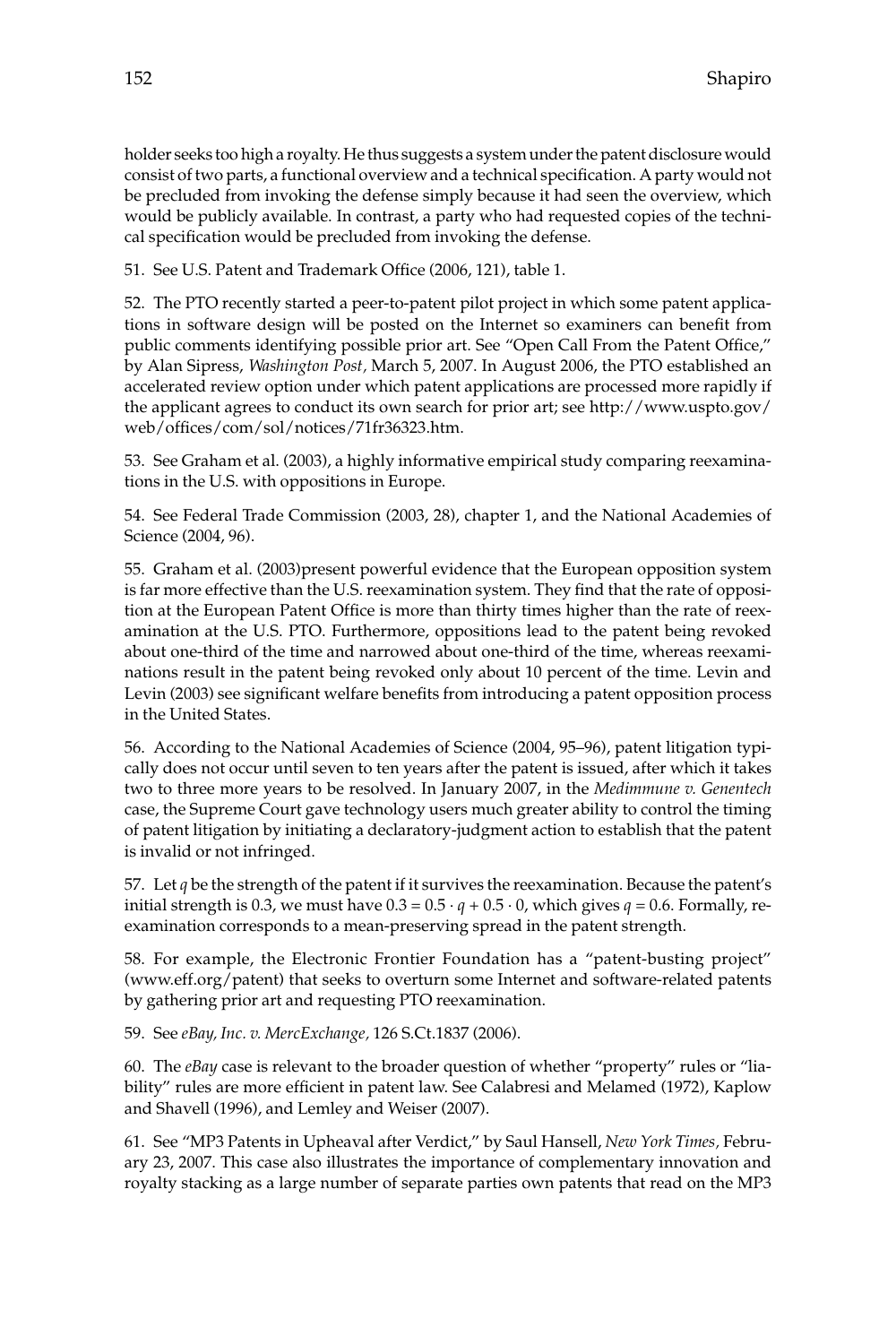standard. See "Patent Fights Are a Legacy of MP3's Tangled Origins," by Douglas Heingartner, *New York Times,* March 5, 2007.

62. The Court explained that it would be "very grave error" to "instruct a jury that as to the measure of damages the same rule is to govern, whether the patent covers an entire machine or an improvement on a machine." *Seymore v. McCormick,* 57 U.S. 480, 491 (1853). See also *Westinghouse Elec. & Mfg. Co. v. Wagner Elec. Mfg. Co.,* 225 U.S. 604, 615 (1912: "[The] invention may have been used in combination with valuable patents made, or other patents appropriated by the infringer, and each may have jointly, but unequally, contributed to the profits. In such case, if plaintiff's patent only created a part of the profits, he is only entitled to recover that part of the net gains."

63. They discuss at length one aspect of the current doctrine, under which a party accused of infringement can avoid a finding of willfulness by obtaining a valid legal opinion that the patent is invalid or not infringed.

# **References**

Anton, James, Hillary Greene, and Dennis Yao. 2006. Policy implications of weak patent rights. In *Innovation policy and the economy,* ed. Adam Jaffe, Josh Lerner, and Scott Stern, 1– 26. Chicago: University of Chicago Press.

Anton, James, and Dennis Yao. 2004. Little patents and big secrets: Managing intellectual property. *Rand Journal of Economics* 35:1–22.

Armond, Michelle. 2003. Introducing the defense of independent invention to motions for preliminary injunctions in patent infringement lawsuits. *California Law Review* 91:117–62.

Ayres, Ian, and Paul Klemperer. 1999. Limiting patentees'market power without reducing innovation incentives: The perverse benefits of uncertainty and non-injunctive remedies. *Michigan Law Review* 97:985–1033.

Bessen, James, and Eric Maskin. 2006. Sequential innovation, patents, and imitation. http://www.sss.ias.edu/publications/papers/econpaper25.pdf.

Calabresi, Guido, and A. Douglas Melamed. 1972. Property rules, liability rules, and inalienability: One view of the cathedral. *Harvard Law Review* 85:1089–1128.

Cohen, Linda, and Jun Ishii. 2005. Competition, innovation and racing for priority at the U.S. Patent and Trademark Office. AEI-Brookings Joint Center for Regulatory Studies. http://ssrn.com/abstract=826504.

Dasgupta, Partha, and Joseph Stiglitz. 1980. Uncertainty, industrial structure, and the speed of R&D. *Bell Journal of Economics* 11:1–28.

Denicolò, Vincenzo, and Luigi Franzoni. 2004. Patents, secrets, and the first-inventor defense. *Journal of Economics Management and Strategy* 13:517–38.

Farrell, Joseph, John Hayes, Carl Shapiro, and Theresa Sullivan. 2007. Standard setting, patents and holdup, *Antitrust Law Journal,* forthcoming. http://faculty.haas.berkeley.edu/ shapiro/standards2007.

Farrell, Joseph, and Robert Merges. 2004. Incentive to challenge and defend patents: Why litigation won't reliably fix patent office errors and why administrative patent review might help. *Berkeley Technology Law Journal* 19:943–70.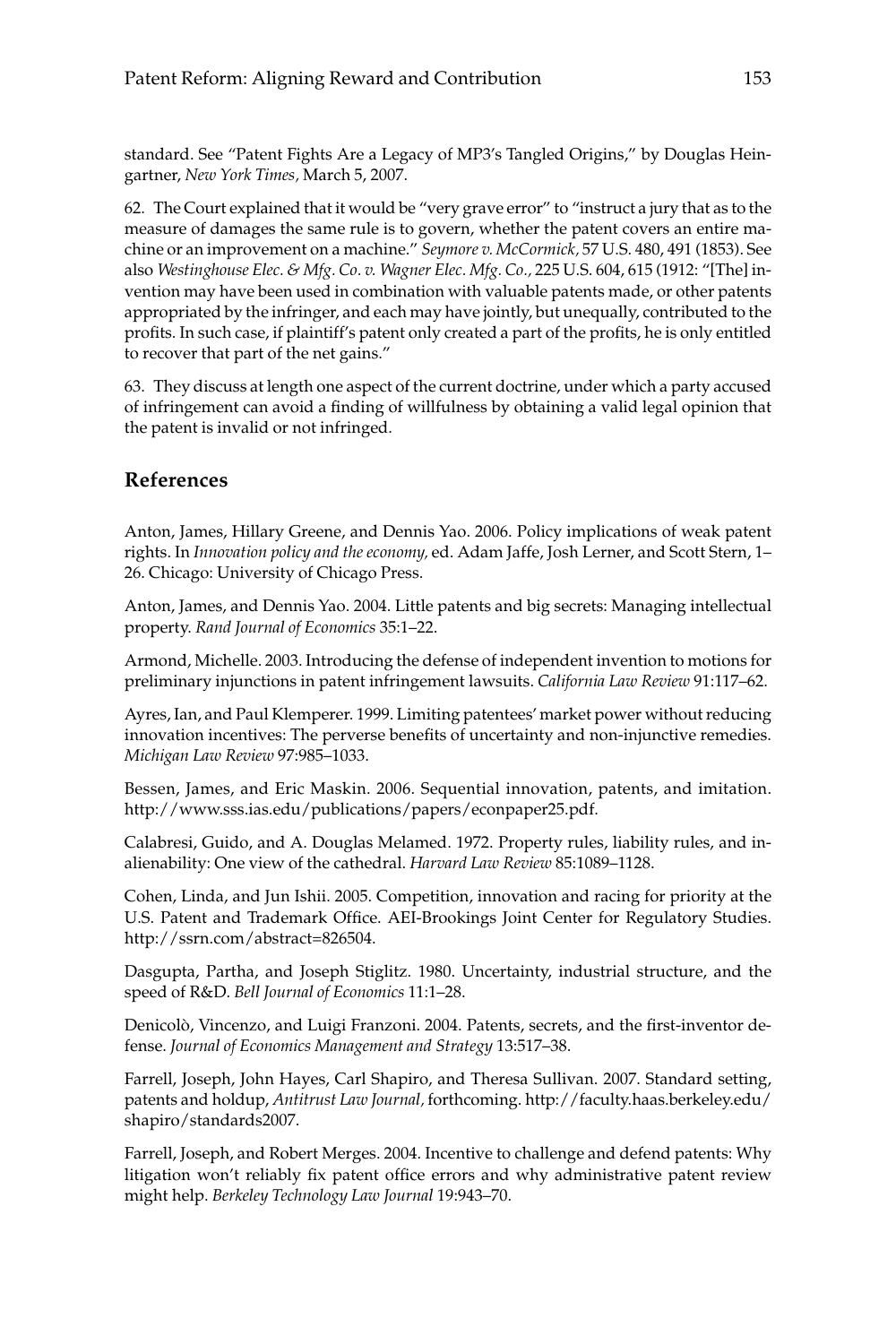Farrell, Joseph, and Carl Shapiro. 2008. How strong are weak patents? *American Economic Review,* forthcoming. http://faculty.haas.berkeley.edu/shapiro/weak.pdf.

Federal Trade Commission (FTC). 2003. *To promote innovation: The proper balance between competition and patent law and policy,* October. Washington, DC: FTC.

Gallini, Nancy. 1992. Patent policy and costly imitation. *Rand Journal of Economics* 23:52–63.

Gallini, Nancy, and Suzanne Scotchmer. 2002. Intellectual property: When is it the best incentive system? In *Innovation policy and the economy,* ed. Adam Jaffe, Josh Lerner, and Scott Stern, 51–77. Chicago: University of Chicago Press.

Gilbert, Richard, and Michael Katz. 2007. Efficient division of profits for complex innovations. University of California at Berkeley. Unpublished Manuscript.

Gilbert, Richard, and Carl Shapiro. 1990. Optimal patent length and breadth. *Rand Journal of Economics* 21:106–12.

Graham, Stuart, Bronwyn Hall, Dietmar Harhoff, and David Mowery. 2003. Patent quality control: A comparison of U.S. patent re-examinations and European patent oppositions. In *Patents in the knowledge-based economy,* ed. Wesley Cohen and Stephen Merrill, 74–119. Washington, DC: National Research Council of the National Academies of Science.

Graham, Stuart, and David Mowery. 2004. Submarines in software: Continuations in U.S. software patenting in the 1980s and 1990s. *Economics of Innovation and New Technology* 13:443–56.

Griliches, Zvi. 1979. Issues in assessing the contribution of R&D to productivity growth. *Bell Journal of Economics* 10:92–116.

Hall, Bronwyn. 1996. The private and social returns to research and development: What have we learned? In *Technology, R&D and the economy,* ed. B. Smith and C. Barfield, 140–61. Washington, DC: Brookings Institution and American Enterprise Institute.

Harriel, Kyla. 1996. Prior user rights in a first-to-invent patent system: Why not? *IDEA: The Journal of Law and Technology* 3:543–50.

Hegde, Deepak, David Mowery, and Stuart Graham. 2007. Pioneers, submariners, or thickets: Which firms use continuations in patenting and why? NBER Working Paper no. W13153. Cambridge, MA: National Bureau of Economic Research.

Henry, Emeric. 2007. Runner-up patents: Is monopoly inevitable? London Business School, April. http://papers.ssrn.com/sol13/papers.cfm?abstract\_id=922316.

Hopenhayn, Hugo, Gerard Llobet, and Mathew Mitchell. 2006. Rewarding sequential innovators: Prizes, patents, and buyouts. *Journal of Political Economy* 114:1041–68.

Jaffe, Adam, and Josh Lerner. 2004. Innovation and its discontents: How our broken patent system is endangering innovation and progress, and what to do about it. Princeton, NJ: Princeton University Press.

Kaplow, Louis, and Steven Shavell. 1996. Property rights vs. liability rules: An economic analysis. *Harvard Law Review* 109:713–90.

Kitch, Edmund. 1977. The nature and function of the patent system. *Journal of Law and Economics* 20:265–90.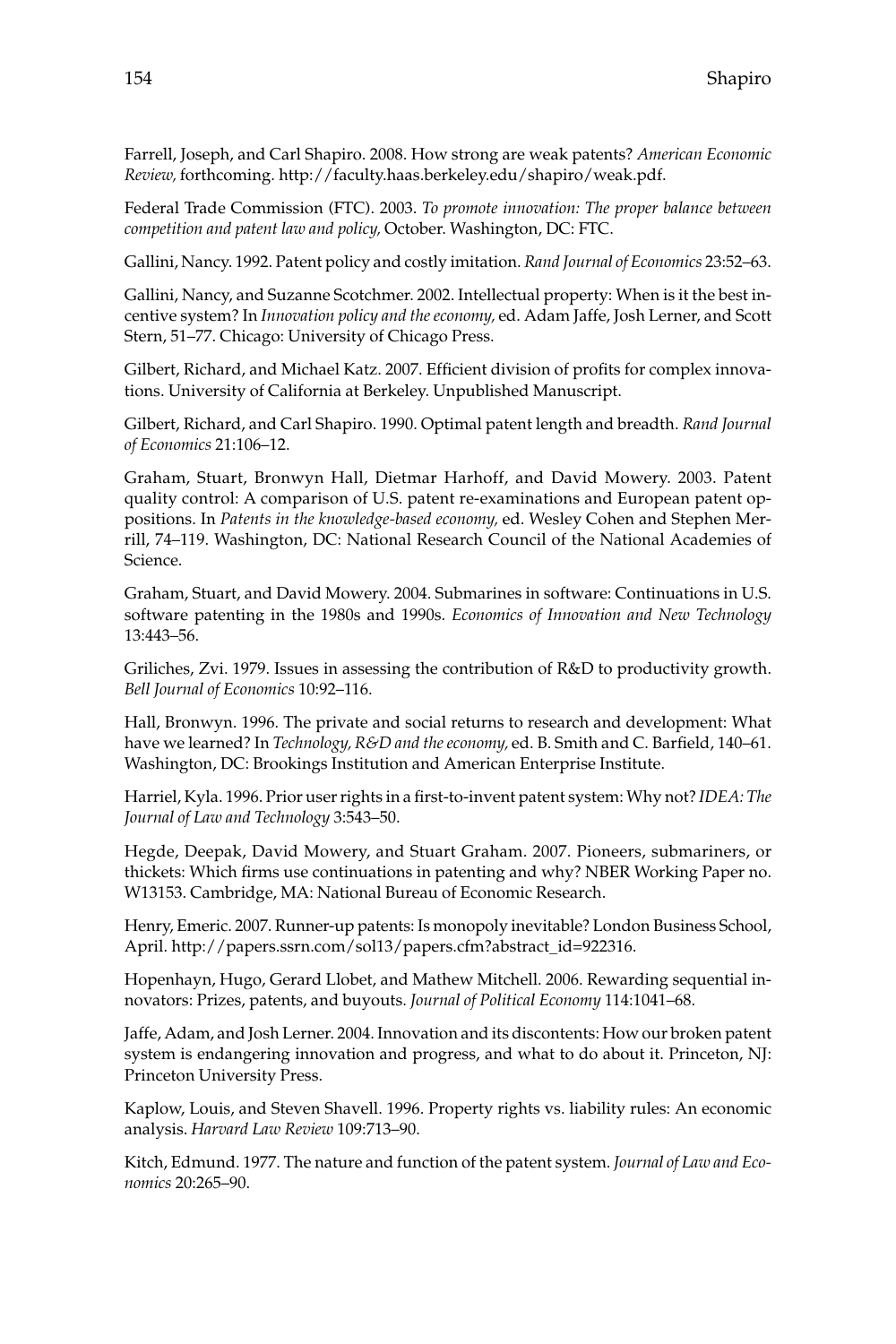Klemperer, Paul. 1990. How broad should the scope of patent protection be? *Rand Journal of Economics* 21:113–30.

La Manna, Manfredi, Ross MacLeod, and David de Meza. 1989. The case for permissive patents. *European Economic Review* 33:1427–45.

Lamb, David, and Susan Easton. 1984. *Multiple discovery: The pattern of scientific progress.* Trowbridge, UK: Avebury.

Leibowitz, John. 2002. Inventing a nonexclusive patent system. *Yale Law Journal* 111 (8): 2251–87.

Lemley, Mark. 2001. Rational ignorance at the patent office. *Northwestern University Law Review* 95:1497–1532.

———. 2007. Should patent infringement require proof of copying? *Michigan Law Review* 105:1525–36.

Lemley, Mark, and Kimberly Moore. 2004. Ending abuse of patent continuations. *Boston University Law Review* 84:63–123.

Lemley, Mark, and Carl Shapiro. 2005. Probabilistic patents. *Journal of Economic Perspectives* 19:75–98.

———. 2007. Patent hold-up and royalty stacking. *Texas Law Review,* forthcoming. http:// faculty.haas.berkeley.edu/shapiro/stacking.pdf.

Lemley, Mark, and Ragesh Tangri. 2003. Ending patent law's willfulness game. *Berkeley Technology Law Journal* 18:1085.

Lemley, Mark, and Philip Weiser. 2007. Should property or liability rules govern information? *Texas Law Review* 85:783–841.

Levin, Jonathan, and Richard Levin. 2003. Benefits and costs of an opposition process. In *Patents in the knowledge-based economy,* ed. Wesley Cohen and Stephen Merrill, 120–36. Washington, DC: National Research Council of the National Academies of Science.

Mansfield, Edwin, John Rapoport, Anthony Romeo, Samuel Wagner, and George Beardsley. 1977. Social and private rates of return from industrial innovations. *Quarterly Journal of Economics* 91:221–41.

Maurer, Stephen, and Suzanne Scotchmer. 2002. The independent invention defense in intellectual property. *Economica* 69:535–47.

Merton, Robert. 1957. Priorities in scientific discovery: A chapter in the sociology of science. *American Sociological Review* 22:635–59.

Miller, Joseph Scott. 2004. Building a better bounty: Litigation-stage rewards for defeating patents. *Berkeley Technology Law Journal* 19:667–739.

National Academies of Science (NAS). 2004. *A patent system for the twenty-first century.* Washington, DC: The National Academies Press.

Scotchmer, Suzanne. 2004. *Innovation and incentives.* Cambridge, MA: MIT Press.

Shapiro, Carl. 2006a. Injunctions hold-up, and patent royalties. http://faculty.haas.berkeley .edu/shapiro/royalties.pdf.